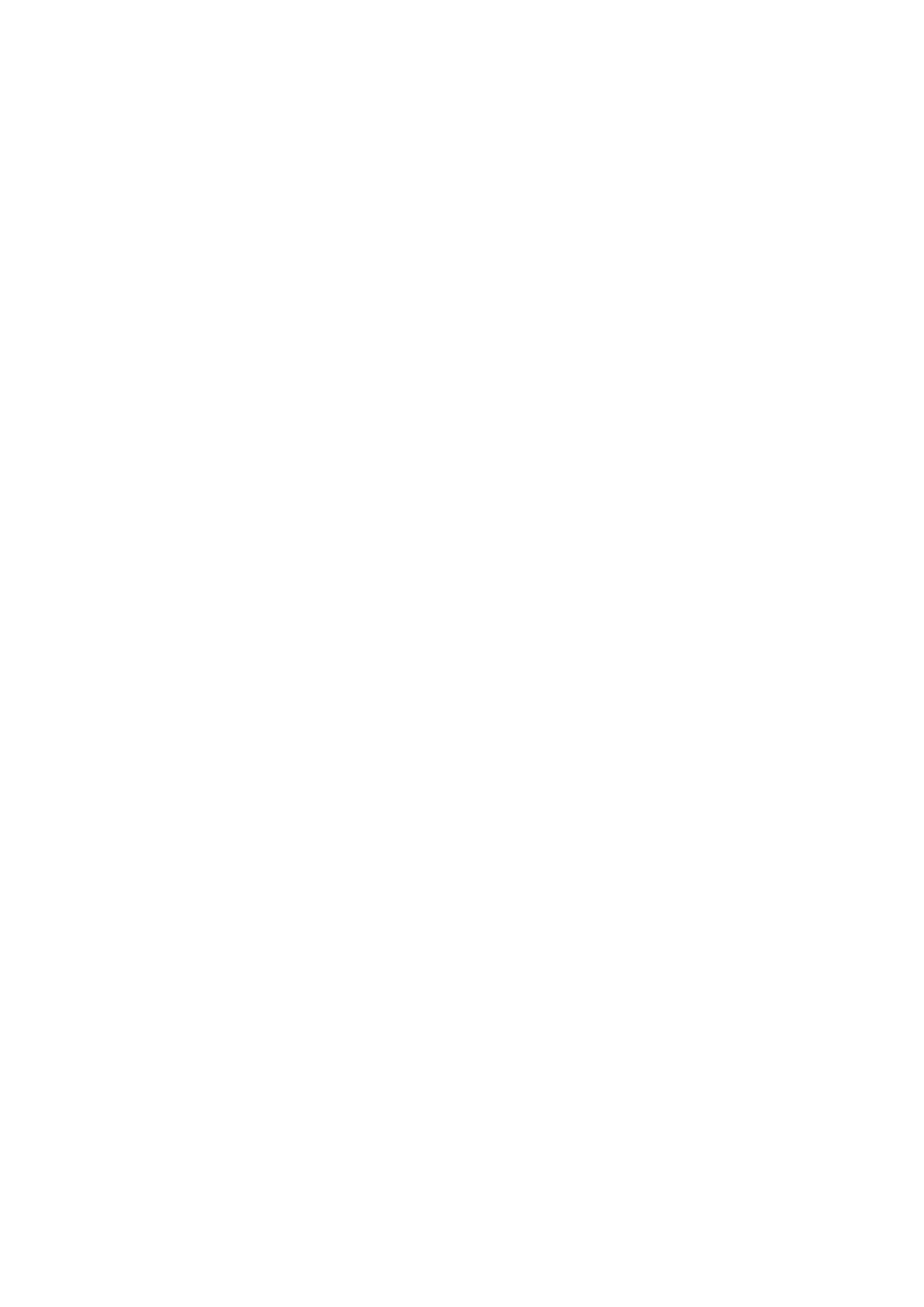# **ANNEX I**

# **A NEW POLICY TO ADDRESS MARINE LITTER IN THE MEDITERRANEAN**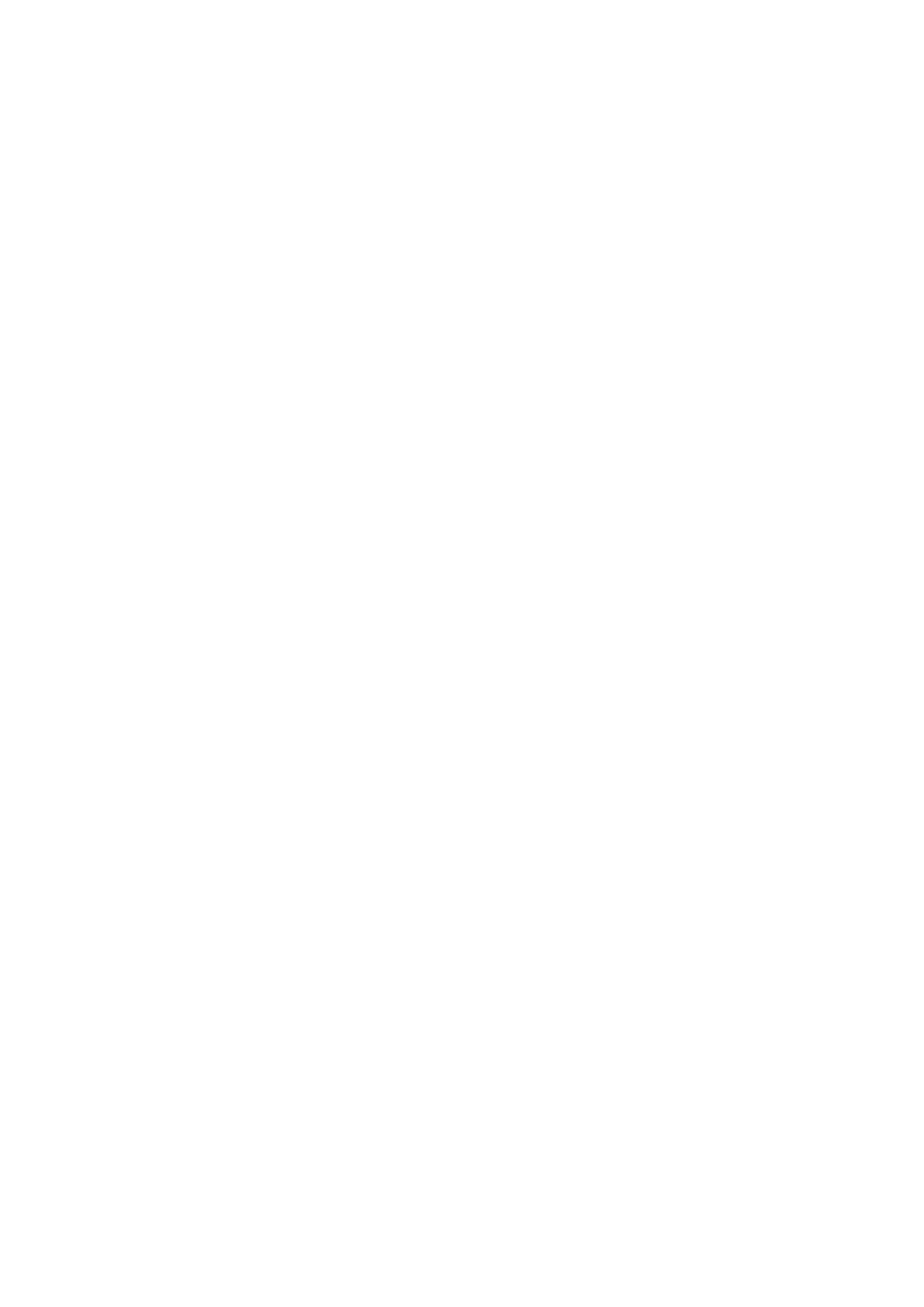## **A new policy to address marine litter in the Mediterranean**

## **Background**

Marine litter has been an issue of concern in the Mediterranean since the 1970s. Today the coastline and catchment area of the Mediterranean is home to 427 million inhabitants (7% of the world's population) and to 7% of known marine species; annually the region attracts 25% of the international tourist trade; 30% of shipping traffic passes through the Mediterranean Sea.

The production of marine litter is a result of urbanization and increased economic activities in combination with poor infrastructures throughout the region with more problems, in the south and east Mediterranean countries, where more than 80% of landfill sites are not subject to supervision.

The Mediterranean countries adopted the Convention for the Protection of the Mediterranean Sea against Pollution (the Barcelona Convention) in 1976. Within the framework of this Convention, in 1980 the Mediterranean countries adopted a Protocol for the Protection of the Mediterranean Sea against Pollution from Land-Based Sources. The Protocol recognizes the importance of dealing with the problem of marine litter. In the Annex I of the Protocol marine litter is defined as "Persistent synthetic material which may float, sink or remain in suspension and which may interfere with any legitimate use of the sea". The Protocol was amended in 1996 and entered into force in 2008. The Annex I of the amended Protocol defines litter as "any persistent manufactured or processed solid material which is discarded, disposed of, or abandoned in the marine and coastal environment".

The Mediterranean was designated a Special Area for the purposes of Annex V of the MARPOL 73/78 Convention. Recently the Mediterranean coastal States Parties to the MARPOL Annex V presented a joint submission to the IMO's MEPC, notifying that adequate reception facilities for garbage were provided in their respective ports.

In the framework of the MED POL Programme of UNEP/MAP, a comprehensive Bibliography on Marine Litter containing 440 references and an Assessment of the State of Pollution of the Mediterranean Sea by Persistent Synthetic Materials, which can Float, Sink or Remain in Suspension were published in 1991.

## **MAP action on coastal and marine litter**

The Eleventh Meeting of the Contracting Parties to the Convention for the Protection of the Mediterranean Sea against Pollution and its Protocols, 1999, asked the MED POL Programme to include in its work programme, action on coastal and marine litter and to prepare a relevant assessment.

Following the decision by the Contracting Parties, a Questionnaire about Litter Management in Coastal Zones of the Mediterranean was sent to Mediterranean countries and the answers were analyzed with the aim of preparing a new assessment. The assessment showed that the main sources of coastal litter in the region are river runoff, tourist activities and coastal urban centers. This result indicated that it is the inadequate management of coastal solid waste that is responsible for the presence of litter on the beaches, floating in the water and on the sea bed. In addition to the above mentioned results, it appeared that almost all the Mediterranean countries have policies for the management of coastal solid waste but the enforcement of the policies is weak mostly because of the poor coordination between different national and local administrations dealing with solid waste issues. However, only few countries have policies related specifically to marine litter. Local administration and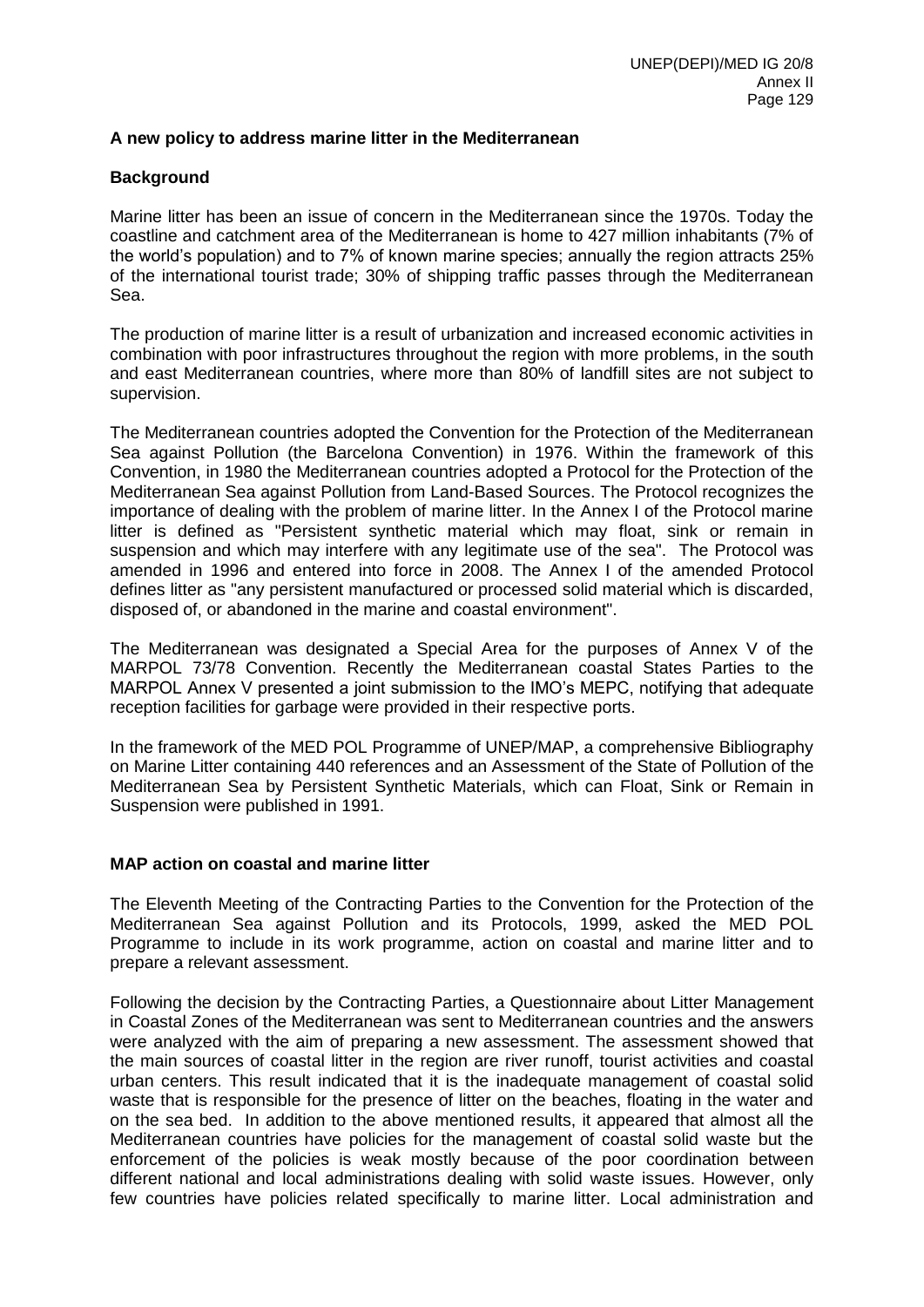municipalities are ultimately responsible for the management of coastal litter in the region. The role of the Ministry of environment is limited to the control aspects.

Based on these facts, MED POL built up a strategy to assist coastal local authorities to improve the management of coastal solid waste and prevent the introduction of litter into the marine environment that was successfully tested through a pilot project implemented in Lebanon. A national replication strategy was also developed and agreed upon by all Lebanese coastal municipalities.

In 2003, in the framework of MED POL, WHO/EURO prepared Guidelines for Management of Coastal Litter for the Mediterranean Region. These guidelines were prepared within the framework of the Strategic Action Programme (SAP) to address pollution from land-based activities and are intended to help the responsible authorities, planners and field operators.

Following the Global Marine Litter Initiative of UNEP/GPA of 2006, a new assessment was prepared by MED POL to update the current status of the marine litter problem in the Mediterranean and better understand how it is dealt with by the countries of the region. The new assessment was the result of a joint effort of relevant authorities, IGOs, NGOs, scientists and economic sectors in several Mediterranean countries, and has taken full consideration, and can be regarded as the follow-up to, the collective previous related initiatives and activities of UNEP/MAP.

The assessment relied on the information collected from the completed questionnaires of fourteen Mediterranean countries, analysis of beach clean-up data mainly from the period 2002-2006 by Clean Up Greece, the monitoring and recording of litter floating on the sea surface for the duration of the study by HELMEPA member companies with ships traveling in or transiting the Mediterranean, existing literature and initiatives and the direct contacts with local authorities, non-governmental organizations and associations, as well as scientists and individuals, who could provide reliable data on marine litter (recorded or unrecorded). Efforts were made to provide useful statistics that could be further extrapolated to give a quantifiable estimation of the marine litter problem in the Mediterranean.

Recently, in the framework of the gradual application of the Ecosystem Approach (ECAP) for the management of human activities in the Mediterranean by MAP (COP Decision IF 17/6, Almeria, 2008) an Ecological Objective for marine litter has been proposed: "Marine and coastal litter do not adversely affect coastal and marine environment". Also Operational Objectives with associated Indicators are under development. Marine litter monitoring will be implemented in the framework of the ECAP integrated monitoring programme, which will be developed during the biennium 2012-2013.

#### **The main findings of the assessment**

Although useful data on marine litter exists in the region (types, quantities, etc.) it is inconsistent and geographically restricted mainly to parts of the North Mediterranean. Standardized research data for statistical purposes concerning the problem of litter in the Mediterranean is a necessity. Furthermore, information sharing between and among NGOs, IGOs, research institutes, relevant authorities, etc. in the Mediterranean regarding litter data needs to be improved;

Previous deductions that most of the Mediterranean marine litter is from land-based sources, rather than ships, were confirmed;

Marine litter found on Mediterranean beaches originates from shoreline and recreational activities and is composed mainly of plastics (bottles, bags, caps/lids etc.), aluminum (cans, pull tabs) and glass (bottles) (52% - based on item counts). This figure is in line with the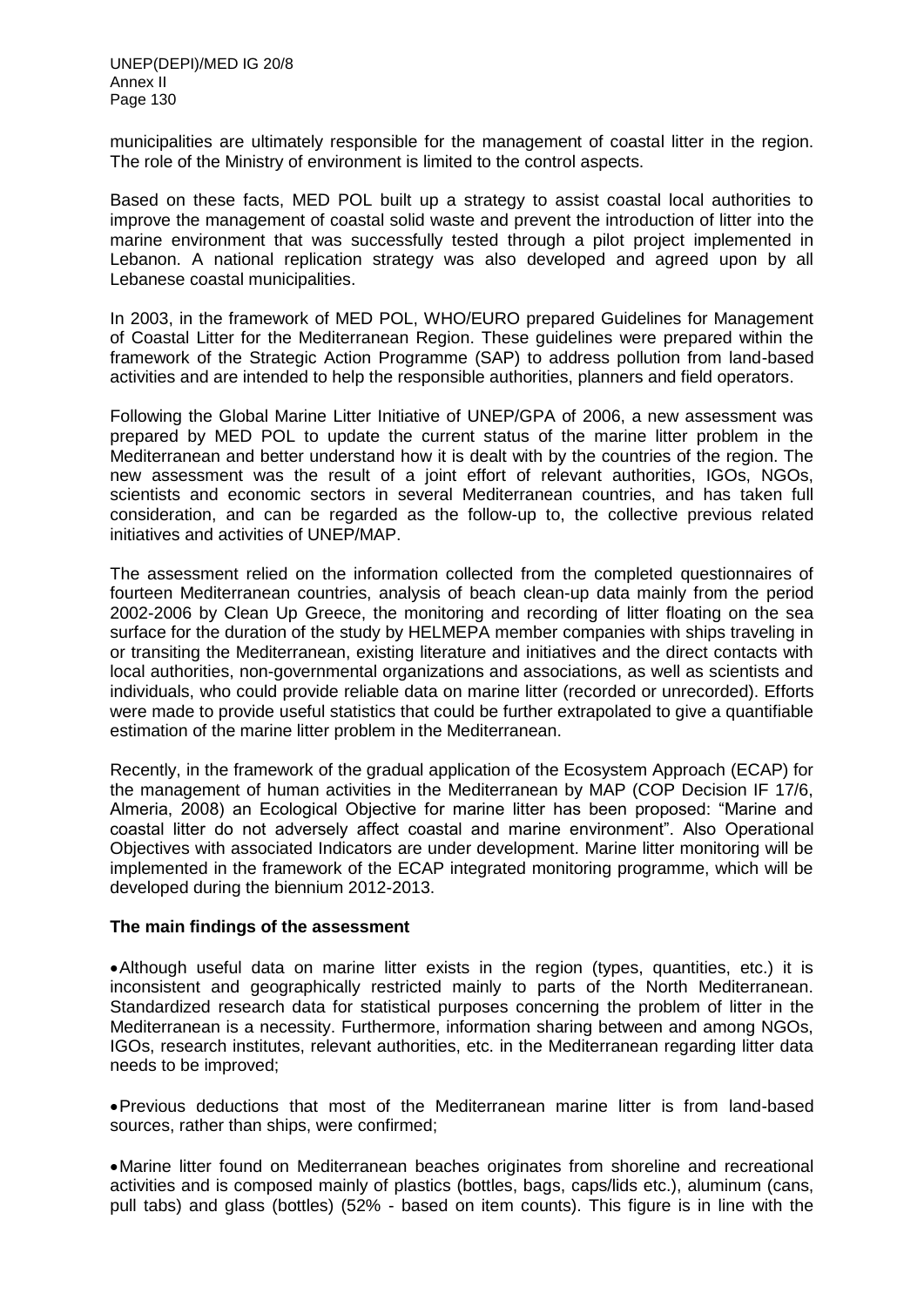global average in the same period (2002-2006). Marine litter from smoking related activities accounts for 40% (collected items) which is considerably higher than the global average;

In terms of marine litter *floating in the sea,* plastics account for about 83.0%, while all other major categories (textiles, paper, metal and wood) account for about 17% (no. of items observed);

Besides being an eyesore, marine litter also poses hazards and dangers for wildlife and people. A variety of marine wildlife species was found to be entangled in or injured by marine litter items. In fact, derelict fishing gear, which includes fishing line, nets, rope and lures represents about 70% of all entanglements;

Most of the countries that provided input to this assessment are undergoing a series of policy reforms relating to marine litter, covering the whole range from waste prevention practices all the way to environmentally sound disposal of waste, with a view to involving a wide range of stakeholders. Administrative coordination, budget allocation, technical capacity and weak enforcement remain the main obstacles. On the up-side, there is a clear indication that private sector involvement is increasing. No country has any kind of cross-border collaboration scheme on the issue of marine litter management;

The economic impact of marine litter has not been addressed in the region while the specific to the region impacts on nature and humans need to be further identified and explored.

#### **Public awareness and education**

In parallel to the assessment, MED POL with the support of the Regional Seas Programme of UNEP developed a medium-term public awareness and education campaign on the management of marine litter in the Mediterranean with the overall objective to contribute to the protection of the environment and the sustainable development of the Mediterranean.

MED POL opted to work with partner NGOs (namely MIO-ECSDE, Clean Up Greece and HELMEPA) of the region, in the context of a project entitled "Keep the Mediterranean Litterfree Campaign" carried out by the three partner organizations with the support of UNEP/MAP.

The outcome of the project was a brochure produced in 11 Mediterranean languages, a series of awareness and clean-up events and a publication for a common regional strategic approach on how to raise awareness and appropriately educate the public about marine litter. The latter has been developed for the general public as well as for all other stakeholders such as the maritime industry, the tourism sector, agriculture, regional and national authorities, NGOs, the media, etc.

Numerous international organizations and NGOs have conducted surveys and beach cleanup campaigns yielding data and information on marine and coastal litter pollution of the Mediterranean Sea. These efforts, which continue to present, are considered as a reliable source of data and information.

#### **Towards a new strategy for the proper management of marine litter in the Mediterranean**

With the entering into force of the Barcelona Convention's LBS Protocol (2008), the entry into force of the Integrated Coastal Zone Management (ICZM) Protocol in 2011 and the coming into effect in 2009 of the Mediterranean Sea as a *Special Area* (under Annex V of the International Convention for the Prevention of Pollution from Ships (MARPOL)), the issue of marine litter management got indeed strengthened.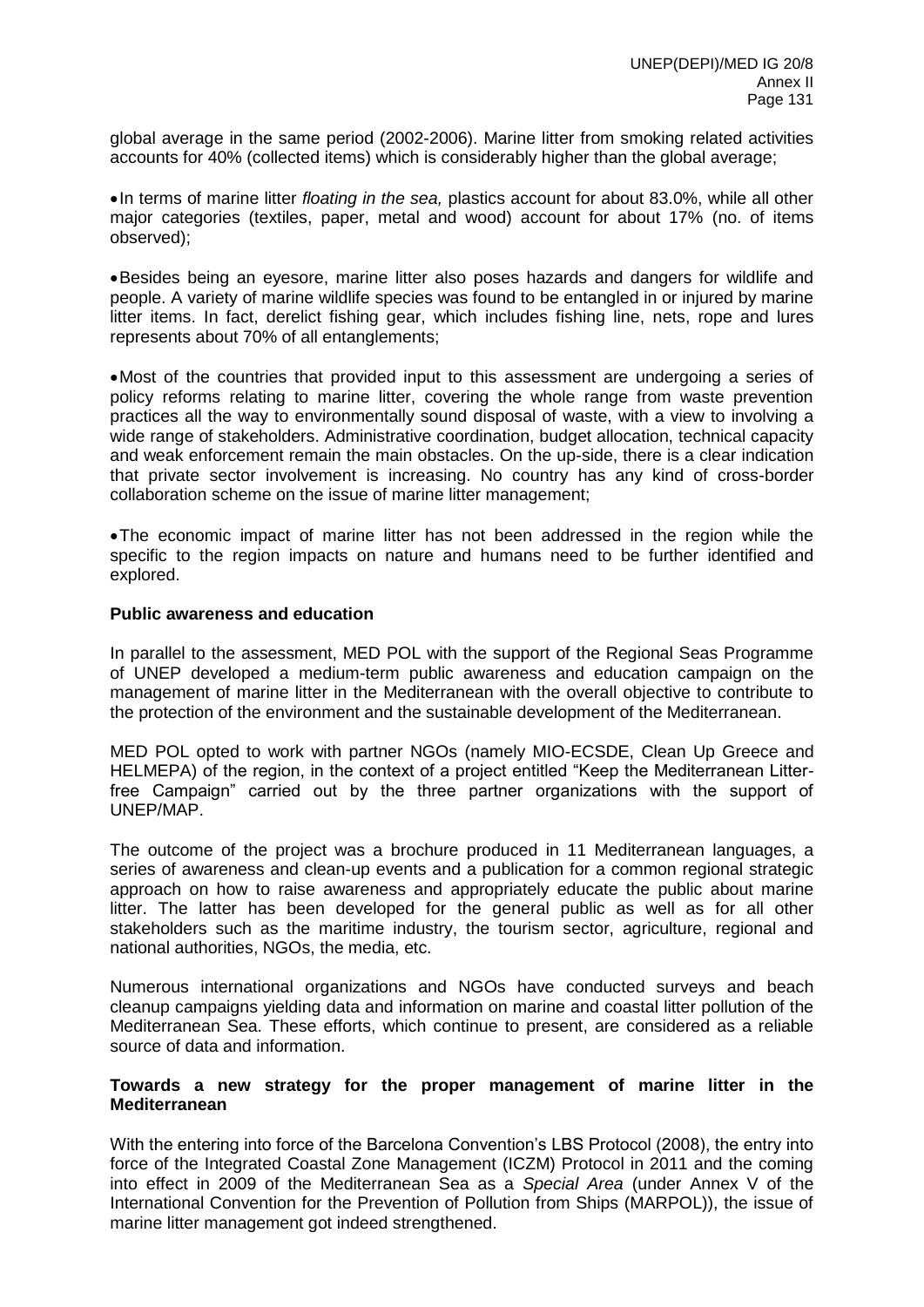As a result, the need was felt to enter into a more operational phase and tackle the issue of marine litter with more concrete initiatives. Recently, in planning the medium and long-term work plan for MAP and MED POL, the Contracting Parties to the Barcelona Convention asked the Secretariat to formulate a new strategy for the proper management of marine litter in the Mediterranean region and to present it for adoption.

The strategy that is being prepared is based on **the overall goal to ensure that marine and coastal litter do not adversely affect the coastal and marine environment and the impacts related to properties and quantities of marine litter in the marine and coastal environment are minimized, controlled and eliminated to the maximum extent practicable through regional and national activities.** The specific objectives for meeting the overall goal are listed below. These have been developed based on the findings of the assessment report, questionnaires and additional literature. Also, the objectives take into consideration the Ecological Objectives, Operational Objectives with associated Indicators and targets for marine litter, which are under development in the framework of the gradual application by MAP of the Ecosystem Approach for the management of human activities in the Mediterranean:

| Objective one:   | Enhance the proper implementation of existing legislation dealing with<br>municipal solid waste, as well as sea based solid waste, by building or<br>further developing legal and institutional capacity in local and port<br>authorities, and other institutional stakeholders, to manage marine litter<br>within an integrated coastal zone management framework; |
|------------------|---------------------------------------------------------------------------------------------------------------------------------------------------------------------------------------------------------------------------------------------------------------------------------------------------------------------------------------------------------------------|
| Objective two:   | Reduce, in view to eliminate, marine litter generated "in situ" (on<br>beaches) with emphasis on plastics and smoking related marine litter;                                                                                                                                                                                                                        |
| Objective three: | Influence environmental attitudes and behavior of residents and<br>tourists of coastal areas in the Mediterranean Region with regards to<br>marine litter;                                                                                                                                                                                                          |
| Objective four:  | Follow the trends of marine litter generation and distribution through<br>the establishment of a monitoring programme for marine litter in the<br>Mediterranean Sea, based on the ecosystem approach;                                                                                                                                                               |
| Objective five:  | Assess lost and abandoned fishing gear and identify and implement<br>counter measures against biological damage;                                                                                                                                                                                                                                                    |
| Objective six:   | Establish synergies with on-going and planned initiatives in the<br>Mediterranean Region as they relate to waste and marine litter. In fact,<br>this objective aims at ensuring coherence and coordination of<br>scattered activities undertaken by various stakeholders under all<br>previous objectives.                                                          |

The strategy is being prepared through a participatory process and its basic elements have already been discussed at expert and Government-designated levels. It is proposed to be implemented through a legally binding Regional Plan based on Art 15 of the LBS Protocol, to be formulated on the basis of the strategic framework prepared by MED POL. The Regional Plan will include activities both at the national and regional levels and will indicate measures, targets and timetables.

While a number of preparatory activities could immediately be implemented at the regional and national levels, the Regional Plan will be prepared during the biennium 2012-2013 and will be presented to the Contracting Parties to the Barcelona Convention for adoption at their next Meeting in 2013.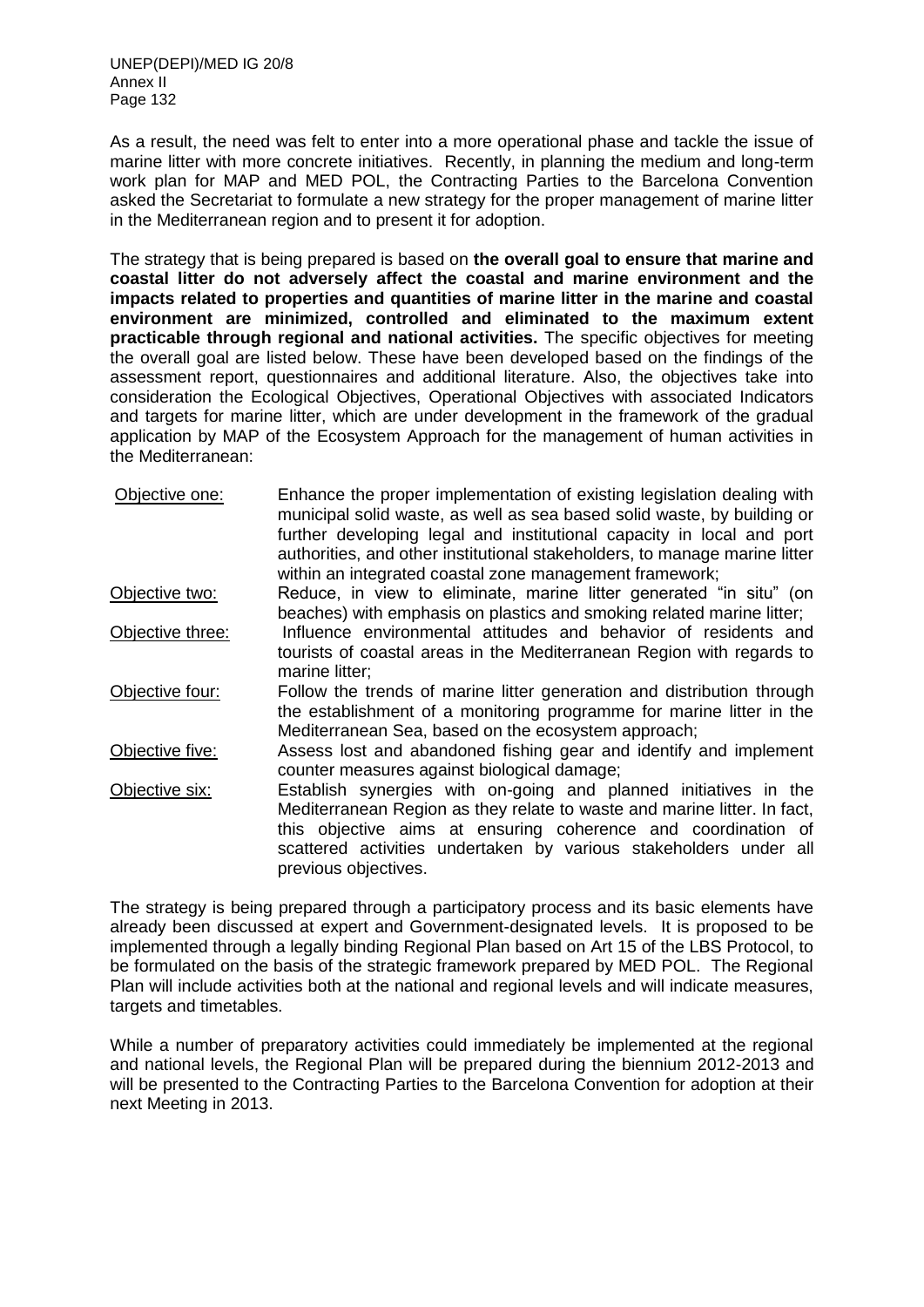# **ANNEX II**

# **MANAGEMENT OF MARINE LITTER IN THE MEDITERRANEAN: A STRATEGIC FRAMEWORK**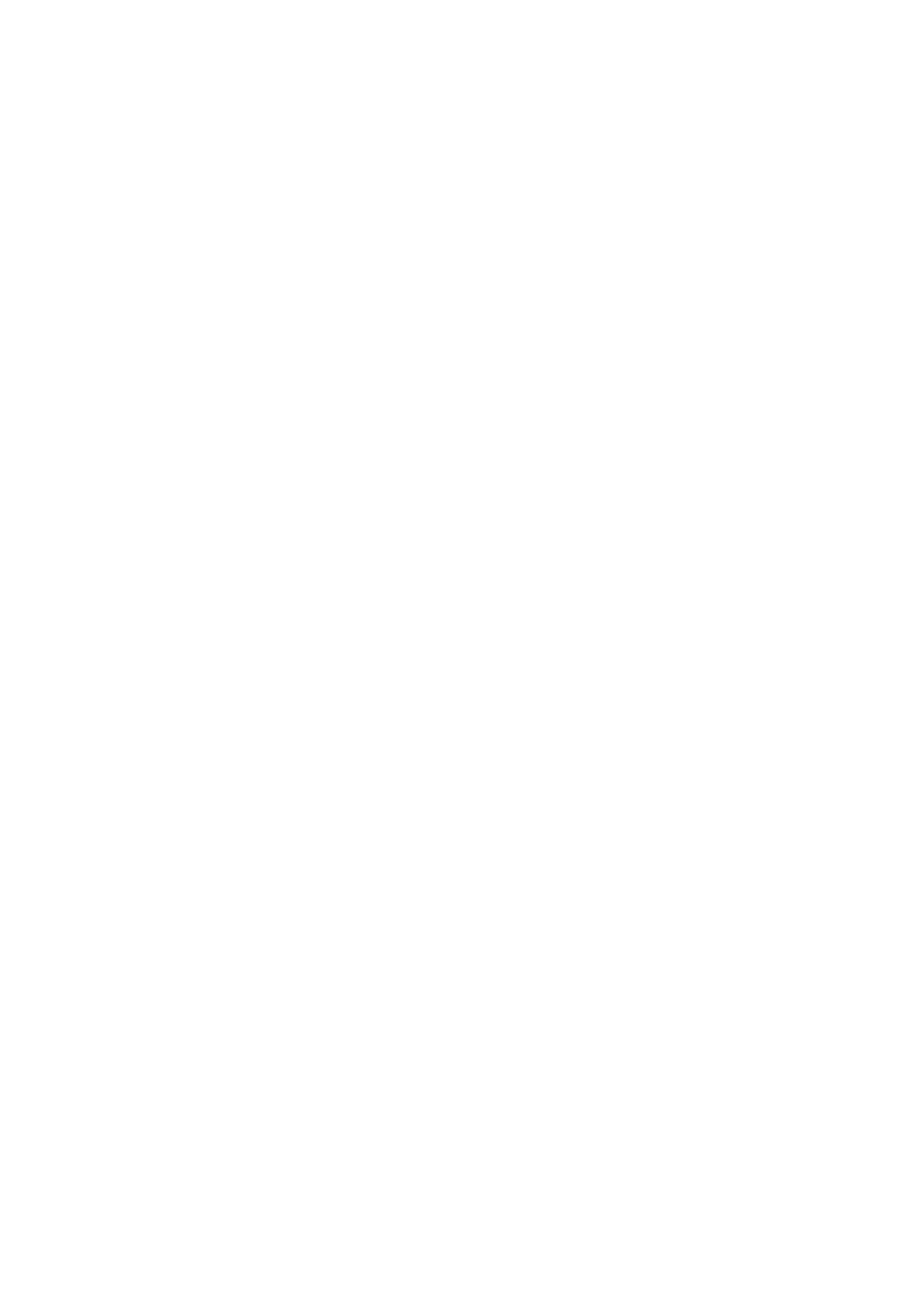## **TABLE OF CONTENTS**

## 1. **Introduction**

1.1 Marine litter in the Mediterranean

## 2. **Objectives and Principles of the Strategic Framework**

- 2.1 Objectives
- 2.2 Principles of the strategic framework

#### 3. **The Strategic Framework**

3.1 Objective one: Enhance the proper implementation of existing regional legislation dealing with municipal solid waste, as well as sea based solid waste, by building or further developing institutional and legal capacity in local and port authorities and other institutional stakeholders to manage marine litter within an integrated coastal zone management framework

3.2 Objective two: Reduce in view to eliminate marine litter generated "in situ (on beaches) with emphasis on plastic and smoking related marine litter

3.3 Objective three: Influence environmental attitudes and behaviour of residents and tourists of coastal areas in the Mediterranean Region with regards to marine litter

3.4 Objective four: Establish a monitoring programme for marine litter in the Mediterranean Sea based on the ecosystem approach

3.5 Objective five: Assess lost and abandoned fishing gear and formulate and implement countermeasures against biological damage

3.6 Objective six: Establish synergies with on-going and planned initiatives in the Mediterranean Region as they relate to marine litter

#### 4. **Log Frame and Work Plan**

## 5. **Implementation Modalities**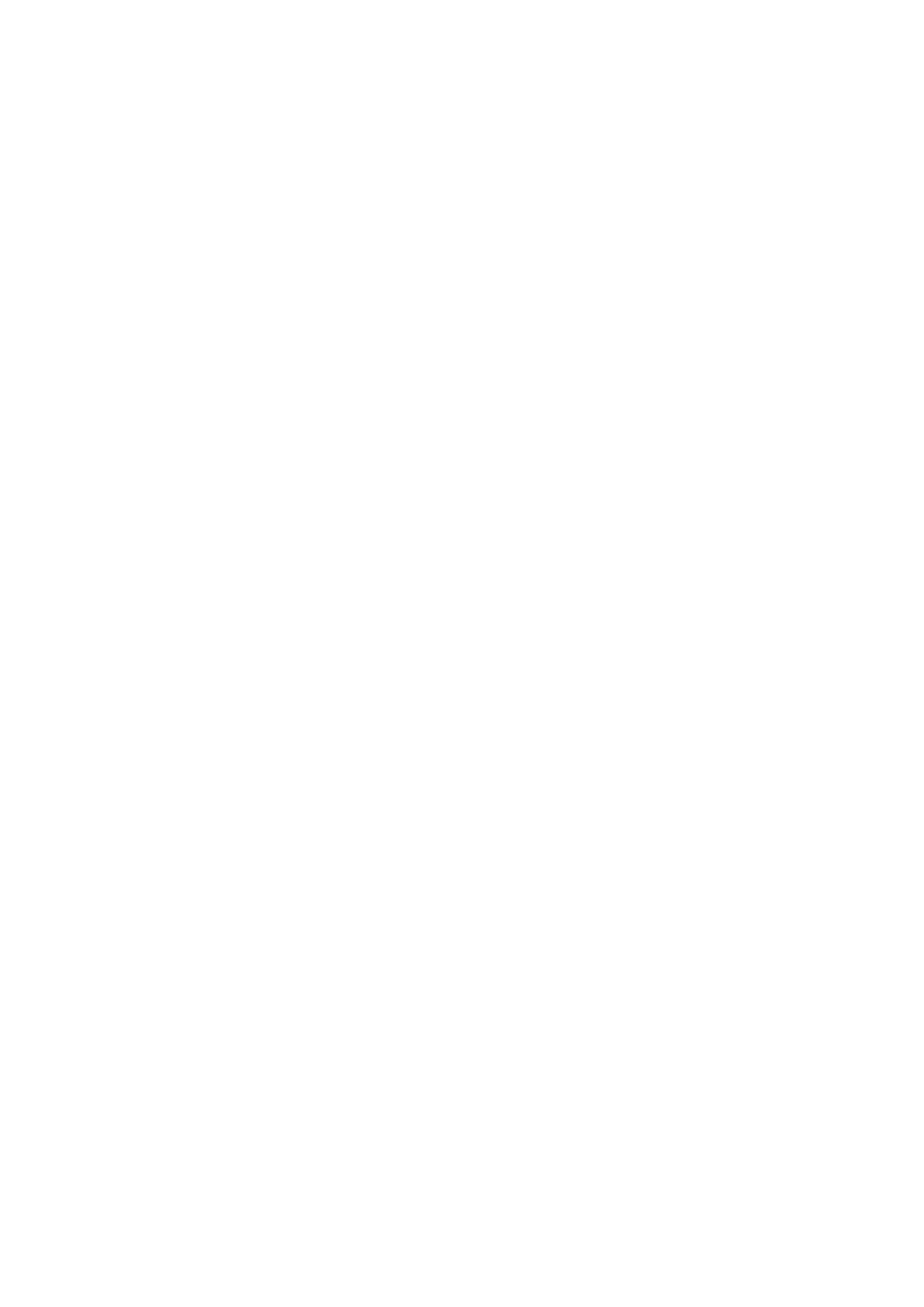## **PREAMBLE**

The present strategic framework was prepared through a participatory process. The first draft was prepared by a designated consultant and after internal circulation was presented (version 2 September 2008) in a Stakeholder Meeting organised on 18-19 September 2008 in Athens, Greece where the draft document was thoroughly discussed and commented. Based on the discussions of the last meeting of MED POL Focal Points held in Rhodes on 25-27 May 2011, where the strategic framework was presented and welcomed by the participants, the present revised draft was prepared by the Secretariat.

The strategic framework is divided into five sections: Section I provides an introduction to and historic evolution of the issue. Section II states the objectives and principles of the strategic framework. Section III sets out a strategic framework for attaining the objectives; goals have been identified and a list of activities, including proposed partners, as a means to attain the objectives. Section IV includes a log frame and work plan, developed to guide the implementation of this strategic framework. The last Section, V, describes the envisioned implementation modalities. The Parties in this strategic framework shall include all the countries which are signatories of the Barcelona Convention.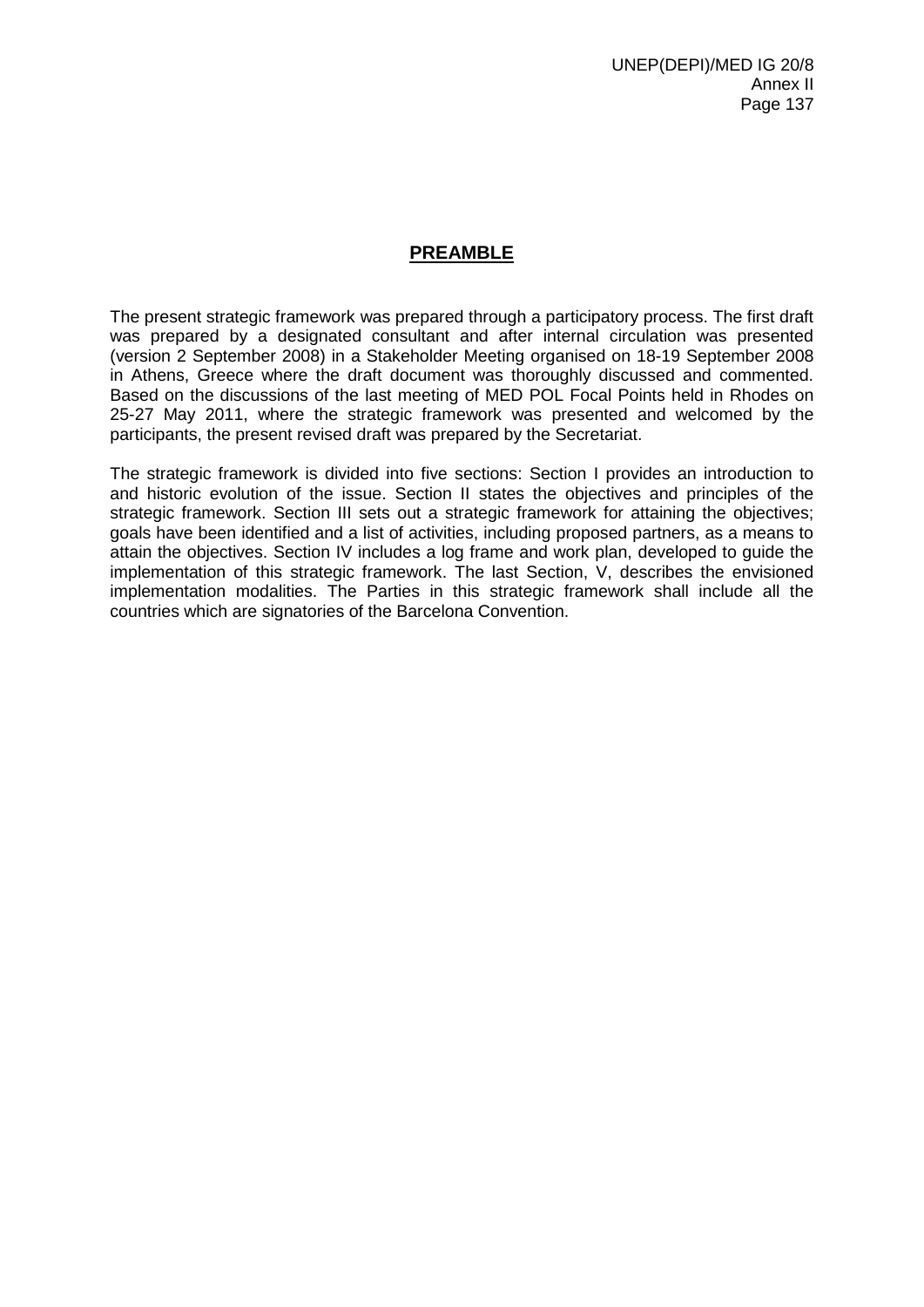## **1. Introduction**

### 1.1 Marine litter in the Mediterranean

Marine litter is discarded waste or lost material resulting from any kind of human activity that has made its way into the marine environment, including material found on beaches or material that is floating or has sunk at sea and accumulated in the sea bottom.

Marine litter was recognised already in the 1960s as an important problem for marine life but since then the volume of marine litter and the associated with it environmental, economic and social problems are growing rapidly globally and in the Mediterranean.

The magnitude of the problem has lead to growing concern internationally and to a certain extent also in the Mediterranean by several governments, organisations, scientists and a series of litter surveys and awareness campaigns, which, however, until now are still rather limited in scope and small in comparison to the scale of the problem

The landlocked Mediterranean Sea (Figure 1) has a surface area of 2.5 million km2 and a coastline of approximately 46,000km, 73% of which lies in the northern coast.



**Figure 1: The Mediterranean Sea and countries of the Mediterranean region**

The coastline and catchment area is home to 427 million inhabitants (7% of the world's population) and to 7% of known marine species; annually the region attracts 25% of the international tourist trade; 30% of shipping traffic passes through the Mediterranean sea (2005c). The production of marine litter is a result of urbanization and increased economic activities in combination with poor infrastructures throughout the region with more problems, in the south and east Mediterranean countries, where more than 80% of landfill sites are not subject to supervision.

Marine litter was implicitly dealt with in the Mediterranean through the legal and institutional framework to address the pollution of the Mediterranean Sea provided by the *Convention for the Protection of the Mediterranean Sea Against Pollution* (Barcelona Convention) and the Mediterranean Action Plan (MAP), led by the United Nations Environment Programme (UNEP). This was later amended and renamed the *Convention for the Protection of the*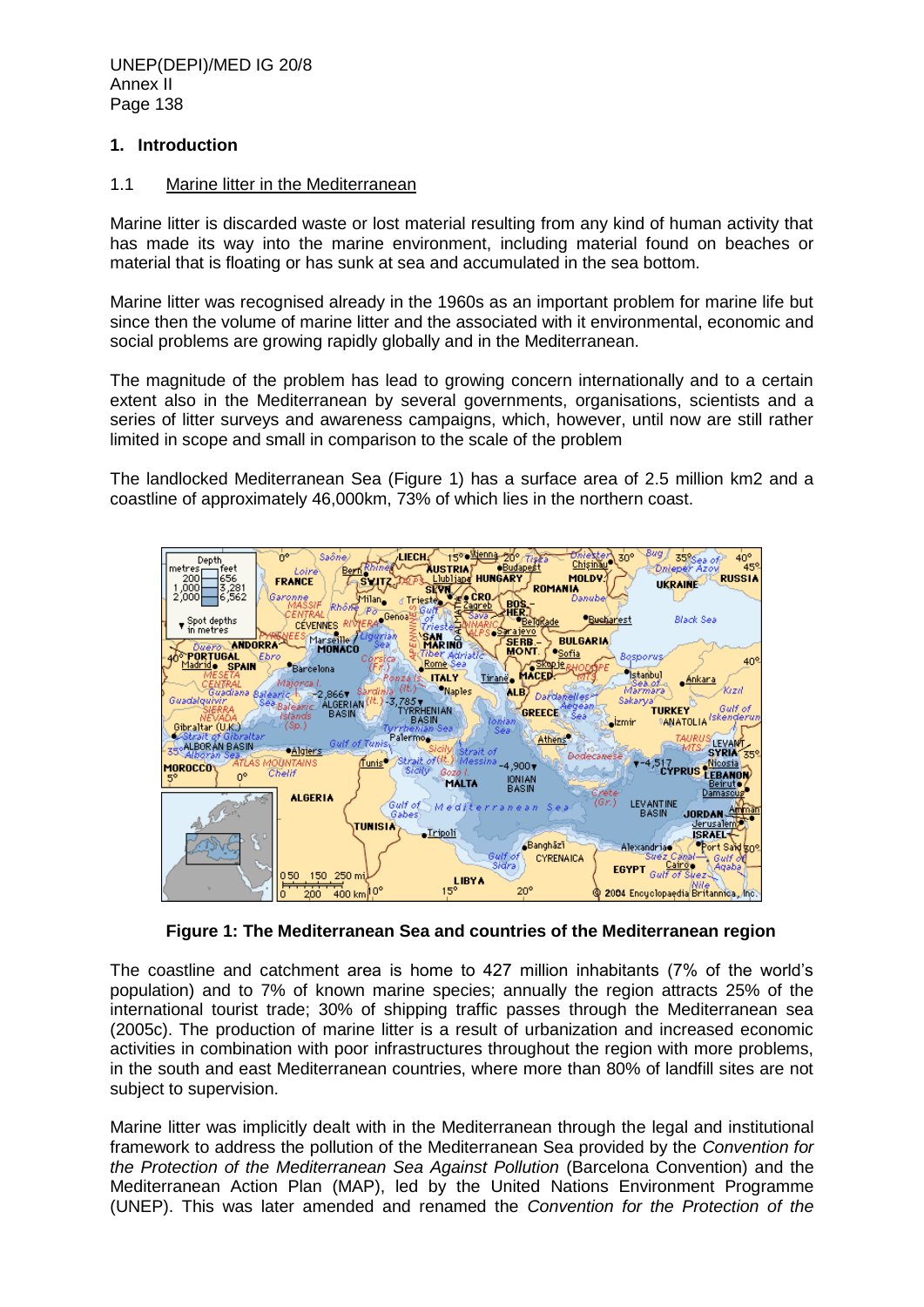*Marine environment and the Coastal Region of the Mediterranean*. The convention includes seven protocols some of which are directly or indirectly relevant to marine litter:

- a. The prevention and elimination of pollution of the Mediterranean Sea by dumping from ships and aircraft or incineration at sea;
- b. Cooperation in preventing pollution from ships and, in cases of emergency, combating pollution of the Mediterranean Sea;
- c. Protection of the Mediterranean Sea against pollution from land-based sources and activities;
- d. Specially protected areas and biological diversity in the Mediterranean;
- e. Protection of the Mediterranean Sea against pollution resulting from exploration and exploitation of the continental shelf and the seabed and its subsoil;
- f. Prevention of pollution of the Mediterranean Sea by transboundary movements of hazardous wastes and their disposal; and
- g. Integrated Coastal Zone Management in the Mediterranean.

Since the implementation of the Protocols against pollution from land-based sources and activities (LBS) and of the prevention of dumping and hazardous waste are under the guidance of the Marine Pollution Assessment and Control programme of MAP known as MED POL, marine litter is also under MEDPOL's supervision.

MED POL has assisted countries to develop action plans and programmes. The Strategic Action Plan (SAP) was prepared by MED POL and Contracting Parties in 1998 to address land-based pollution; specifically the Action Plan has identified pollution hot spots, pollution sensitive areas along with planned activities to be implemented up to the year 2025. Under the guidance of MED POL countries then prepared National Action Plans (NAPs) in which specific areas of intervention were identified and assessed the needed budget. In both the SAP and NAPs among the main priority areas (wastewater, industrial waste and solid waste), marine litter sources are implicitly included.

With the ratification by Croatia and Syria of the LBS protocol on 11<sup>th</sup> May 2008, the Protocol has entered into force. This paves the way for MED POL in partnership with Parties to develop pollution reduction programmes and apply legally binding targets in order to eliminate land based pollution including marine litter.

In 1987 due to the lack of information on marine and coastal litter UNEP/MAP convened a meeting jointly with IOC and FAO in order to enhance understanding of the quantity, composition and origin of persistent materials in the Mediterranean Sea. As a result of the meeting a pilot project was implemented in five countries (Cyprus, Israel, Italy, Spain and Turkey) to assess marine and coastal litter and a report was published entitled "*Assessment of the state of pollution of the Mediterranean Sea by persistent synthetic materials which may float sink or remain in suspension*". In 1996 a wide scale assessment was conducted for the purposes of informing the Parties to the Barcelona Convention, this assessment entitled "*The State of the Marine and Coastal Environment in the Mediterranean Region*" provided in depth review of all sectors of the economy within the region, which have a direct impact on the Mediterranean Sea in general and which also contribute to marine litter. Furthermore a comprehensive bibliography was compiled containing 440 reference covering eight thematic areas on the subject which has been a particularly useful resource for scientist working in the region.

In 2001, MED POL undertook a comprehensive assessment on the status of the management of coastal litter in the Mediterranean. The results of the assessment showed that the main sources of coastal litter in the region are run-off from rivers, tourist activities and coastal urban centres. This result indicates that inadequate coastal solid waste management is responsible for the presence of litter on beaches, floating on water or on the sea bed (benthic). The above mentioned results are in contradiction with the fact that, almost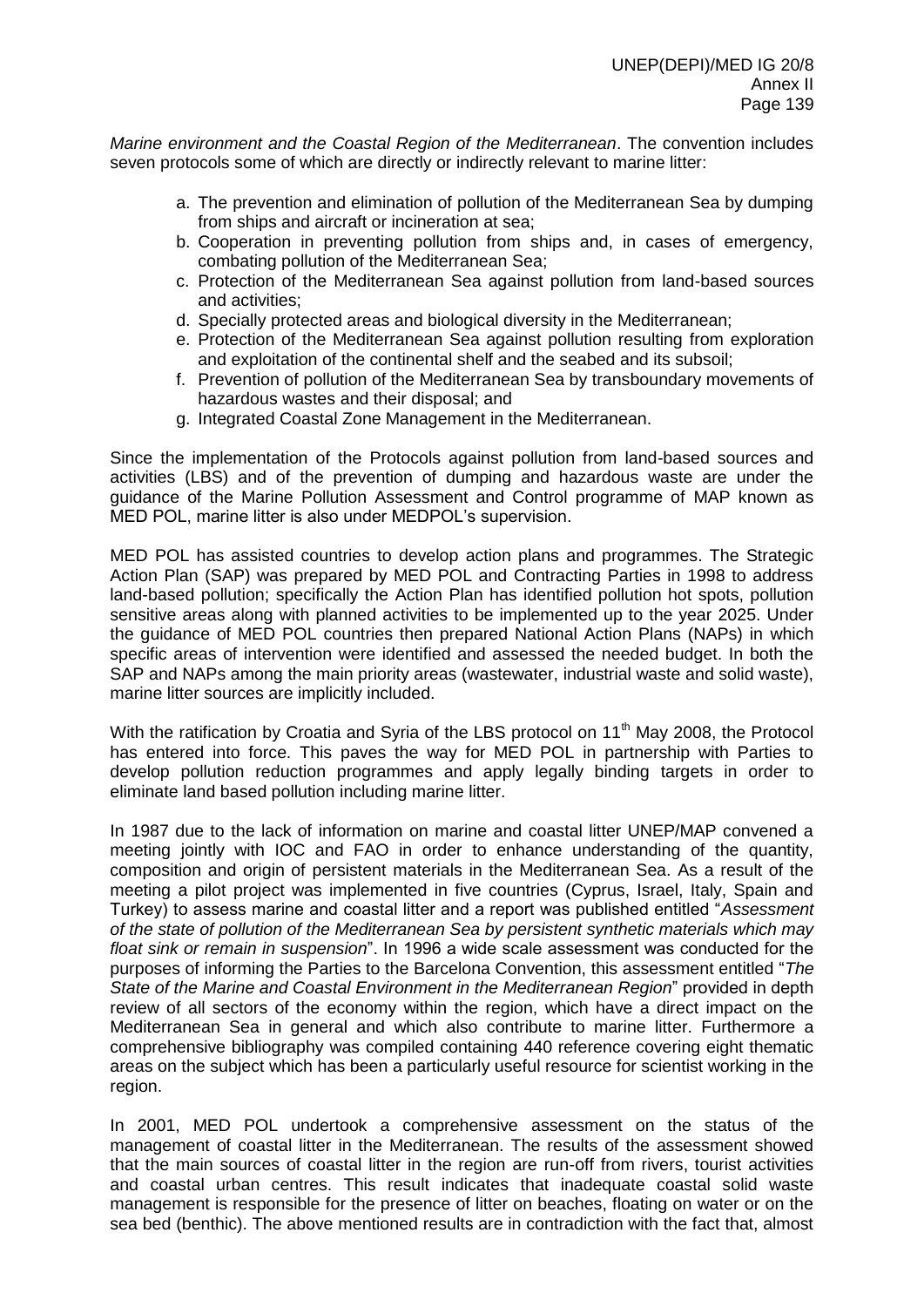all the Mediterranean countries have policies for the management of coastal solid waste. In fact, the problem is related to the enforcement of the policies which is, in general, very weak because of the poor coordination between different national and local administrations dealing with solid waste management issues and the inadequate infrastructure and understaffed services. However, perhaps the most important root problem is the absence of proper behaviour by the population which is due to lack of a waste-free culture, awareness and education. Although only few countries have specific policies related to marine litter, usually local administration and municipalities are ultimate responsible for the management of coastal litter in the region. The role of the Ministry of Environment and/or other Ministries (Mercantile Marine, Interior, etc.) is limited to provision of guidelines and control.

Based on these facts, MEDPOL built up a process to assist – as a first step - coastal local authorities in order to improve the management of coastal solid waste and prevent the introduction of litter into the marine environment. In this line, MED POL implemented in 2004- 2005, with the cooperation of RAMOGE and UNADEP, a pilot project with the Municipality of Tripoli, Lebanon in which direct technical and legal assistance was provided in combination with a public awareness campaign. As a follow-up of this pilot project, a national replication strategy has been developed and agreed upon by all Lebanese coastal municipalities.

Various technical reports have been published by UNEP/MAP, within its "MAP Technical Reports Series" focusing on technical and policy related aspects of marine litter and solid waste management. Furthermore there are reports on case-studies related to marine litter which have been implemented under UNEP/MAP and MED POL. In 2003, UNEP MAP published guidelines for management of coastal litter in the Mediterranean Region. The guidelines were prepared under the framework of SAP and specifically address land-based sources of marine litter, and aimed to provide a common framework for responsible authorities, planners and field operators to formulate national and regional development strategies within the context of the environmental protection of the Mediterranean Sea. In 2005 a global perspective on marine litter was made available by UNEP "Marine Litter - An analytical overview", within which various global and regional tools were included as well as recommendations for future activities in this area.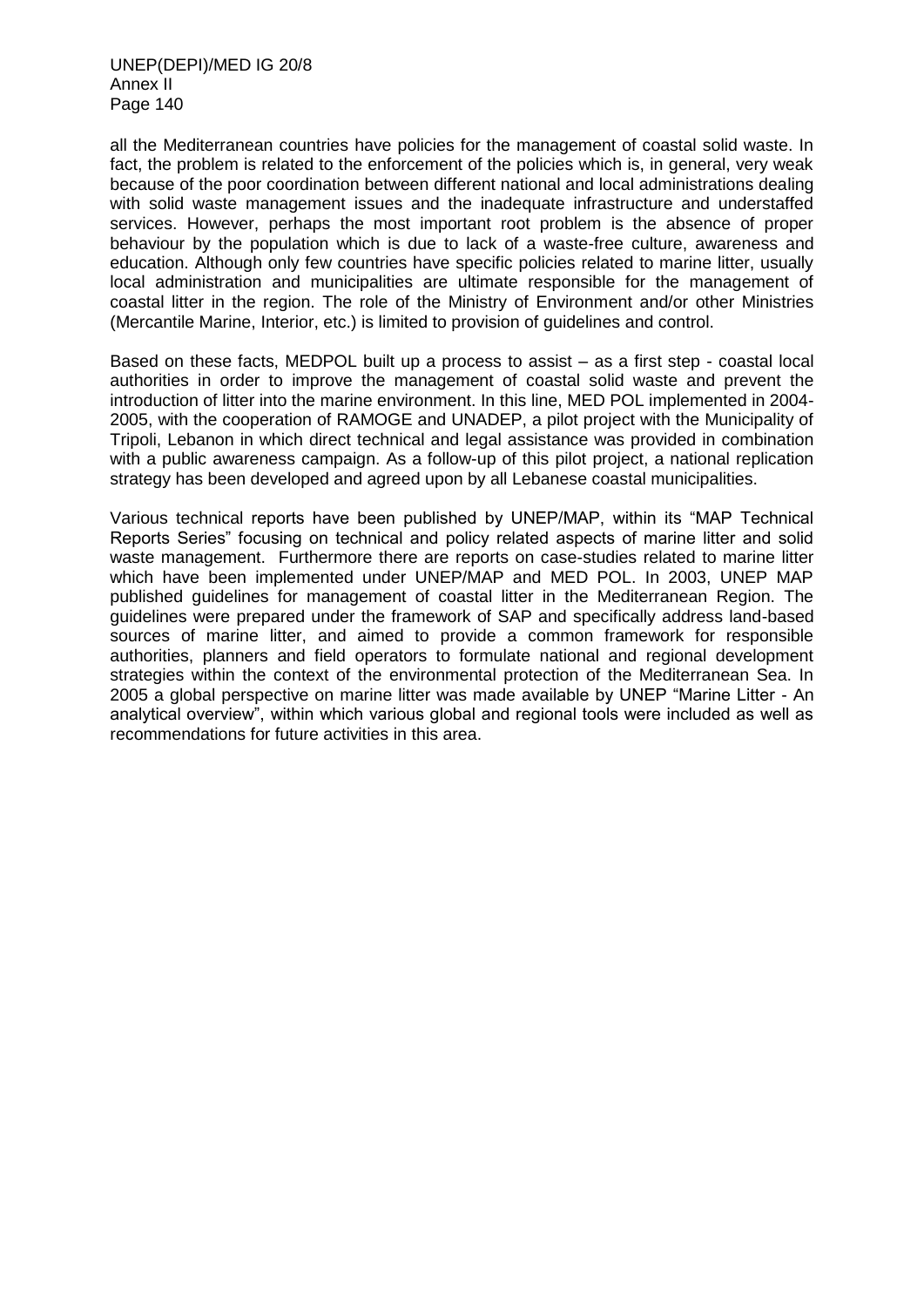#### **2. OBJECTIVES AND PRINCIPLES OF THE STRATEGIC FRAMEWORK**

#### 2.1 Objectives

**The overall goal of this Strategic Framework is to ensure that marine and coastal litter do not adversely affect coastal and marine environment and the impacts related to properties and quantities of marine litter in the marine and coastal environment are minimized, controlled and eliminated to the maximum extent practicable through regional and national activities.**

Marine litter is, for this strategic framework, a category of substance listed under the LBS Protocol and for the purposes of this strategic framework it will be defined as **any persistent, manufactured or processed solid material discarded, disposed of or abandoned in the marine and coastal environment**. Marine litter consists of items that have been made or used by people and deliberately discarded into the sea or rivers or on beaches; brought indirectly to the sea with rivers, sewage, storm water or winds; accidentally lost, including material lost at sea in bad weather (fishing gear, cargo); or deliberately left by people on beaches and shores. Although in some countries organic material (e.g. faeces) may be included in litter, in the present document only manufactured material (including processed timber) is considered.

The specific objectives for meeting the overall goal are listed below. These have been developed based on the findings of the assessment report, questionnaires and additional literature:-

- Objective one: Enhance the proper implementation of existing legislation dealing with municipal solid waste, as well as sea based solid waste, by building or further developing legal and institutional capacity in local and port authorities, and other institutional stakeholders, to manage marine litter within an integrated coastal zone management framework.
- Objective two: Reduce, in view to eliminate, marine litter generated "in situ" (on beaches) with emphasis on plastics and smoking related marine litter.
- Objective three: Influence environmental attitudes and behaviour of residents and tourists of coastal areas in the Mediterranean Region with regards to marine litter.
- Objective four: Follow the trends of marine litter generation and distribution through the establishment of a monitoring programme for marine litter in the Mediterranean Sea based on the ecosystem approach.
- Objective five: Assess lost and abandoned fishing gear and identify and implement countermeasures against biological damage
- Objective six: Establish synergies with on-going and planned initiatives in the Mediterranean Region as they relate to waste and marine litter, including the Marine Strategy Framework Directive. In fact, this objective aims at ensuring coherence and coordination of scattered activities undertaken by various stakeholders under all previous objectives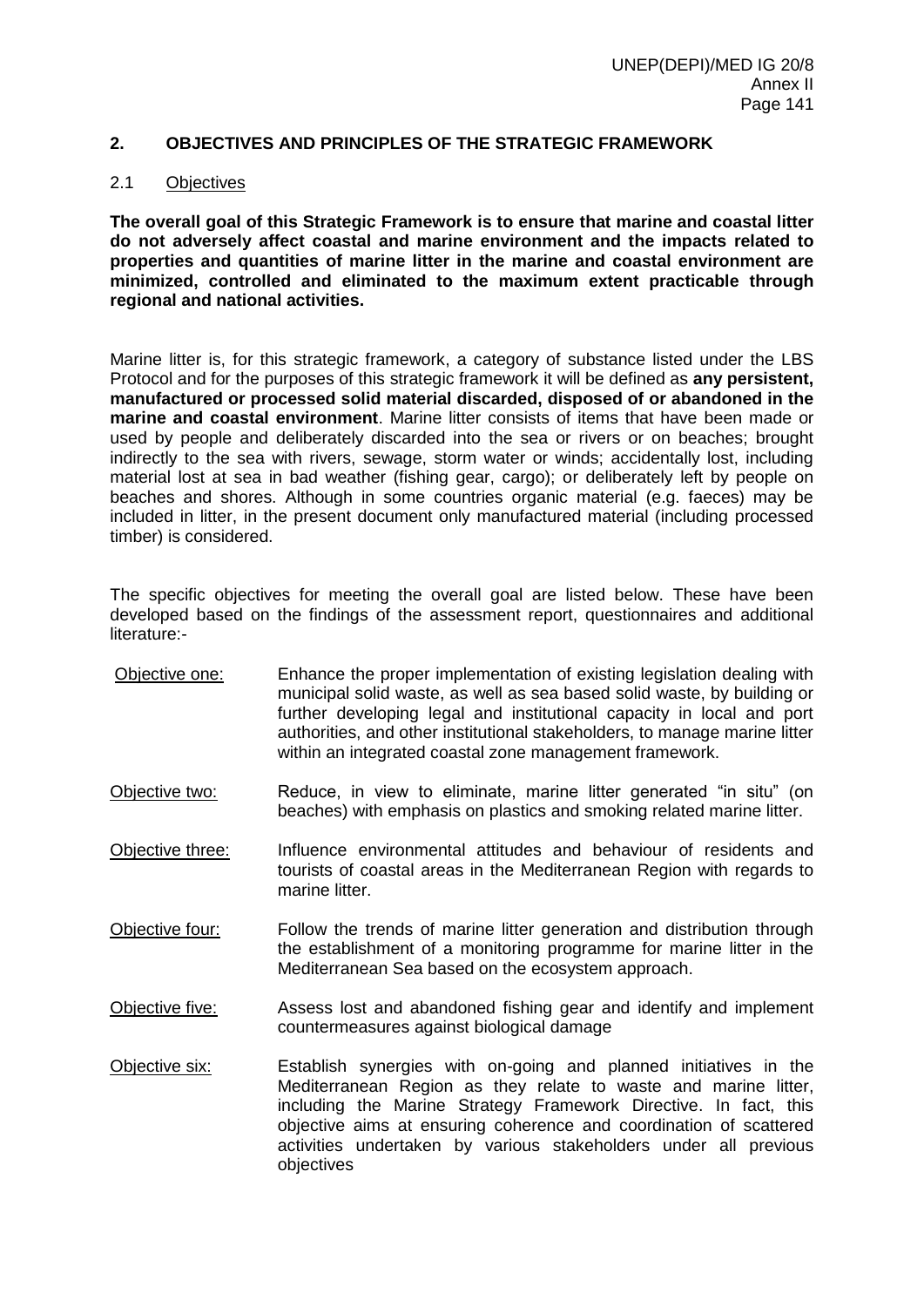## 2.2 Principles of the strategic framework

The underlying concept of this strategic framework is that marine litter is a local, national as well as trans-boundary problem requiring specific measures at each level and across all levels; particular to the Mediterranean region is that due to the different levels of economic development amongst the countries a *partnership* approach is required. The management of marine litter is not a standalone activity; removing the eyesore which marine litter causes is only treating the symptom not the cause, therefore its management must fall under an integrated approach to solid waste management both on land and at sea (see Figure 2). For this reason there are numerous actors and activities in the management of marine litter that are interlinked and must be incorporated in any strategy which attempts to reduce marine litter.



#### **Figure 2. Main sources of marine litter and responsible authorities in the Mediterranean countries**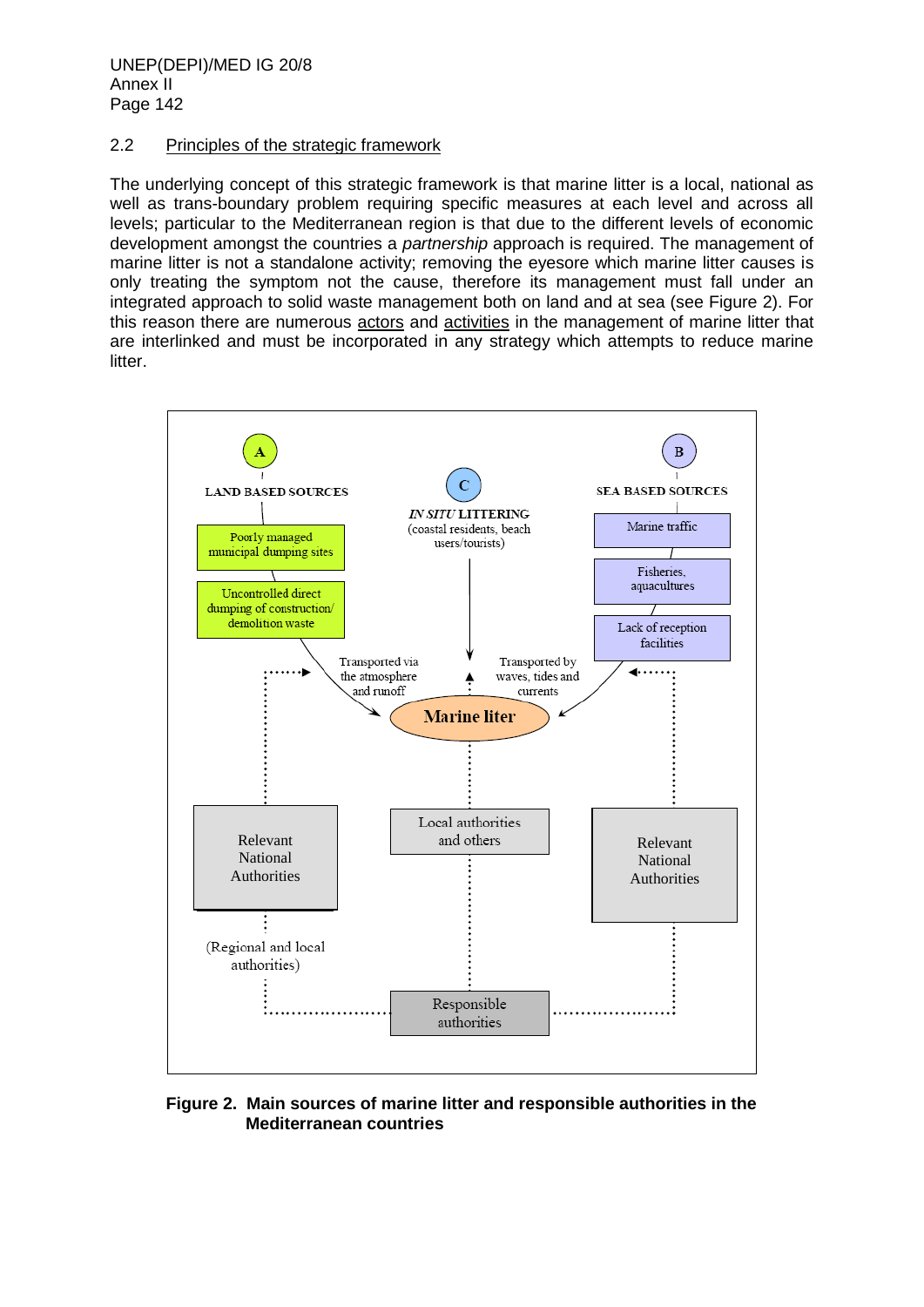Figure 2 presents the three major sources of litter that the strategic framework addresses and the relevant authorities in the majority of the Mediterranean countries: **(A)** land based sources including all municipal, industrial and demolition waste that finds its way to the coast via the atmosphere (winds) or runoff; **(B)** sea based sources from all kinds of marine traffic (tankers, merchant or cruise ships and pleasure craft), fisheries and off shore aquaculture, and **(C)** "in situ" littering activities by coastal residents, tourists or other "users" of the beach.

The magnitude of the marine litter problem in each country is, to a large extent, directly related to the level of efficiency of solid waste management services provided by local and port authorities for municipal solid waste (A) and sea generated waste (B), respectively. Both these problems are addressed by specific Protocols of the Barcelona Convention and MARPOL and therefore the present strategic framework supports and further advocates and facilitates the implementation of the aforementioned provisions. As a consequence, this strategic framework does not focus on the construction of large scale solid waste management infrastructure, such as landfills, waste reception facilities at ports and material recycling facilities. It is understood that these have already been identified, and in some cases funded, through the NAPs and the SAP. Therefore, this strategic framework focuses mostly on the "in situ" generated waste (C) as well as on what may inevitably "escape" towards the beach and sea by sources (A) and (B) even if the latter are managed properly. In this sense apart from technical solutions that will be included to effectively address (C), the strategic framework will contribute in building legal and institutional capacities of local and port authorities and other institutional stakeholders will provide software support to on-going and planned large scale SWM related investments (covered under the NAPs and other national and regional activities) in the form of public awareness, professional sectorial guidelines, policy formulation and advocacy.

Many of the aforementioned activities and tools have been developed in the Mediterranean region by regional, national and local NGOs, local authorities, schools and various civil society organisations and the strategic framework encourages the continuation and enhancement of their involvement. Figure 3 presents some of the key management tools and activities employed in the strategic framework and principle actors/stakeholders to be involved.

The strategic framework will be supported and in return will enhance, both directly and indirectly, the following existing conventions and legislation: Barcelona Convention and its Protocols; MARPOL 73/78 Convention for the Prevention of Pollution from Ships (Annex V); London Convention for the Prevention of Marine Pollution from Dumping of Wastes (1996 Protocol); Basel Convention on the Control of Transboundary Movements of Hazardous Wastes and their Disposal; Agenda 21, Johannesburg Plan of Implementation; EC and Mediterranean Standards for bathing waters, EC Packaging and Packaging Waste Directive (94/62/EC), EC Marine Strategy Framework Directive (MSFD).

This strategic framework does not intend to duplicate efforts in the region to de-pollute the Mediterranean. It has been drafted to specifically support the European Commission's Horizon 2020 Initiative and therefore the same time frame has been adopted.

Finally, this strategic framework follows a precautionary approach and where appropriate the polluter pays principle will be implemented. The application of economic instruments, in particular for supporting local and national authorities to implement cost recovery programmes, is given emphasis in this strategic framework.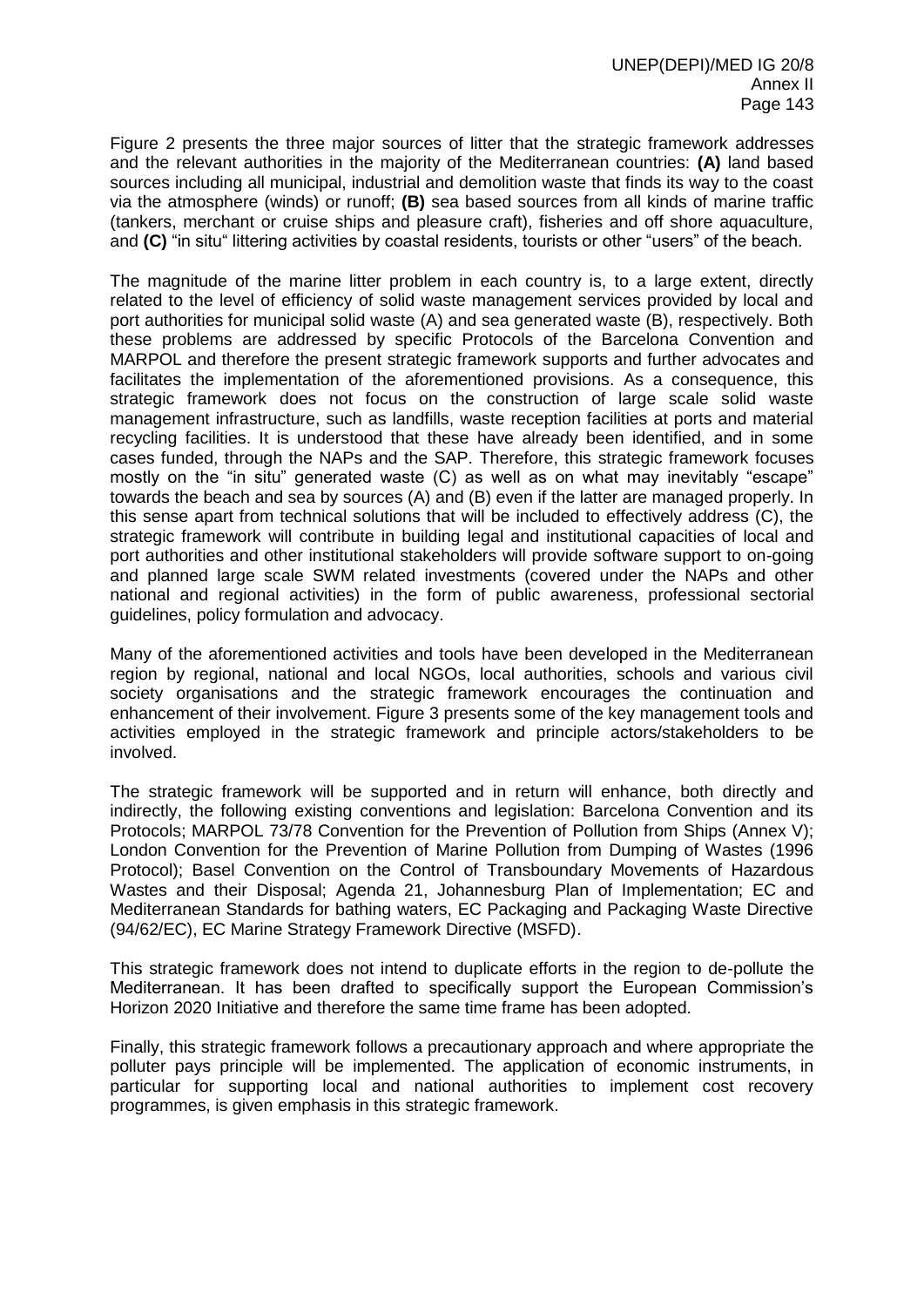

**Figure 3. Common management tools/activities and stakeholders to be involved in the implementation of the strategic framework**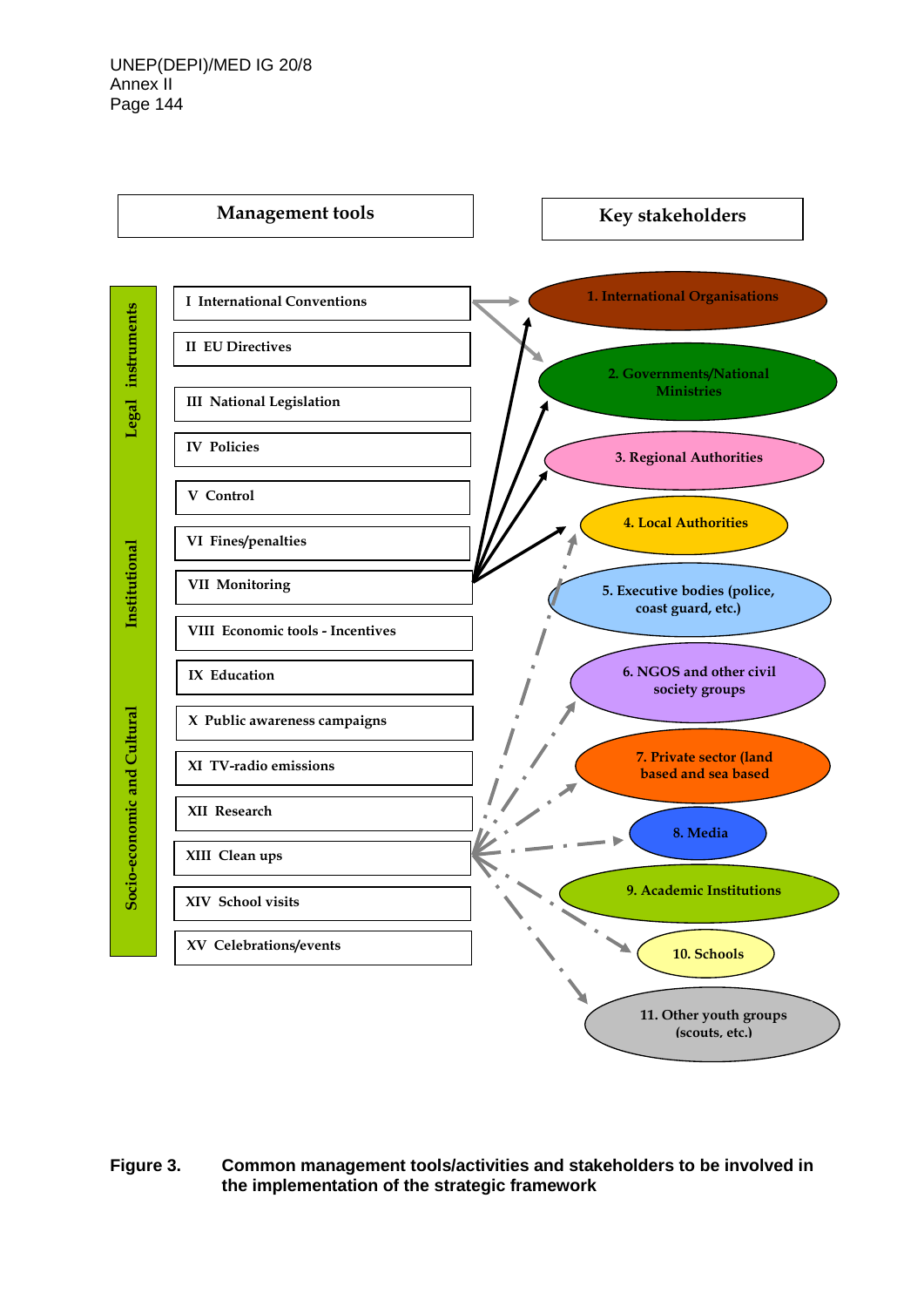## **3. STRATEGIC FRAMEWORK**

3.1 Objective one: Enhance the proper implementation of existing regional legislation dealing with municipal solid waste, as well as sea based solid waste, by building or further developing institutional and legal capacity in local and port authorities and other institutional stakeholders to manage marine litter within an integrated coastal zone management framework

*Justification and background of proposed activities:* Shoreline and recreational activities pollution is the main source of marine litter in the Mediterranean Sea, accounting for 52% of litter. The sea based pollution from ships, fisheries and off-shore aquacultures is important too, but of lower magnitude. The Assessment report indicates that in some countries, litter is reaching the Mediterranean Sea through sewer systems and that the origin of land-based litter outside the tourist season was from drainage and outfall. Furthermore assessments of pollution hotspots in the Mediterranean Region conducted under MED POL and used in MeHSIP reports noted many open dumps or poor management of sanitary landfills in coastal zones. Furthermore some coastal towns have also received legal action from the EU for the poor waste management and operations of illegal disposal sites.

Ensuring that port reception facilities are operated properly is of utmost importance if MARPOL Annex V is to be effective in reducing the amount of garbage being disposed by ships. REMPEC has recently conducted an assessment of waste reception facilities indicating the needs still existing.

Within the Mediterranean Region the LBS Protocol covers a wide range of land based polluting categories, with its entry into force it is now an opportune time to set legally binding targets and develop regional legislation on land based sources of marine litter similar to MARPOL Annex V which covers the sea based ones.

In parallel, the main waste management related legislations are the European Union's Waste Directive (2006/12/EC), Landfill Directive (99/31/EC) and Packaging and Packaging Waste Directive (94/62/EC) which provide a legal framework, but this applies only to 7 out of the 21 countries of the Mediterranean Region. Few countries which have ratified the LBS protocol have addressed marine litter in national legislation; the country questionnaire administered by MED POL, found that only five countries had specific marine litter policies, the remaining countries included marine litter under national waste management legislation. The recent ratification of the LBS protocol by all Parties offers an opportunity for the formulation of a regional marine litter legislation.

Because of the difference in the level of economic development between the countries of the Mediterranean region, (GDP values are lower for South and East Mediterranean countries), access to public services and the level of employment is also lower. This variance trickles down to the local governance level and the availability of financial, technical and human resources to effectively manage public services. Solid waste management (SWM) is a public service which, in general, receives the least amount of attention and funding from national and international resources; projects on energy, water and sanitation are the more popular attracting most of the development aid. Solid waste management does not seem to be a priority area for governments. In the SAP MED, TDA and the NAPs, country priorities were in waste water treatment works, industrial pollution control and then solid waste management.

Therefore, under this objective National Governments and through them regional and local authorities are strongly urged, encouraged and facilitated to the extent possible to implement the provisions deriving from International/Regional Conventions, Directives and other guidelines aiming at effectively reducing managing and stopping waste from reaching the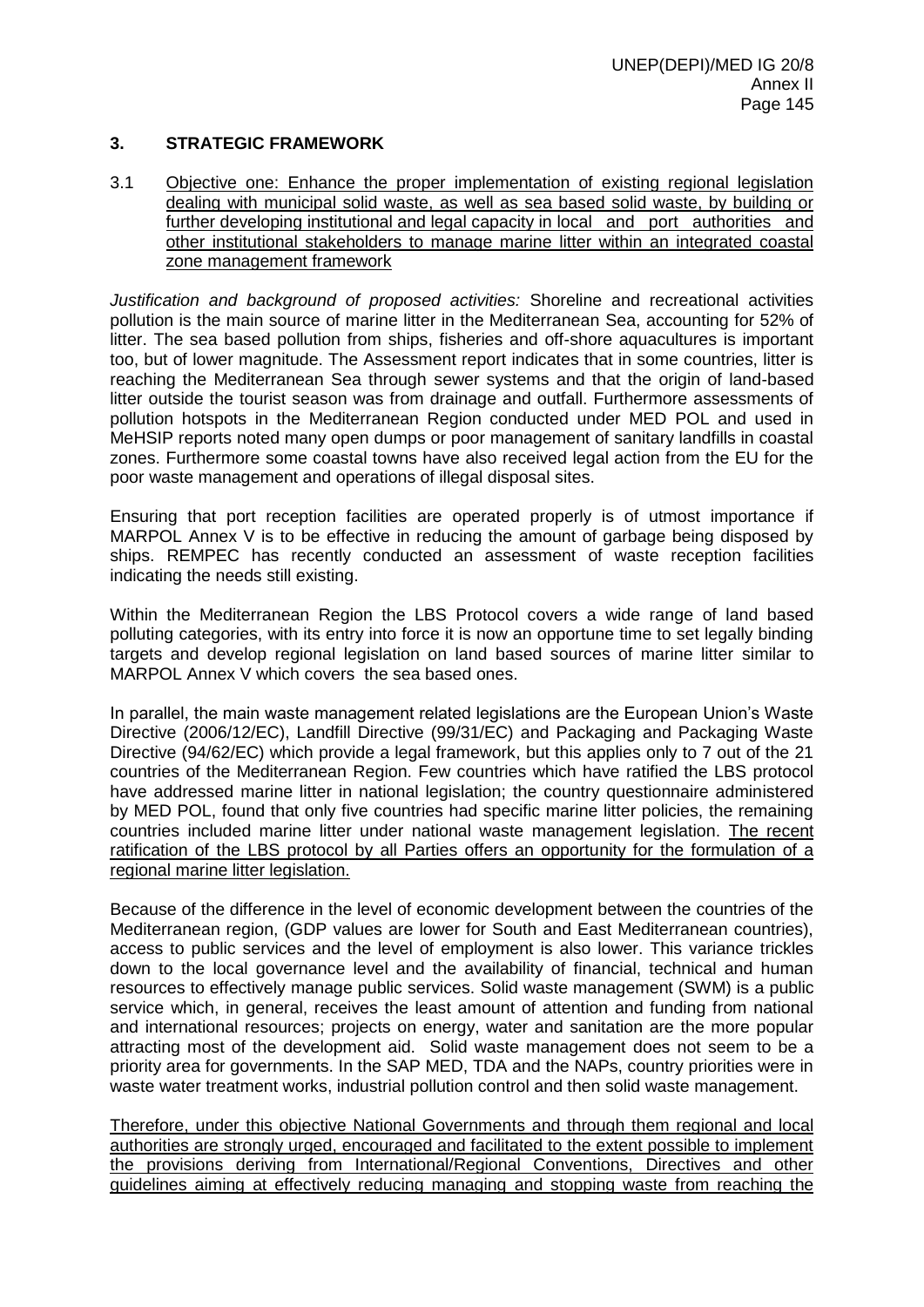#### UNEP(DEPI)/MED IG.20/8 Annex II Page 146

#### coasts of the Mediterranean Sea either through streams, rivers and drains or via waves, currents and tides.

This requires: for land based sources, an effective municipal waste management system to ensure that waste receptacles are provided, that waste is stored properly, collected frequently and disposed or recycled appropriately so that waste doesn't become litter. It also requires a drainage system that is maintained and constructed to block litter entering water bodies. Both the provision of solid waste management services and drainage infrastructure require that the responsible authorities have the human resource, infrastructural and financial capacity to manage these services. *Construction of landfills, procurement of waste collection fleet, improvement of drainage and sewer systems are multimillion euro investments and are not under the scope of this strategic framework.* For sea based sources: effective collection, transport and reception facilities at ports and other designated areas.

This objective focuses on the management aspect of marine litter, in particular the legal, institutional and technical requirements for local/port authorities and other institutional stakeholders to effectively manage marine litter and to maintain clean beaches.

In this respect and taking into account the different levels of public service delivery amongst the Mediterranean countries, the more developed countries are encouraged to transfer technology and knowhow and build capacity in the less developed countries. One way to achieve this is by twinning; local or port authorities in a more developed country could be paired with those of a less developed one.

#### Proposed activities at regional level

#### Medium term activities

- Activity 1.1: Document and make use of experience of countries in the Region which have specific marine litter policies and practices in place (based on 3.1).
- Activity 1.2: Develop policy guidelines on drainage and marine litter management for high level decision makers.
- Activity 1.3: Prepare operational guidelines for environmentally and ecologically friendly downloading from ships and port/marina cleaning equipment.
- Activity 1.4: Review, update and develop training programmes to support institutional aspects of the management of marine litter.

#### Long term activities

- Activity 1.5: Develop and implement twinning programmes for cross-border capacity building within local and port authorities in the application of marine litter management knowledge and technology.
- Activity 1.6: Continue the work on assessing and monitoring the operation of port waste reception facilities as stipulated under MARPOL and provide assistance to ports, harbours and small marinas to develop and implement effective waste disposal procedures.
- Activity 1.7: Facilitate eligible countries to develop proposals and apply to donors for grant financing of above activities.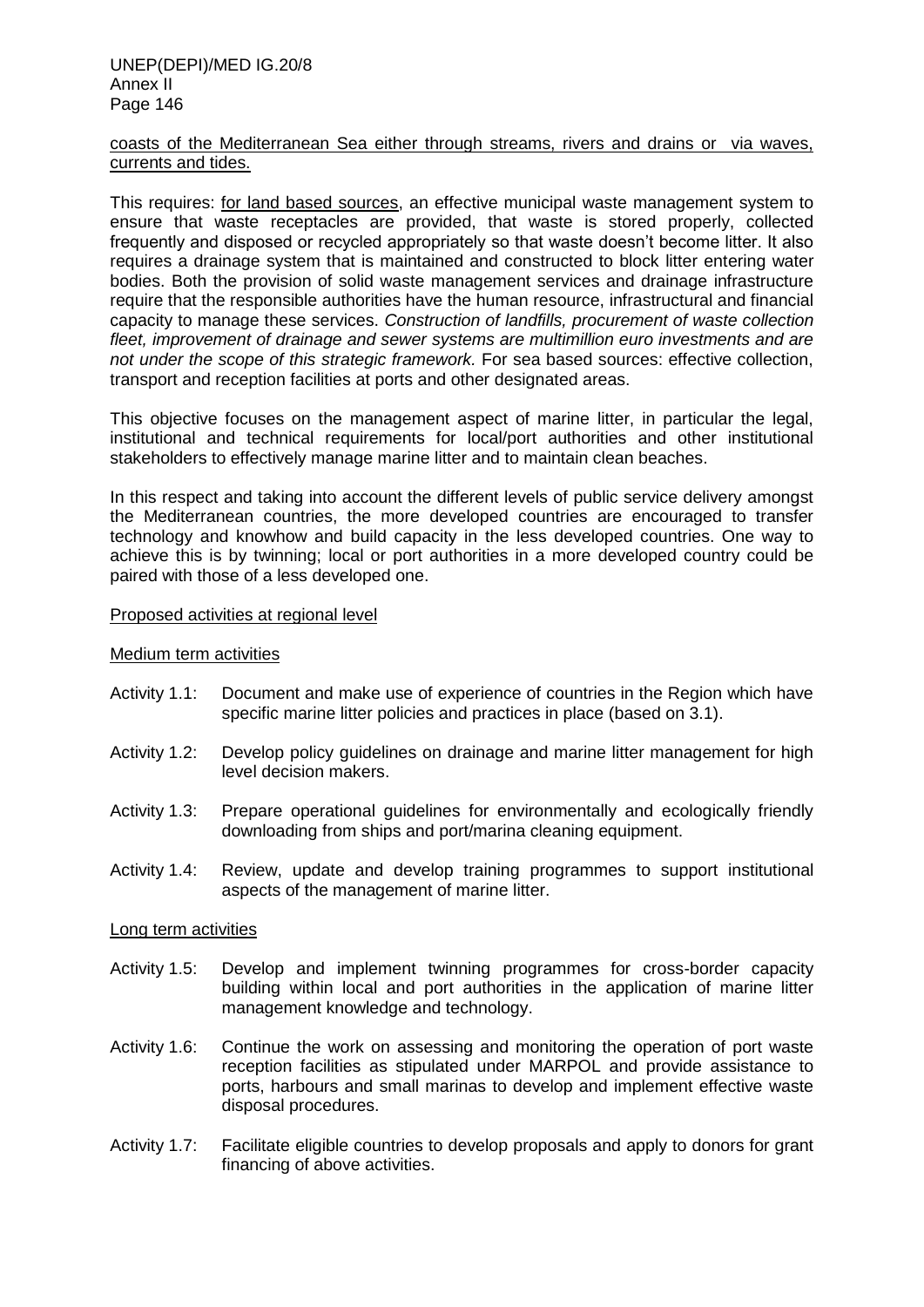#### Proposed activities at national level

#### Medium term activities

- Activity 1.8: Local authorities to integrate beach clean ups into SWM systems and establish networks to improve exchange of experiences between the various national/sub-national/local management authorities.
- Activity 1.9: Mapping of the solid waste infrastructures and/or lack thereof on coastal zones (such as landfills, open dumps, transfer points, etc.). Assessment of the impact of waste disposal sites as point sources of marine litter. Proposals for improvement and, whenever feasible, submission of projects to International Financial Institutions.
- Activity 1.10: Support institutional and technical capacity building of national and local administrations in order for large scale waste management projects to be developed and implemented.

#### Long term activities

- Activity 1.11: Work with ministries and local/port authorities who have already developed Integrated Coastal Zone Management plans to include management of marine litter.
- Activity 1.12: Assist competent authorities to develop SWM plans, which include the management of marine litter, and investment strategies for smaller towns (i.e. of populations less than 100,000) which were not included in SAP.
- Activity 1.13: Parties to encourage sub-national and local authorities to develop proposals for financing activities under the EU Neighbourhood Policy, the European Investment Bank (EIB), African Development Bank, GEF and other International Financial Institutions.

#### 3.2 Objective two: Reduce in view to eliminate marine litter generated "in situ" (on beaches) with emphasis on plastic and smoking related marine litter

*Justification and background of proposed activities:* As identified already in chapter II1 the third important source of marine litter are the beach-goers, seasonal tourists anglers and other people using on occasion the coast for recreation or other purposes, or those who purposely use empty spaces near the coast to illegally dump garbage, rubbish, construction debris and other waste. Illegal activities need to be dealt with by the authorities by regularly patrolling the coastal areas and imposing heavy fines. To do so some legal and institutional changes are necessary in most countries to allow for rapid and effective prosecution and imposition of the fines. At the moment this is not an easy procedure in most Mediterranean countries. Setting up a regulatory framework by the responsible ministries, will provide the basis for the implementation of law enforcement and application of environmental economic instruments to reduce, manage and stop marine litter entering the sea. The Israeli Clean Coast project has set up a good example of enforcement procedures on beach goers caught littering. A regulatory framework should also include the enforcement of adequate port reception facilities and requirements of garbage management plans by ships and smaller vessels, as well as compliance by local authorities to solid waste management systems.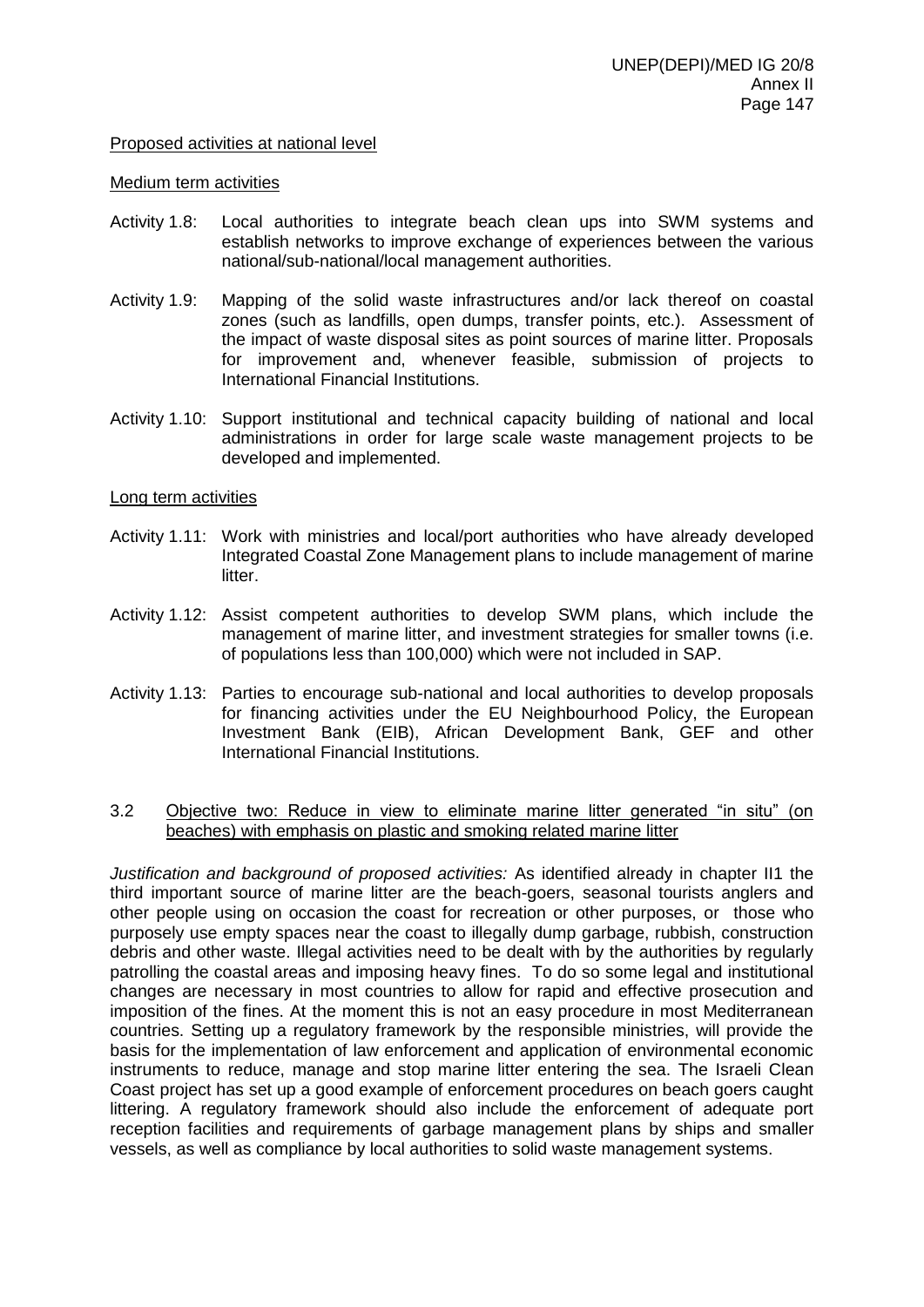The present objective of the strategic framework deals with what is "found" on the beach in the present phase of reality and what is likely to be found there either because it is generated "in situ" or because it may "escape" from other sources despite the good results that may be expected under the implementation of objective one. Therefore, we need to deal under this objective with institutional and technical solutions for: (1) preventing "in situ" generation of litter and (2) cleaning up the beaches from all kinds of litter.

The information provided in the Assessment Report and the available literature indicates that plastic products (bags, bottles, bottle caps, food containers, fishing nets, packaging etc..) are the main litter items both on beaches and at sea; at least 50% of marine litter is a plastic product. In terms of environmental protection and de-pollution of the Mediterranean Sea, plastic is particularly hazardous as it does not degrade, it simply breaks down into smaller particles which can persist for 450 years (hard plastic) and it may also cause death and injury to certain marine species.

Recent studies have shown that the presence of plastic in our seas and oceans leads to secondary pollution; research conducted by the University of Athens has looked at pollution from heavy metals "extracted" from marine litter and in particular from plastic waste; the University of Plymouth is looking into the long-term effect of micro-plastic particles, of sizes as small as 20 microns, that have been found in abundance in sand and sediment, there is also a risk that these particles are entering the marine-food chain; and lastly scientific research is showing that many types of plastics when exposed to sea water and sunlight change their characteristics and enhance their sponge-like properties, absorbing polychlorinated biphenyls (PCBs) and pesticides.

The second most abundant litter item in the Mediterranean Region is smoking related debris; filters, cigar ends and cigarette packaging. Cigarette litter has a shorter life span, about 5 years, but leaches toxic substances into the marine environment and can be ingested by marine species. Furthermore, the public's attitude is that discarding cigarettes into the environment is not related to marine litter as it is thought that cigarettes degrade immediately. Therefore educating the public and providing sufficient cigarette bins are key factors in stopping cigarette related litter from reaching the marine environment.

Another marine litter item which has a negative impact on the marine environment is fishing gear. In the Assessment, abandoned on the coast or lost fishing gear accounted for 5% of litter on beaches (litter from ocean/waterway activities). Furthermore, the floating marine litter survey conducted by HELMEPA in 2008 noted that the number of fishing gear, ropes and buoys counted was 2% of the total litter observed. Fishing gear is also dealt with under objective one. But despite the fact that they may not be the most abundant litter item on beaches and at sea and in keeping with the precautionary principle, their longevity (longer than plastic - fishing nets take 600 years to disintegrate), makes it important to address them also under this objective of the strategic framework.

Removing and reducing the input of plastic and cigarette litter from the Mediterranean Sea and its beaches will drastically reduce the quantity of litter. This objective, and the strategic framework as a whole, will therefore give particular emphasis on these two categories. However, with the effective implementation of the objectives under this strategic framework it is envisioned that all other litter categories such as fishing gear, glass, aluminium cans, paper etc. will also be reduced. Some necessary activities are related to capacity building and attitudes and are covered in the subsequent objectives and activities. The activities proposed under this objective draw on the lessons learnt from implementing the SAP and specifically relate to technical and legal aspects of cleaning-up beaches and managing marine litter.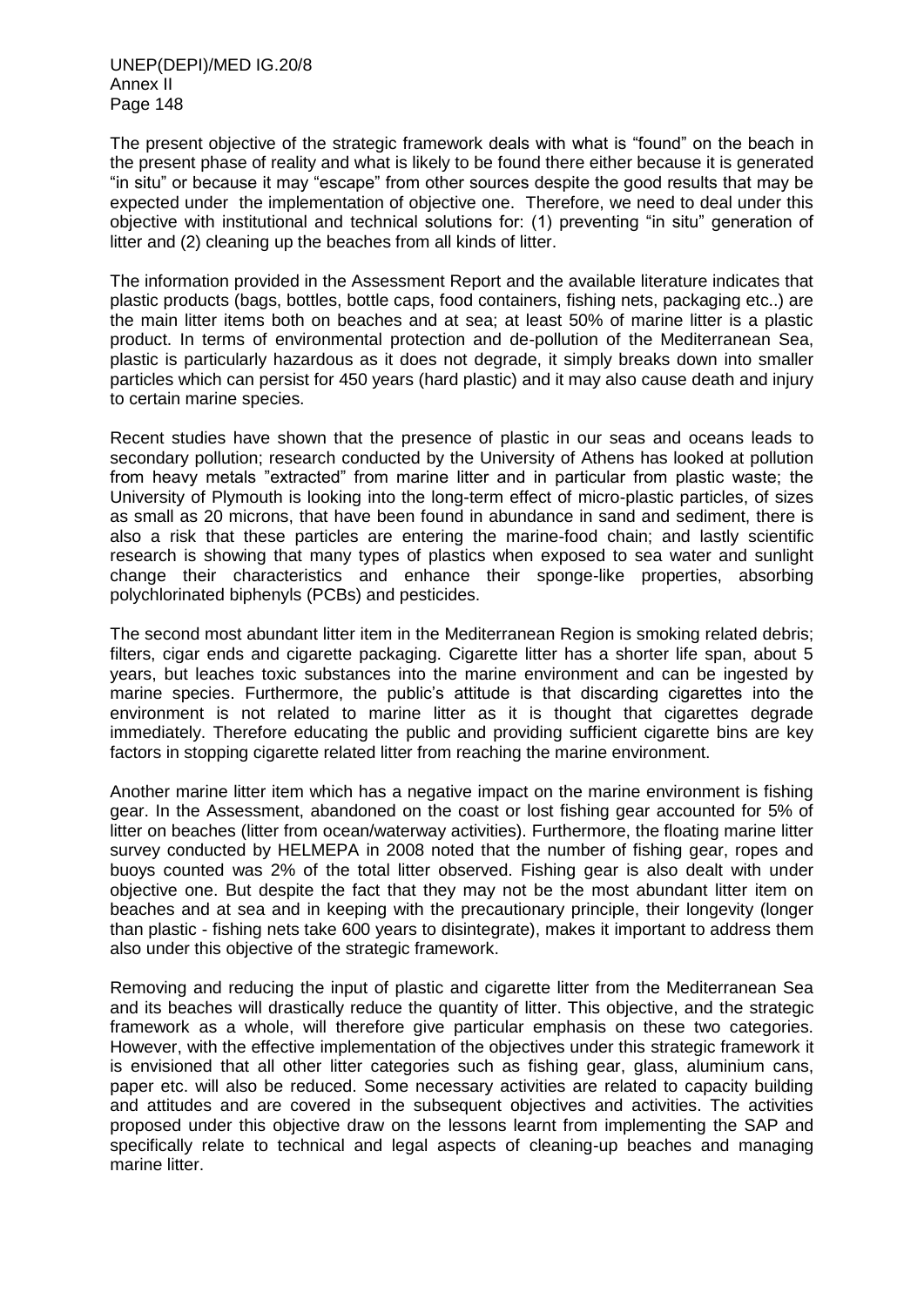#### Proposed activities at regional level

#### Medium term activities

- Activity 2.1: Collect good practices and provide guidelines to countries on legal and institutional aspects in effectively patrolling and imposing fines on those illegally dumping waste in coastal areas and littering on beaches.
- Activity 2.2: Prepare guidelines for environmentally and ecologically friendly mechanical beach clean-ups.
- Activity 2.3: Propose guidelines (eventually in cooperation with other competent international bodies) including incentive schemes for introduction of environmentally friendly fishing gear.

#### Proposed activities at national level

#### Medium term activities

- Activity 2.4: Support the International Coastal Clean-up campaigns with aim to increase the number of countries participating in campaigns and also the number of volunteers and beaches cleaned. The campaigns and reporting on the results of the clean-up exercises will be linked to objective four.
- Activity 2.5: Identification of hot spots and conducting emergency clean-up of hotspots and beaches. Once the area is clean, it is more likely that people will refrain from littering, especially if this is followed by an awareness campaign as outlined in objective three.
- Activity 2.6: Appropriate national authorities to develop a legal framework to introduce enforcement procedures for waste recycling activities (sorting of waste, provision of recycling disposal points) where national waste recycling legislation exists.

#### Long term activities

- Activity 2.7: Local Authorities to work with the private sector and other actors to introduce the means to reduce marine litter on beaches with a special focus on plastic and smoking related litter.
- Activity 2.8: Work with conservation NGOs and fishing communities to adopt areas in the Mediterranean Sea and ensure that these areas are litter free. Similar to the concept of adopt a beach.
- Activity 2.9: In the absence of national waste recycling legislation, local authorities should take responsibility and set targets for amount of waste required to be recycled.
- 3.3 Objective three: Influence environmental attitudes and behaviour of residents and tourists of coastal areas in the Mediterranean Region with regards to marine litter

*Justification and background of proposed activities:* The high proportion of marine litter from land-based sources is largely due to (a) Uncontrolled dumping by coastal residents and (b) the influx of tourists during the summer season, taking into account that as many as 155 million tourists visit the Mediterranean region each year. Coastal residents are increasing progressively throughout the Mediterranean, since cities but also second and third residence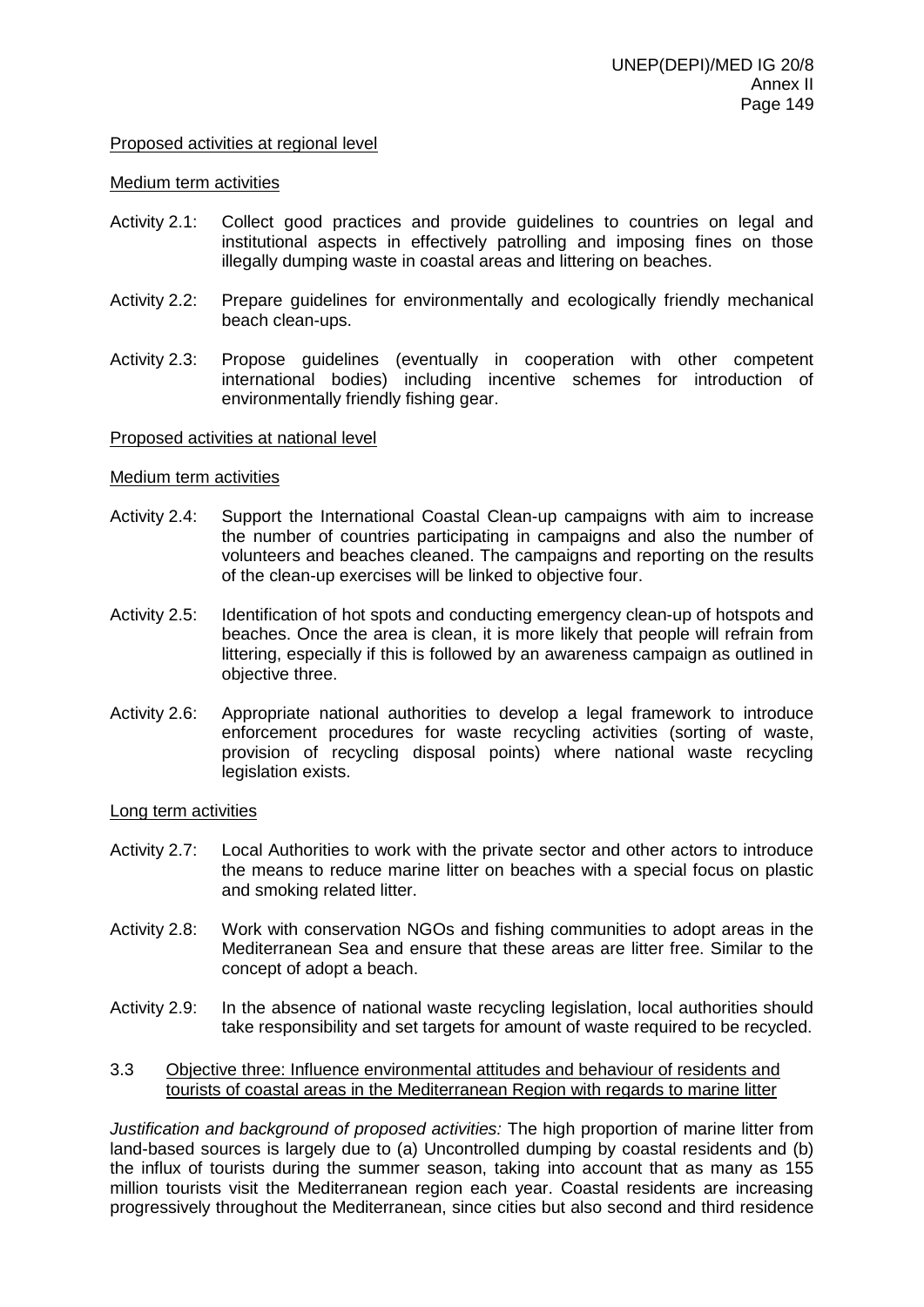UNEP(DEPI)/MED IG.20/8 Annex II Page 150

settlements (summer homes) increase. Due to poor local infrastructures and negligence, coastal residents are key polluters of the coast. Tourists are also constantly increasing in numbers. A recent European Investment Bank report had predicted that annual tourist arrivals in southern and eastern Mediterranean countries would rise by as much as 19.4% (Morocco), 16.3% (Syria), 15% (Turkey), 14.9% Lebanon and 14.4% (Algeria) between 2006-2010. Furthermore, the report highlights that tourism for the majority of these countries is driven by international markets; the same applies for southern European countries whose tourist population is from northern European countries. Tourism is an important income earner for the Mediterranean countries, for example Cyprus earns as much as 29% directly and Malta 35% indirectly from tourism.

The Assessment report indicates that the sudden increase in population of coastal urban centres results in more than 75% of annual waste being generated in these summer months. Moreover studies have shown that tourists generate, on a per capita basis, more waste than local inhabitants especially in the absence of adequate solid waste management systems. In addition, in some cases there is a lack of capacity by the waste management authority to cope with the increase in population from tourism. The tourism sector being an important income earner for the Mediterranean Region must feature prominently in this strategic framework.

The 3R paradigm of waste management: reduce, reuse and recycle should be the focus of this objective. Reducing the amount of waste being generated by both tourists and local inhabitants is the most important of the 3Rs; if waste can be prevented from reaching the coastline and Mediterranean Sea in the first place then managing it becomes simpler.

It is important to connect individual behaviour to a clean coast and instil waste-wise values to all users of the marine environment. The main group to target are the coastal residents; it is this group's actions which will influence whether or not neighbours and visitors will respect the clean and litter-free environment. The more the local residents keep their coasts clean, the more likely it is that the tourists and visitors will follow suit. Therefore, residents of the coastal and inland areas will need to reduce the amount of waste they generate and ensure that it is disposed of appropriately so as not to end up in drains and waterways. Furthermore, influencing attitudes of residents in order to create a socially responsible environment, i.e. the public enforces the law - it is socially unacceptable to litter. These values and attitudes to the environment can be attained through education and a public awareness campaign

The second group which should be targeted are tourists, who may think that as the litter is not in their country, their littering actions won't have a direct affect on them back home. It is important therefore to influence their behaviour and perception of litter. Tourists should understand first that just as they share the benefits of a coast they need to share the responsibility of keeping it clean for others. Furthermore due to the particular nature of marine litter, waste can be conveyed by wind and water, and therefore it is a common problem, beyond a particular site, practically with no boundaries.

Littering at sea follows the same principle, leisure boat users must be informed of the waste disposal procedures on board and the effects of littering on the environment. Under MARPOL Annex V, all boats larger than 12meters are required to have garbage management plans. Charter yacht companies and sports centres should make it mandatory that no waste is thrown overboard by informing clients and providing adequate waste receptacles.

Finally, educating children and adults through proper formal, non-formal and informal education for sustainable development programmes on the importance of a clean environment is the most long term, cost effective method for ensuring sustainable development in the future.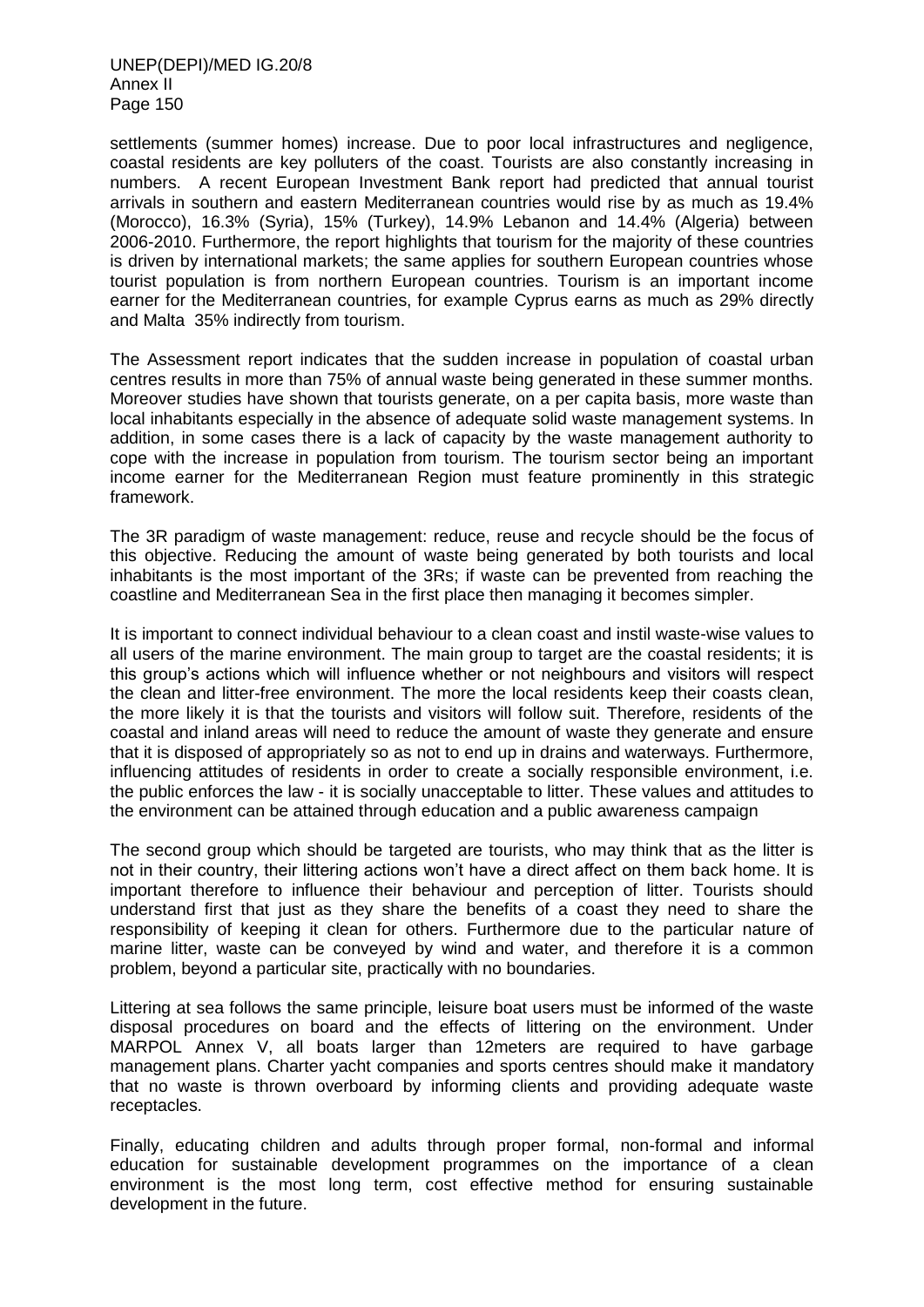The private sector in the tourist industry has an important role to play in influencing attitudes and behaviours of both tourists and those working in the tourism industry. Hotels, airlines, sea transport networks and travel agencies, are directly affected if beaches and the sea are polluted with litter - tourists will simply not visit these areas and demand for services will decrease. Therefore, involving these groups as drivers of change will create a win-win situation within the context of this strategic framework. Examples of environmentally and socially responsible private sector initiatives include CSR schemes as well as awards such as the TUI Green Medal scheme.

Influencing behaviour can also be attained through the introduction of incentives to individuals, private and public institutions. Incentives to reduce marine litter and keep beaches clean can include environmental audit schemes such as the European Union's Eco-management audit system (EMAS) and ISO 14001 series for hotels as has been successfully implemented in various countries (i.e. in Spain) and the positive "labelling" scheme of beaches (Blue Flag programme) that includes management of litter. Furthermore, financial incentives such as recycling schemes, local taxes on consumption of plastic bags, reduced waste collection fees for sorted waste from ships or litter caught in nets and trawls by fishermen can also be adopted.

Line Ministries responsible for Tourism, Education, Local Authorities, Maritime and the Environment, should understand that environmental degradation of the Mediterranean Sea and its coastline is a cross-cutting issue and requires the cooperation of all authorities and each one of the ministries. In order to involve the various line ministries and all other stakeholders in this strategic framework, it is suggested that in the framework of the strategic framework an assessment of the economic, social and environmental impact that marine litter has on the Mediterranean Region be undertaken on a country by country basis in order, on the one hand to assign a financial value to clean beaches and sea and, on the other, assess the "cost of inaction" where littering is allowed inhibited. A regional prototype study could be carried out with examples from various parts of the region. This will ensure political buy-in and pave the way for law enforcement through the application of environmental economic instruments, while it will raise the awareness of the public. The role of schools, civil society organisations and local authorities in raising awareness is of cardinal importance. Many of the campaigns could be organised and run by regional, national and local NGOs, schools and local authorities.

The proposed tools of communication for influencing attitudes amongst tourists, coastal residents, the private sector and decision makers should cover a whole spectrum of methods, channels and means. Efforts should be made for using 'litter free' methods such as – internet (using existing sites), television and the radio. Another form of advertisement is air advertisement which catches the attention of the beach user. The litter-free campaign should pride itself for using innovative communication channels instead of classic litter oriented communication tools such as flyers and posters, which, of course, are not excluded if the circumstances require such an approach.

#### Proposed activities at regional level

#### Medium term activities

Activity 3.1: Carry out a prototype pilot assessment of the economic, social and environmental impacts that marine litter has in the Mediterranean Region in order (a) to assign a financial value to clean beaches and (b) assess the cost of inaction if littering continues inhibited. This assessment and its methodology may act as a blue-print for relevant national assessments.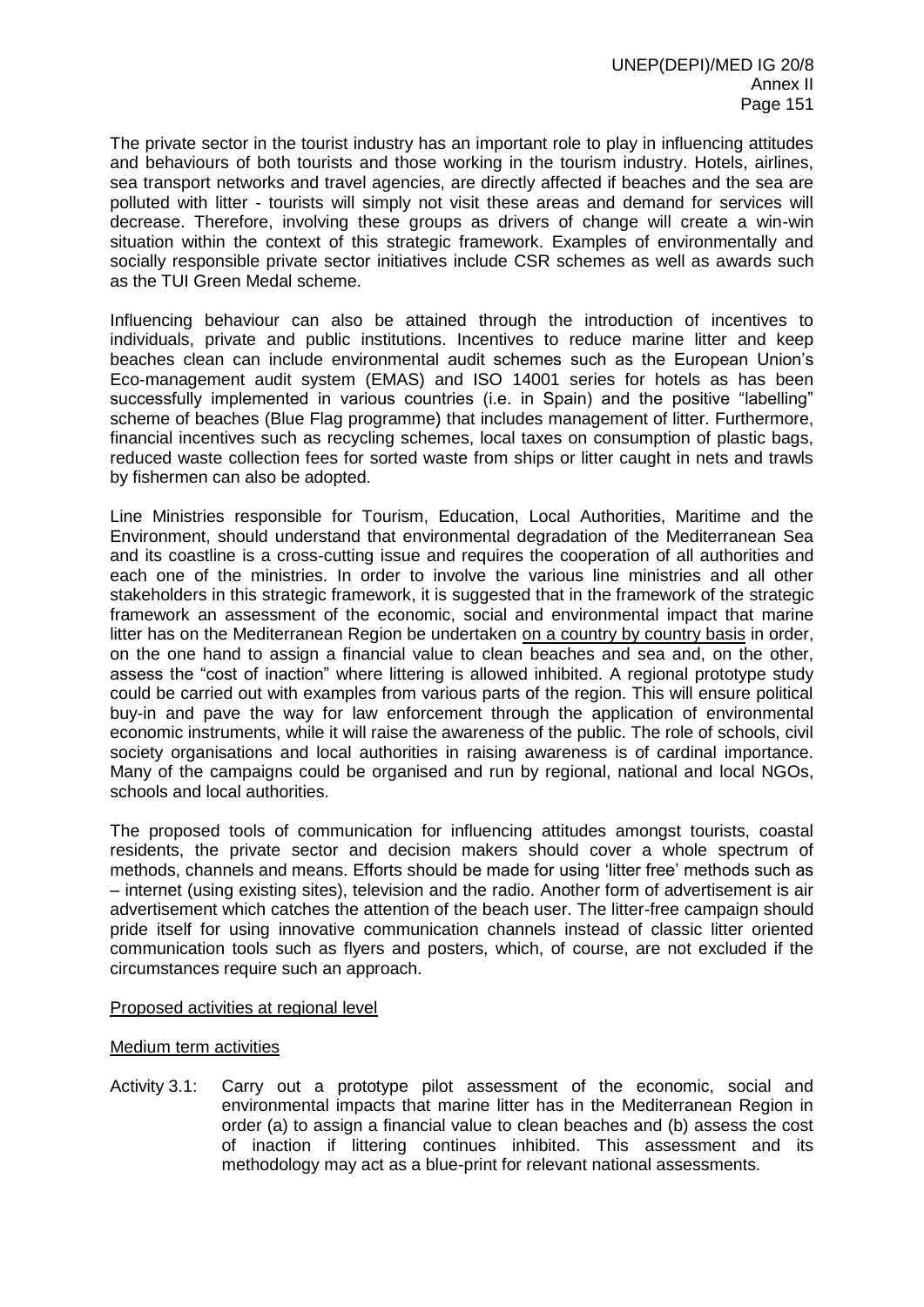UNEP(DEPI)/MED IG.20/8 Annex II Page 152

Activity 3.2: Promote a communication strategy in order to present the findings of the economic, social and environmental assessments and marine litter surveys undertaken as part of this strategic framework (see 3.1 etc.) and provide periodic updates on marine litter hotspots and the general environmental situation of Mediterranean Sea.

#### Long term activities

- Activity 3.3: Encourage and coordinate in cooperation with regional NGO networks a major public awareness Mediterranean "litter free" campaign and educational programmes on marine litter reduction and beach clean-ups.
- Activity 3.4: Implementation of regional and national programmes on promoting sustainable consumption and production in cooperation with the Marrakech Process and thereafter.

#### Proposed activities at national level

#### Medium term activities

Activity 3.5: Undertake an assessment to ascertain the economic aspects of, social and environmental impact of pollution from marine litter at national and local level (based on 3.1).

#### Long term activities

- Activity 3.6: Involve all line ministries and local/port authorities in the dissemination of the findings of the assessment (3.5).
- Activity 3.7: Develop and implement in cooperation with all willing stakeholders national and local 'Litter-free' Mediterranean Sea campaigns. Use information from above activities to support public awareness campaigns with emphasis on coastal residents and tourists. Involve the media, particularly TV channels and radio stations, in active promotion of the "Litter free Mediterranean Sea" campaigns.
- Activity 3.8: Promote simple formal and non-formal ESD in schools on the multiple impacts of marine litter and what can be done to prevent it. This activity should take into consideration already existing training material. The activity should include a component on training of teachers.
- Activity 3.9: Encourage local authorities to work with schools, NGOs and other CS groups to conduct voluntary beach clean ups.
- Activity 3.10: Work with line ministries to implement incentive schemes for coastal areas using appropriate standards such as the ISO 14001 standard and the EMAS.
- Activity 3.11: Develop partnership frameworks with sea transport network providers to ensure waste-wise behaviour onboard and adequate disposal of waste on and off-board.
- Activity 3.12: Work with the tourism sector in coastal areas to introduce sustainable tourism. Develop concrete proposals of how the tourism industry becomes more eco friendly and protect the environment from littering.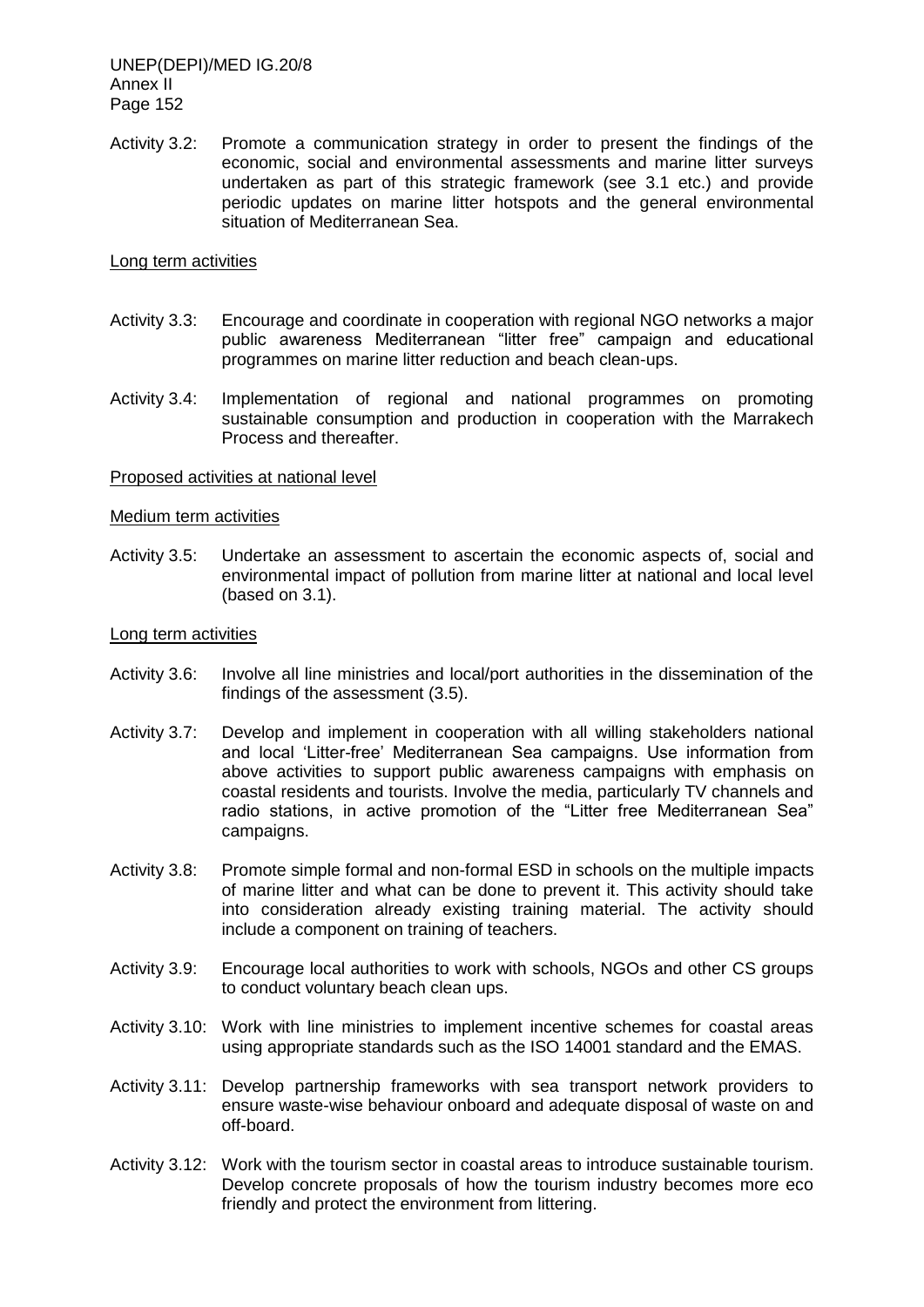Activity 3.13: Assess the various financial opportunities to assist all competent local authorities and other stakeholders at national or local level to implement the aforementioned activities and replicate existing Programmes either through a cost recovery system (charging beach users and law enforcement) or grant financing for start-up activities.

#### 3.4 Objective four: Establish a monitoring programme for marine litter in the Mediterranean Sea based on the ecosystem approach

*Justification and background of proposed activities:* From the assessment report and an independent literature review it is clear that monitoring marine litter in the Mediterranean has been haphazard. The data collected is not systematic, does not answer key questions and the methodologies employed are different. This questions the validity of the data for drawing conclusions on the state of marine litter in the Mediterranean region. A well thought, methodologically sound monitoring programme is essential in order that the strategic framework produces tangible and measurable results.

Monitoring of marine litter should not only indicate the categories (types), distribution and trends of marine litter but should indicate its sources and activities leading to its production and, most importantly, should indicate if the adopted litter management/mitigation strategies are effective or need further adaptation.

Furthermore, monitoring should facilitate the assessment of the ecological, financial and social impact of litter (threats to marine biota and damages to health, tourism, recreation, etc.).

A full marine litter monitoring programme is a complex, expensive and not easy task, which includes collection, interpretation and dissemination of various sets of data on marine litter. Also a litter monitoring programme should be part of a broader integrated marine monitoring programme, in line with the national priorities of the countries, as well as with its regional/ international commitments. In the framework of the gradual application of the Ecosystem Approach (ECAP) for the management of human activities in the Mediterranean, Ecological Objectives (EO), Operational Objectives (OO), with associated Indicators and targets for marine litter are under development by UNEP/MAP. In Table 1 are presented the proposed EO, OO and indicators, which will be submitted for adoption by the Contracting Parties.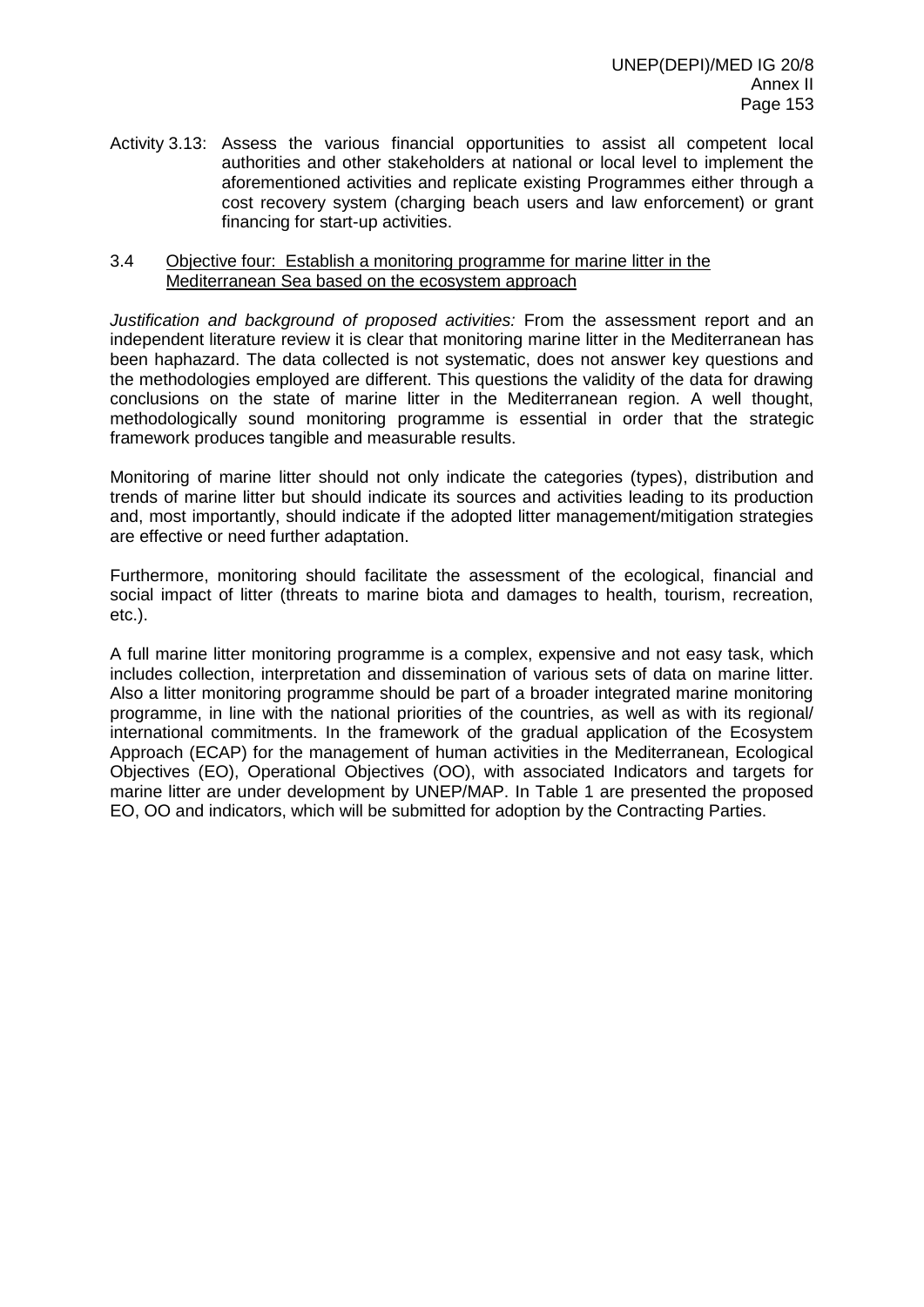#### **Table 1 Ecological Objectives, Operational Objectives, and targets proposed in the framework of the gradual application of the ECAP**

| <b>Ecological Objective</b>                                                               | <b>Operational Objectives</b>                                                                                                             | Indicators                                                                                                                                                                                                                                                                                                  |  |
|-------------------------------------------------------------------------------------------|-------------------------------------------------------------------------------------------------------------------------------------------|-------------------------------------------------------------------------------------------------------------------------------------------------------------------------------------------------------------------------------------------------------------------------------------------------------------|--|
| Marine and coastal litter<br>do not adversely affect<br>coastal and marine<br>environment | 10.1 The impacts related<br>to properties and<br>quantities of marine litter<br>in the marine and coastal<br>environment are<br>minimized | 10.1.1 Trends in the amount of<br>litter washed ashore and/or<br>deposited on coastlines,<br>including analysis of its<br>composition, spatial distribution<br>and, where possible, source<br>10.1.2 Trends in amounts of litter<br>in the water column, including<br>microplastics, and on the<br>seafloor |  |
|                                                                                           | 10.2 Impacts of litter on<br>marine life are controlled<br>to the maximum extent<br>practicable                                           | 10.2.1 Trends in the amount of<br>litter ingested by or entangling<br>marine organisms, especially<br>mammals, marine birds and<br>turtles                                                                                                                                                                  |  |

Therefore, a monitoring programme for litter will be developed during the biennium 2012- 2013, in the framework of the new integrated monitoring programme for the application of the ECAP.

In the development of the new integrated monitoring programme of ECAP, the recently developed "UNEP/IOC Operational Guidelines on Survey and Monitoring of Marine Litter" provides a useful standardised methodology, which should be taken into consideration in the development a methodology suitable for the Mediterranean region. These guidelines have been developed for monitoring beach, benthic and floating litter and provide detail sampling techniques and survey protocols. In the Mediterranean Region many opportunities exist to use and accordingly improve on-going marine litter monitoring programmes: i) the surveys conducted to monitor marine litter on land and at sea, although ad-hoc and not systematic, provide an opportunity for up scaling, ii) various types of beach clean-up campaigns serve a dual purpose of environmental protection and awareness raising, these programmes attract many volunteers and can be a useful source of data if the data collection methodology is improved and standardised. There are also sub-national and local authorities who are actively involved in managing marine litter and cleaning beaches and in parallel also monitor the trends of marine litter.

The proposed monitoring programme will require coordination at the regional and national level (Figure 4) and should take into account all relevant regional initiatives. At the regional level MED POL will coordinate this activity and promote the appropriate methodologies. It will be responsible for the evaluation and dissemination of marine litter related information which has been provided by designated national agencies. At the national level, it is proposed that the main institutions or groups involved in marine litter data collection: NGOs, Local/Port Authorities and universities, set up a light coordination structure and select one of them to act as the designated focal point/national agency for collecting the data and keeping record of the carried out marine litter monitoring activities.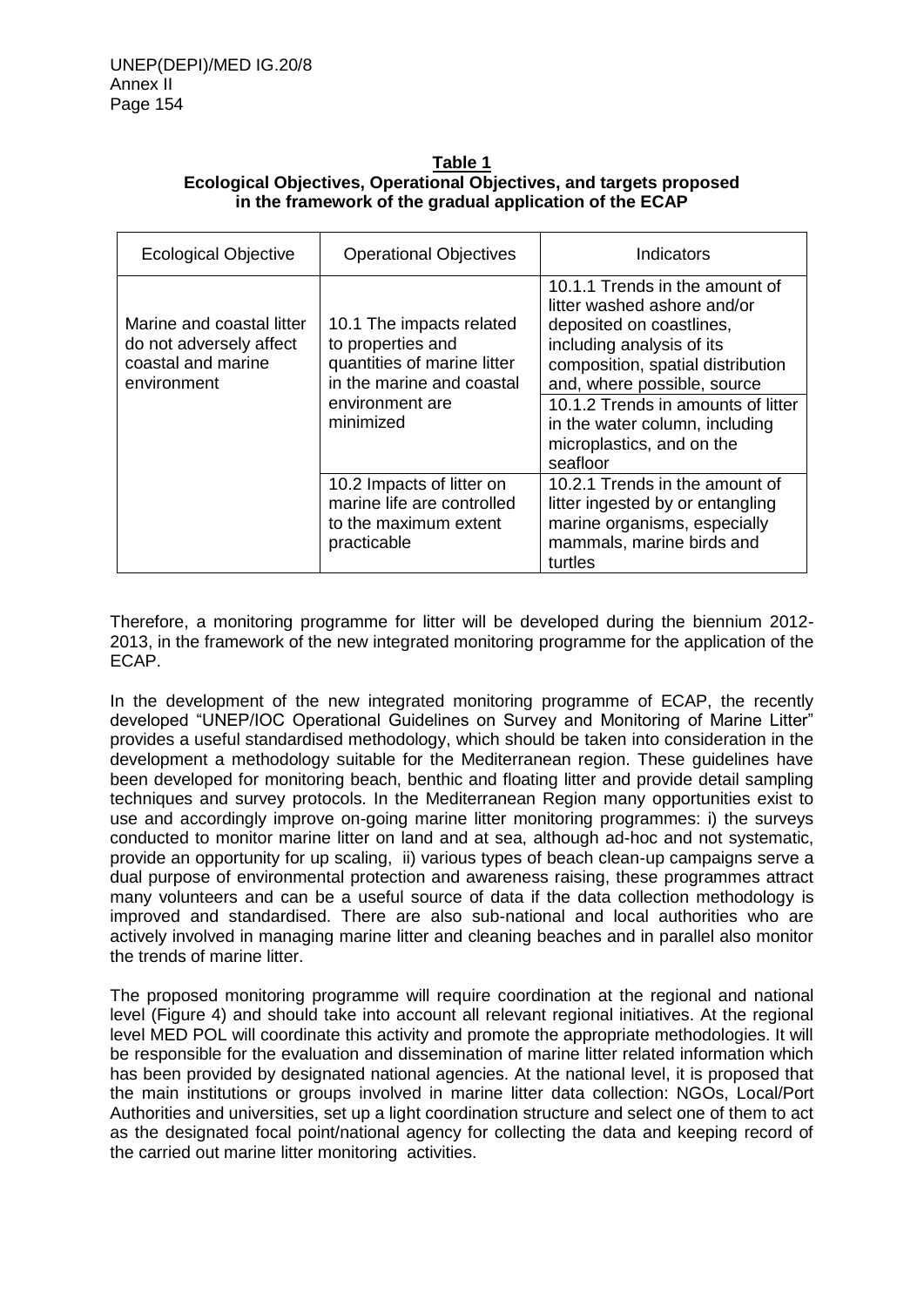Monitoring at the regional level may require, apart from trawl surveys, remote observation surveys employing integrated Geographic Information System (GIS), where floating litter is not collected. These systems are the way forward as they facilitate the development of an interactive database and visually display results through maps. The information contained in this database will have been provided by the designated national bodies, details of which are elaborated in the activity section, and evaluated by MED POL. Furthermore it is anticipated that this system will have multiple users such as environmental groups, policy makers, planners, etc. and will support many activities included in this strategic framework and in the wider scope of MED POL and its activities, supporting as well objectives one and four of this strategic framework.



**Figure 4: Proposed monitoring framework**

At the national level, the designated national body will coordinate the data collection on land and at sea. The national body will be responsible for collating and documenting the information from the various marine litter surveys and reporting to MED POL.

Regarding monitoring litter at sea, it is an area which needs further additional support as until now very few surveys have been conducted and consequently there is little data on the quantity and impact of benthic and floating marine litter in the Mediterranean Sea. The UNEP/IOC guidelines, together with available monitoring methodologies for litter at EU level or at national level, will be used as a basis for the development a Mediterranean monitoring Programme for marine litter.

The follow up of the implementation and effectiveness of environmental and waste policies and national legislation will be an integral part of the monitoring component and therefore it is proposed that the MED POL questionnaire continues to be sent to the countries regularly. The MED POL/UNEP questionnaire has been designed to collect information on legal, policy and waste management issues and therefore offers a systematic route for countries to report on qualitative information. The questionnaire will need to be reviewed, and if necessary revised, to reflect the current political and legislative situation in the region. In addition, the indicators in this questionnaire should be aligned to the indicators under development for the gradual application of the Ecosystem Approach. *Training of trainers sessions* and a *training*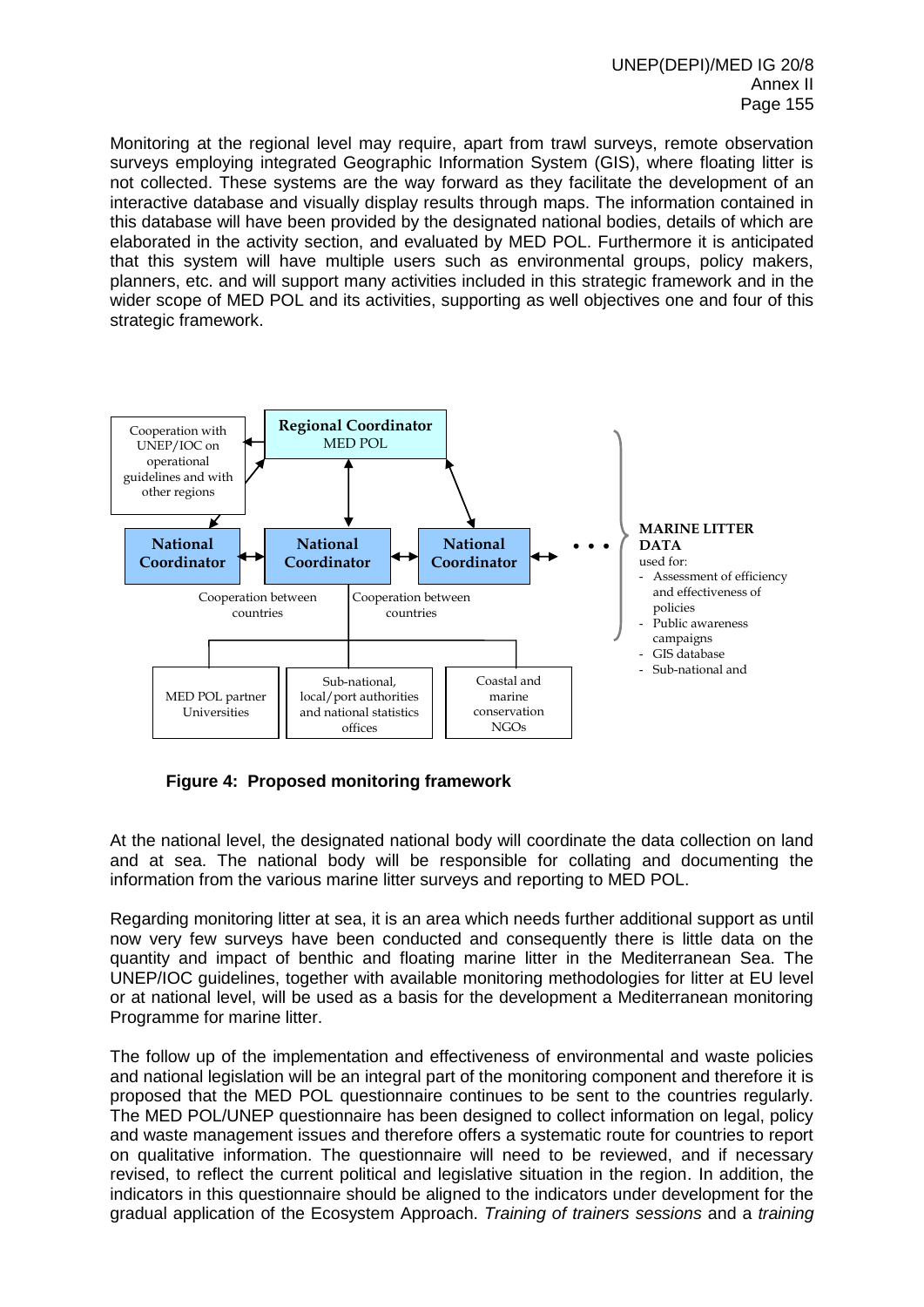UNEP(DEPI)/MED IG.20/8 Annex II Page 156

*manual* will need to accompany this questionnaire. The *training of trainers* will ensure national level capacity to administer the questionnaire and the *training manual* will be a reference guide and aid for MED POL, trainers and country focal points to administer the questionnaire effectively. This activity will also ensure that 'institutional memory' is retained for reporting on marine litter related activities in the long term.

#### Proposed activities at regional level

#### Medium term activities

- Activity 4.1: Develop guidelines on monitoring marine litter taking into consideration the UNEP/IOC guidelines. Stakeholders in this process include universities, research institutions, other development agencies, representatives of local and port authorities, national statistics offices, NGOs and other civil society organisations.
- Activity 4.2: Formalise the already developed country questionnaire on "Litter management in coastal zones of the Mediterranean Basin" and offer training in administering the questionnaire. It should be sent for completion to the countries every four (4) years.
- Activity 4.3: Develop and agree on a set of indicators from quantitative (baseline survey) and qualitative (questionnaire) data, in the framework of the gradual application of the ECAP.
- Activity 4.4: Agree on a reduction of marine litter by a year to be determined, based on the national baselines developed by each country, taking into consideration the fluctuation of litter between two time horizons. This baseline will be used to measure progress in the reduction of marine litter, it is therefore important that the methodology for conducting the baseline is statistically and scientifically robust and there is consensus amongst all the partners taking into account the methodologies developed under the ECAP, UNEP/IOC guidelines and international practice.
- Activity 4.5: Integrate the marine litter monitoring system into the MED POL information system. The system will include the baseline information, indicators and will be used to track progress in reducing marine litter. In-putting of data will be a continuous process.

#### Long term activities

- Activity 4.6: Consider best practices in the region and implement pilot projects on the collection of floating and sea-bed litter by following the UNEP/IOC guidelines.
- Activity 4.7: Fundraising for the establishment of a full-scale marine litter monitoring programme from country contributions, bilateral agencies and international financial organisations.

#### Proposed activities at national level

#### Medium term activities

Activity 4.8: Countries to develop a sampling framework and conduct a baseline study of marine litter based on the ECAP indicators.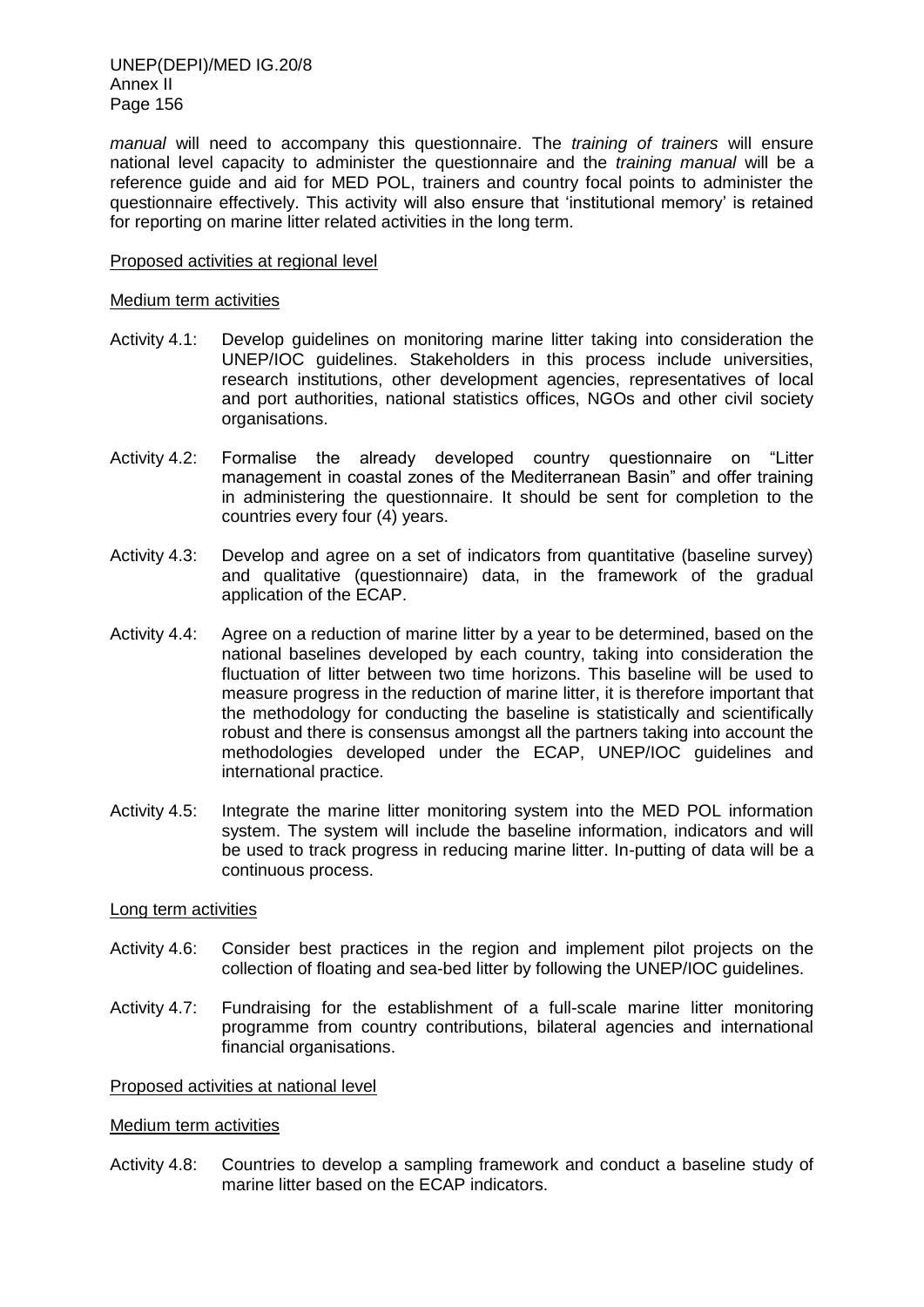Activity 4.9: Countries to conduct routine monitoring programmes in the framework of the ECAP integrated monitoring programme of MAP and report results to the national coordinator and MED POL.

#### Long term activities

- Activity 4.10: Parties to establish and implement national marine litter monitoring programmes on the basis of the ECAP.
- Activity 4.11: Capacity building on implementing the UNEP/IOC guidelines on monitoring marine litter.

#### 3.5 Objective five: Assessment of lost and abandoned fishing gear and countermeasures against biological damage

*Justification and background of proposed activities:* Every abandoned, deliberately discarded or lost at sea fishing gear is part of the marine litter, considering the definition of marine litter given at the international level: "any persistent, manufactured or processed solid material discarded, disposed of or abandoned in the marine and coastal environment". The United Nations Environment Programme (UNEP) Regional Seas Programme recognises the immediate and direct interconnection between marine litter and lost/abandoned fishing gear and related debris.

The fishing gear could be lost at sea for several reasons (bad weather conditions, accidental cutting of buoys by vessels, etc.) or abandoned because leaving it in the sea is a convenient means of illegal disposal. Food and Agricultural Organization of the United Nations considered the gost fishing a big concern generating additional mortality in overexploited marine ecosystems. Ghost nets are often considered perpetual "killing machines" that never stop fishing. Some studies were performed to quantify the decay of efficiency of ghost net, these parameters depends on many factor as the type and dept of seabed where the net remains, the velocity of biofouling development, visibility or transparency of water etc.

Overall catch rates of lost/abandoned fishing gear vary so greatly that a global estimate would be meaningless. It was considered lost tangle nets to catch around 5 percent of the total commercial catch. Several studies on static fishing gear have shown it to be about 10% of the target population. Fish and crustaceans such as lobsters and crabs are frequently caught in lost or discarded fishing gear. The major damage seems to be caused by cages traps, placed on the seabottom, in which there is a self baiting phenomenon. Lost traps also continue to attract fish and crustaceans, which enter them in search of food or shelter.

Also other fishing gear as drifting net and trammel nets may act actively killing a great number of marina fauna. Drift netting is a fishing technique where nets, called drift nets, are allowed to drift drived by current at the sea surface. Drifting nets travel the seas with the currents and tides continually fishing as they progress through the waters. As they are unattended and roaming, they fish indiscriminately, not only catching threatened species but undersized and protected fish/marine mammals as well.

Trammel nets are fishing net with three layers of netting that is used to entangle fish or crustacea. A slack central layer with a small mesh is sandwiched between two taut outer layers with a much larger mesh. The net is kept vertical by the floats on the headrope and weights on the bottomrope.Trammel nets are used especially near the coasts in rocky habitats characterised by high biodiversity and continue to fishing species of high economic value.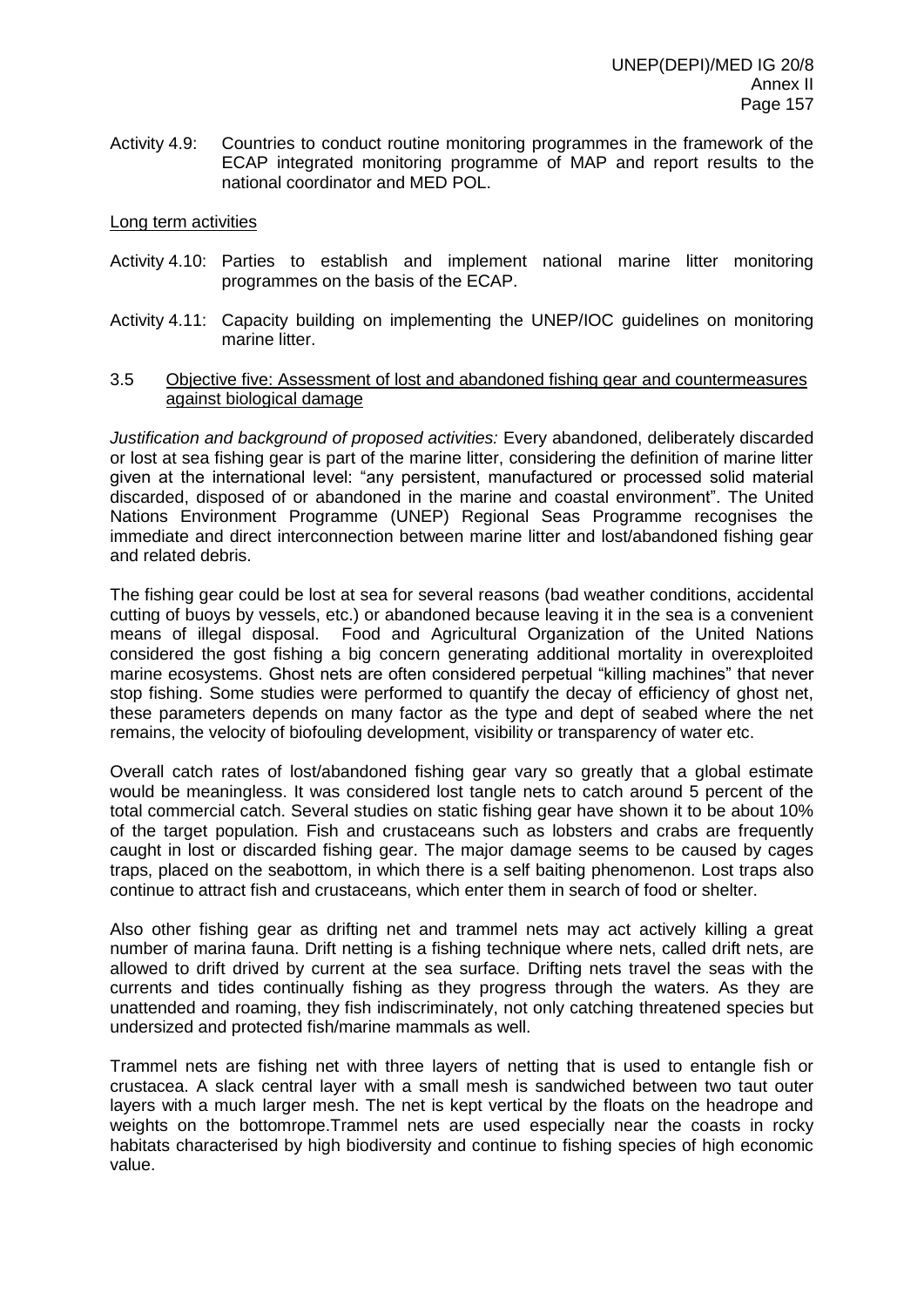Lost/abandoned fishing gear continue to trap passing fish 'unintentionally' (by-catch) also of particularly endangered and protected species. Floating parts and suspending parts of abandoned fishing gear entangle wildlife such as marine mammals, sea turtles, sea birds and fish, often attracted by fishes that have been caught or entangled in nets and fishing lines.

Due to the resistance to degradation of synthetic materials (nylon, polyethylene and polypropylene), once discarded or lost, fishing gear remain in the marine environment, with negative economic and environmental impacts. Lost/abandoned fishing gear is lately becoming increasingly a world wide evident nuisance. It is assumed that hundreds of thousands tonnes of nondegradable fishing nets are abandoned or lost in the world oceans every year. Worldwide, this phenomenon is having an impact on the sustainability of already stressed fisheries. Ghost fishing kills thousands of fish that might otherwise have found their way to the market. An estimated US\$ 250 million in marketable lobster is lost each year from ghost fishing.

Furthermore, derelict fishing gear in the form of nets and ropes, invisibly floating just below the water's surface, can cause significant risks to vessel operations. Nets, ropes and other derelict gear, it has been documented, have entangled vessel propellers and rudders resulting in costly repairs, significant loss of operational time, and endangering boater and crew safety.

Moreover, lost/abandoned fishing gear, like other marine debris, has the capacity to travel for very long distances and through different habitats, transporting with them invasive species from one sea area to another.

#### Proposed activities at regional level

#### Medium term activities

- Activity 5.1: Strengthening co-operation between Regional Fishery Bodies and Mediterranean strategic framework.
- Activity 5.2: Develop training programmes to support Fishery Bodies on the aspects of the management of lost/abandoned fishing gear.
- Activity 5.3: Develop an awareness campaign, together Fishery Bodies, to the fisheries to sensitize them on environmental and economic consequences following the abandoning of fishing gear at sea.
- Activity 5.4: Propose guidelines (eventually in cooperation with other competent international bodies) including incentive schemes for introduction of environmentally friendly fishing gear.
- Activity 5.5: Integrate a lost/abandoned fishing gear monitoring system into the MED POL information system. The system will include the baseline information, indicators and will be used to track progress in reducing lost/abandoned fishing gear.
- Activity 5.6: Stimulate and encourage Parties to cooperate in conduction of a baseline study on lost/abandoned fishing gear particularly aimed to understand the extension of the problem in the Mediterranean sea and the best available solutions.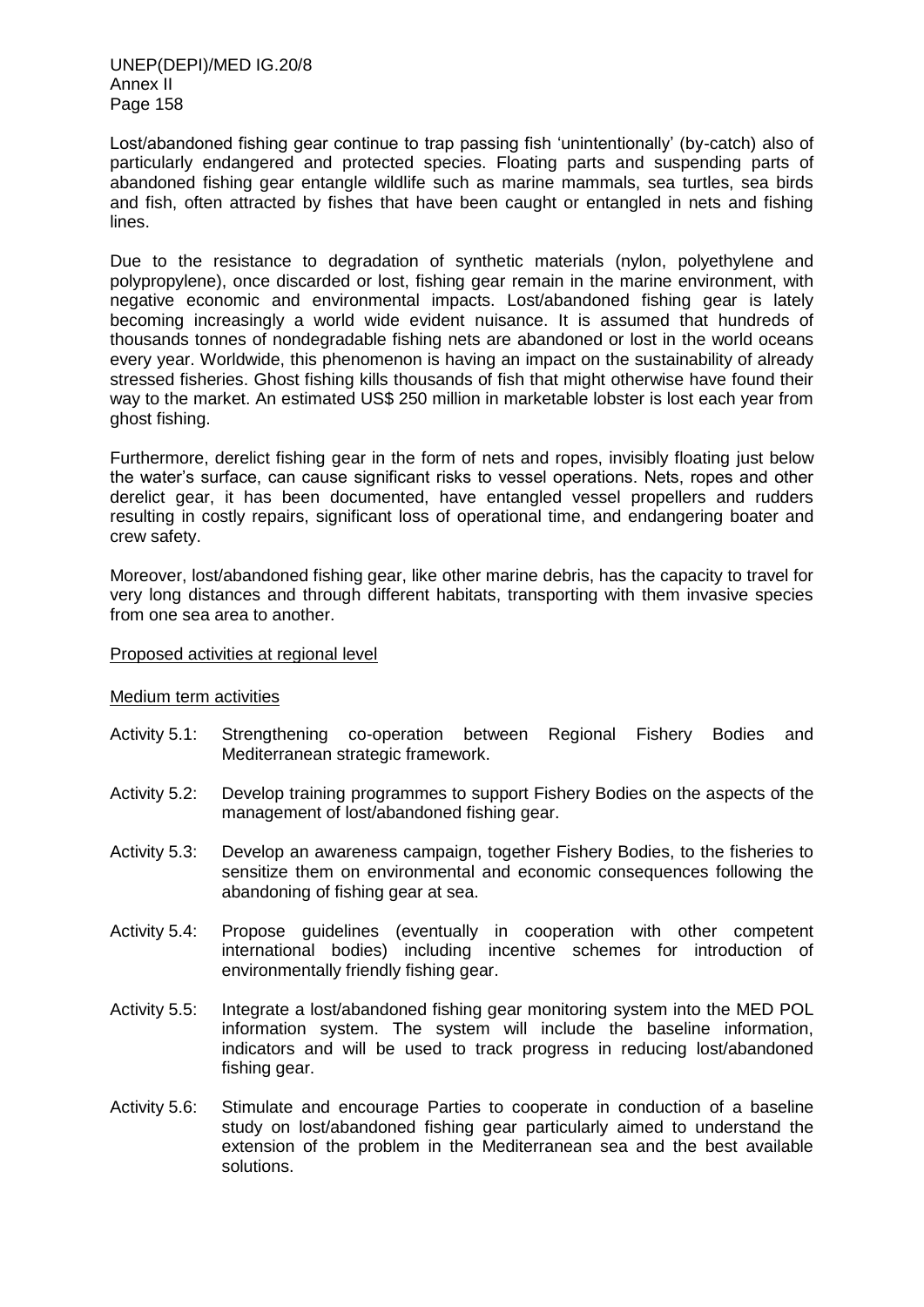Activity 5.7: Strengthening the cooperation among Fishery Bodies, the scientific community and the fishing industry in reviewing of fishing gear materials and developing of new technologies.

#### Long term activities

Activity 5.8: Continue the work on assessing and monitoring the operation of port waste reception facilities as stipulated under MARPOL and provide assistance to ports, harbours and small marinas to develop and implement effective waste disposal procedures, with particular reference to lost/abandoned fishing gear.

#### Proposed activities at national level

#### Medium term activities

- Activity 5.9: Quantification of the problem at national level through a estimation of the amount of gear being purchased by fishers within a country, the number of fishers, the number of vessels, and estimate the loss versus the collection of used and expired fishing gear.
- Activity 5.10: Conduct routine monitoring programmes and mapping activities of lost/abandoned fishing gear and report results to the national coordinator and MED POL.
- Activity 5.11: Provide assistance to fisheries to recover their lost fishing gear from the water
- Activity 5.12: Develop reception facilities available for the disposal of disused fishing gear and other wastes from vessels.

#### Long term activities

- Activity 5.13: Work with conservation NGOs and fishing communities to adopt areas in the Mediterranean Sea and ensure that these areas are lost/abandoned fishing gear free. Similar to the concept of adopt a beach.
- Activity 5.14: Establish and implement national lost/abandoned fishing gear monitoring programmes on the basis of regional agreements.

#### 3.6 Objective six: Establish synergies with on-going and planned initiatives in the Mediterranean Region as they relate to marine litter

*Justification and background of proposed activities:* This objective should be understood as a continuous and systematic effort in parallel to all and each one of the previous four objectives. The synergies to be obtained will strengthen the activities described at regional and national level under each one of the previously described objectives. It is included as an additional objective because there are many actors in the region, ranging from other United Nations Organisations, European Commission (Marine Strategy Framework Directive), NGOs and research institutes which are working to address various aspects of the issue of marine litter in the Mediterranean Sea at various levels. There are also large scale waste management related programmes financed by International Financial Institutions (IFIs), the EU and bilateral aid from which financial assistance to implement activities related to capacity building in this strategic framework can be catalysed. This strategic framework proposes that partnerships with these organisations be either strengthened, and if no partnerships exist that they are established, in order to meet the common objectives.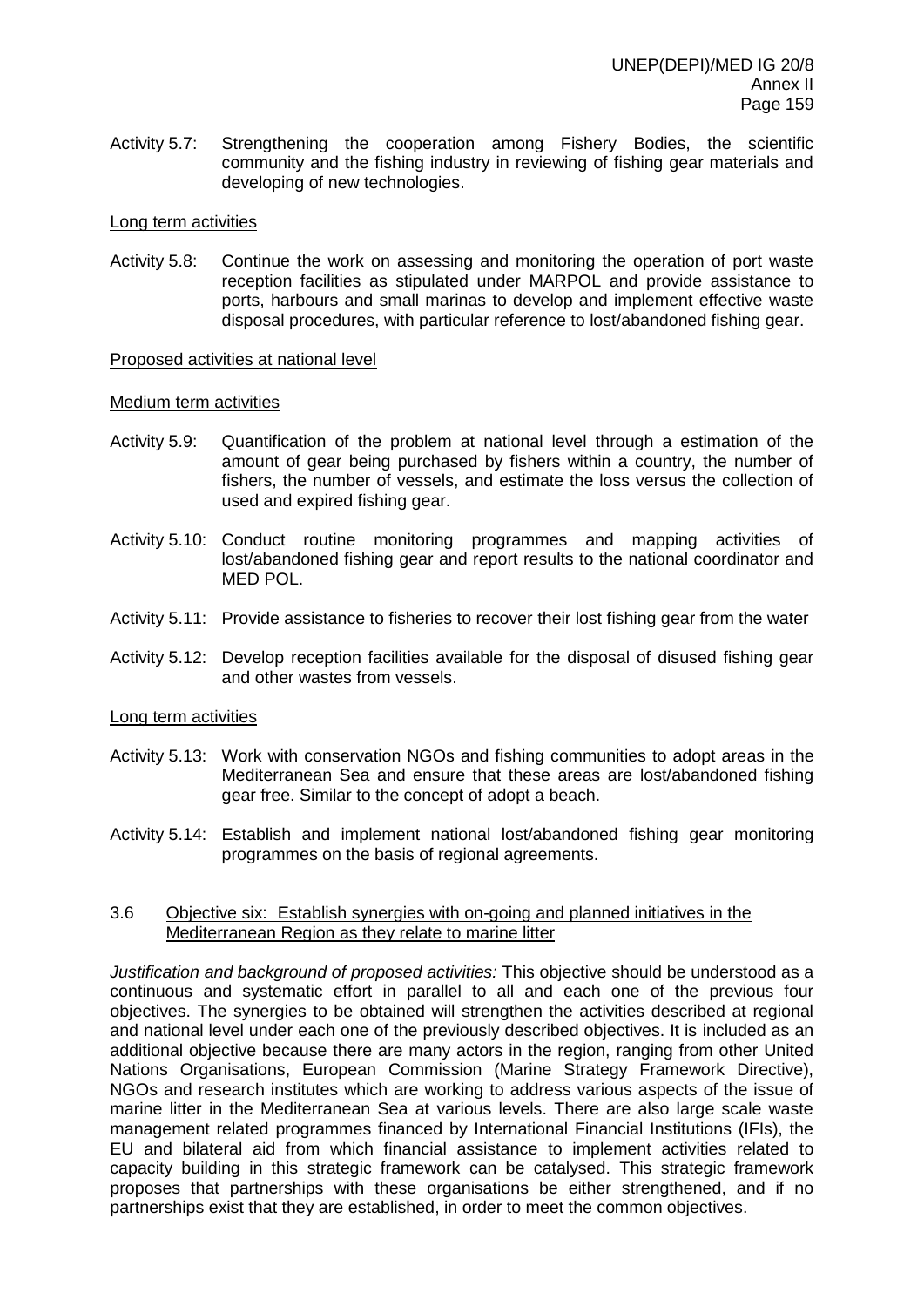This section has identified four categories of partners and proposes various activities which can be undertaken in the medium term, at the regional and national level in coordination with them. Some have already been identified under objectives one to four.

## **a) Proposed synergies with other United Nations Organisations and conventions**

International Convention for the Prevention of Pollution from Ships 1973 (MARPOL 73/78) Annex V – The MARPOL Convention, was laid down as international law by the International Maritime Organization (IMO) in 1973 and was amended by a Protocol in 1978. Known as MARPOL 73/78 it regulates types and quantities of waste that ships may discharge into the sea, taking into account the ecological sensitivity of different sea areas. Under MARPOL the Mediterranean Sea is classified as a Special Area. Annex V is the main legislation covering the prevention of pollution from garbage by ships; it deals with the different types of waste disposed and the manner in which they are disposed of. The legislation prohibits the disposal of all plastics and prohibits the disposal of garbage in Special Areas. The implementation and enforcement is the responsibility of the contracting parties to Annex V. The provision of waste reception facilities is the responsibility of port or local authorities, and sometimes this is contracted out to the private sector. The latest information provided to the International Maritime Organization (IMO) regarding reception facilities for garbage in the Mediterranean region stated that these are available and cover all the relevant ports. As a result the IMO agreed that MARPOL Annex V legislation will take effect as of 1<sup>st</sup> May 2009.

Conventions and Regional Seas Programmes : Marine litter is also a matter of concern for all other Regional Seas Programmes and in particular for OSPAR and HELCOM that have already implemented a number of related activities. Most of the Regional Seas Programmes include marine litter management in their strategic approach. Collaboration in the areas of common interest (methodology, monitoring, analysis of results, capacity building, policy, etc.) would contribute to the implementation of the activities in the Mediterranean.

Food and Agriculture Organisation (FAO) Code of conduct for responsible fisheries: Fishing gear as litter in the sea occurs either due to natural factors in the course of normal operations (bad weather, entanglement etc..) or deliberately (abandoning illegal fishing nets or broken gear). In either instance managing abandoned or lost fishing gear is an important avenue in reducing marine litter. In the Mediterranean Region there are many types of fisheries which require a different management approach, for example large scale commercial fishing can be largely controlled by Port Authorities however small scale artisanal fishing have a social and cultural dimension which requires a more integrated approach. In-line with FAOs 'Code of conduct for responsible fisheries', the present strategic framework proposes a selection of cost-effective activities to manage lost and abandoned fishing gear and an enforcement system for reducing abandoned fishing gear. In addition, collaboration would also be encouraged with the General Fisheries Commission for the Mediterranean (GFCM) of FAO.

United Nations Framework Convention on Climate Change (UNFCCC) - Following the precautionary approach, this strategic framework is forward looking and in order to mitigate future pollution of the Mediterranean Sea from natural hazards, the issue of climate change is addressed. Increased incidents of flooding and heavy rainfall is anticipated for the Mediterranean Region in the winter months as well as a rise in sea level of 1 metre. Coastal cities such as Thessaloniki (Greece) and Venice (Italy) and regions such as Kastela Bay (Croatia) and the Nile Delta (Egypt) are reported to become the most affected. Anticipating the future effects of climate change in the Mediterranean Region is paramount to an effective strategy for de-polluting Mediterranean Sea. Increases in incidences of flooding without proper measures to control the influent flood water into the Mediterranean Sea will result in debris accumulated in-land: in drains, roads, waste disposal sites and river catchment areas being swept into the Mediterranean Sea. The clean-ups costs of removing the debris will be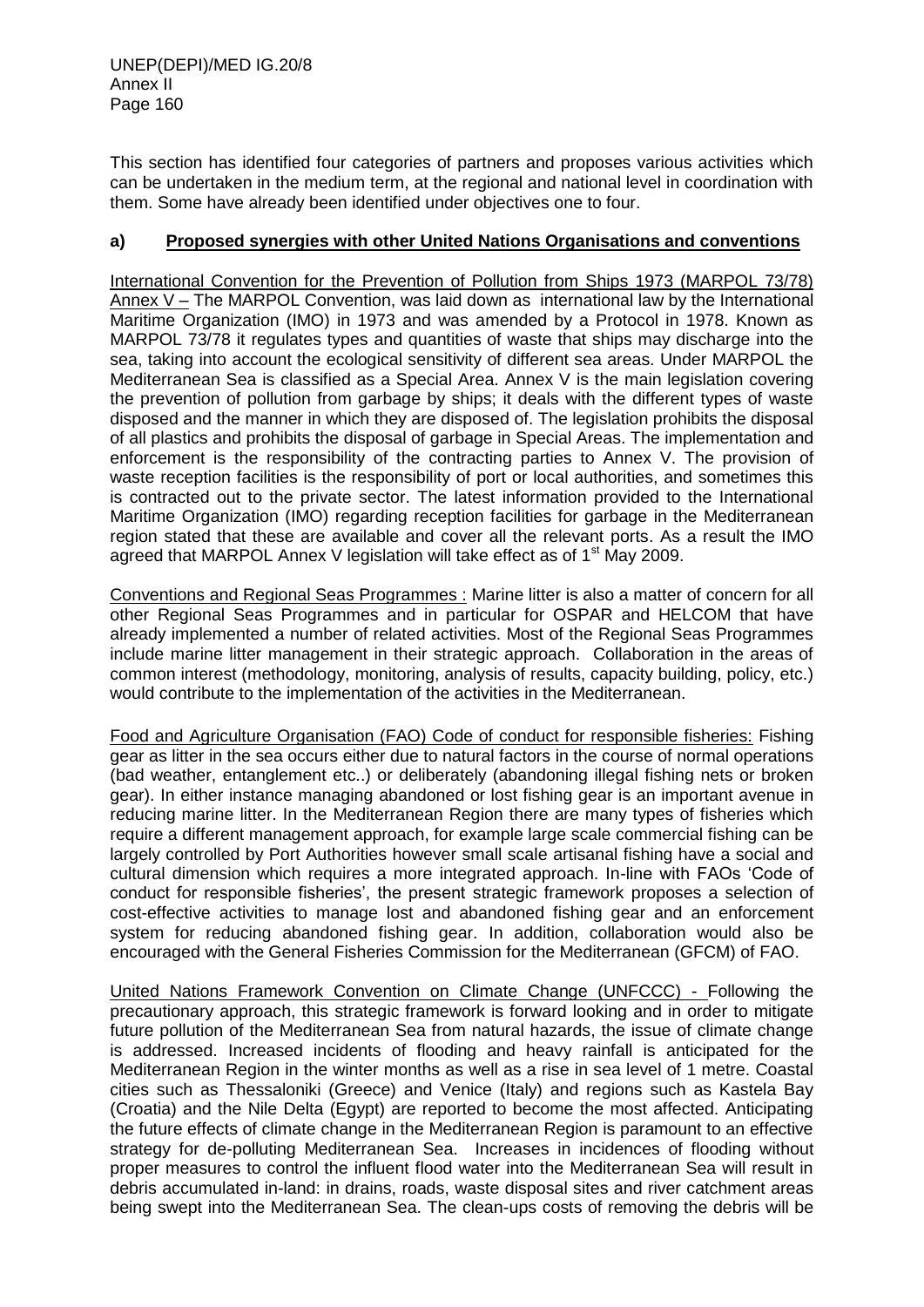high and can be avoided if proper measures are put in place to stop waste entering the Mediterranean Sea.

The recent attention which climate change has had and also the MAP activities on this topic, provides an opportunity for the Mediterranean to be in the lead of efforts to reduce marine litter from floods and other phenomena linked to climate change in the Mediterranean Region. Furthermore the Integrated Coastal Zone Management Protocol has made provisions for natural hazards from climate change and is therefore already part of a framework in which this strategic framework can support.

UNEP/United Nations Department for Economic and Social Affairs (UNDESA) – Following the concept proposed under Objective I, that the management of marine litter can be separated into the generation of marine litter and prevention of litter reaching the Mediterranean Sea, this activity proposes focusing on the generation of waste. Following on from the Johannesburg Plan of Implementation and the need to address unsustainable consumption and production, a 10 year framework has been prepared by UN DESA's Division for Sustainable Development and UNEP. This framework known as the "Marrakech Process" was launched in 2003 and aims to: i) assist countries in their efforts to green their economies, ii) help corporations develop greener business models and iii) encourage consumers to adopt more sustainable lifestyles.

#### Medium term activities

- Activity 6.1: Development of pedagogical tools and guidelines for the shipping sector on marine litter, management of shipping waste and use of port reception facilities. This activity can replicate the best practices of NGOs on training and motivating crew and ship owners to take a more active role in the environment.
- Activity 6.2: Work with countries to implement MARPOL Annex V through development of own legislation and policies.
- Activity 6.3: In collaboration with other competent international organizations and private sector develop a compendium of environmentally safe fishing gear in the Mediterranean Region.
- Activity 6.4: Port authorities to set up a reporting system for abandoned and lost fishing gear.
- Activity 6.5: Advocate for the recent "Adaptation Fund" of UNFCCC to be available to Mediterranean Countries for use in ensuring proper measures against pollution of the Mediterranean Sea from land-based litter.

#### Long term activities

Activity 6.6: Engage with UNDESA and UNEP to support efforts to reduce per capita generation rates in the Mediterranean Region.

## **b) Proposed synergies with International Financial Institutions and the European Union**

In implementing this strategic framework MED POL should ensure that marine litter is recognized as an integral part of solid waste management investments. In support of ongoing efforts by the EU, World Bank and bilateral agencies, the strategic framework should allow for software activities to support large scale infrastructure projects.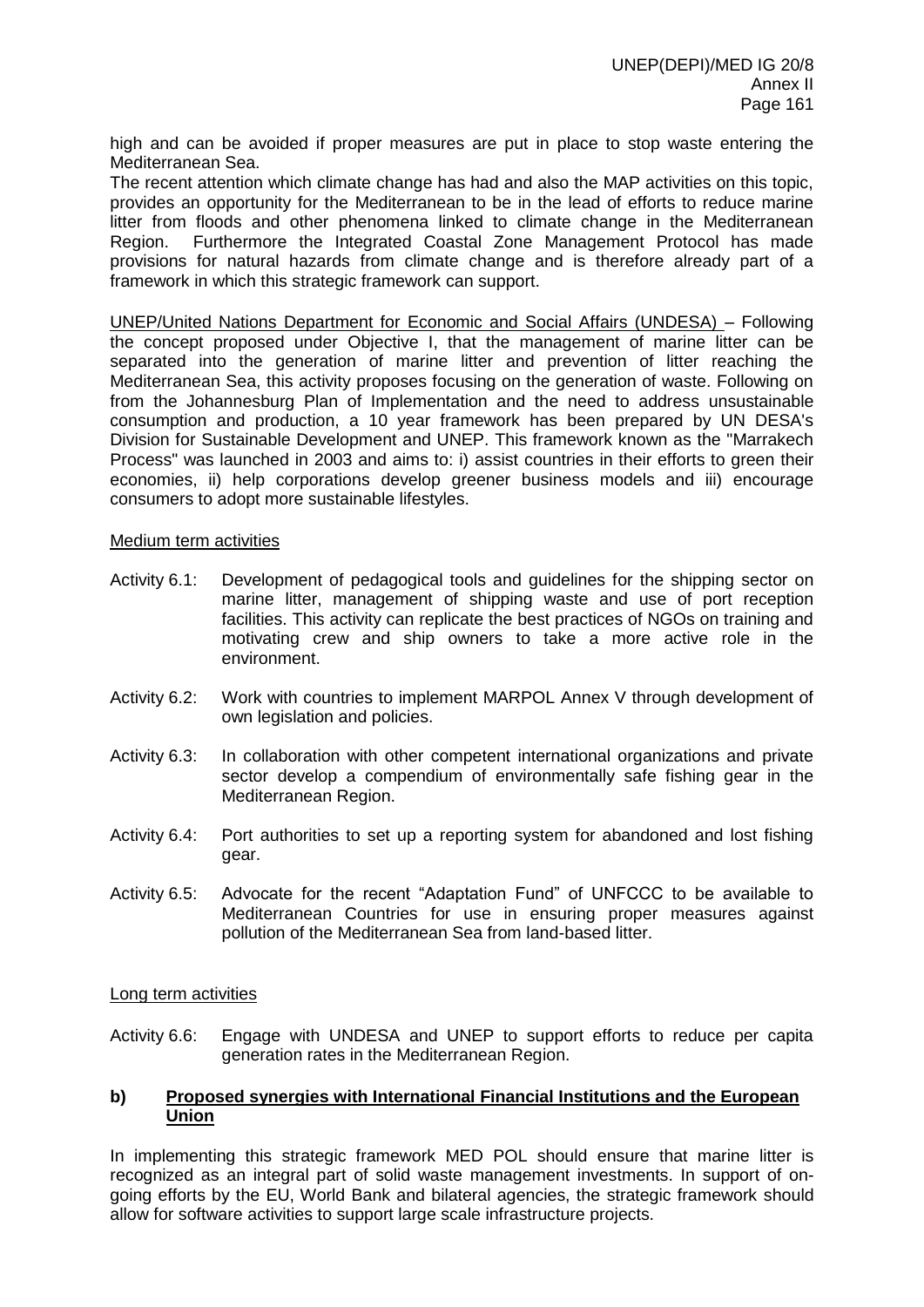Mediterranean Hot Spot Investment Programme (MeHSIP)The MeHSIP programme is an activity of the Horizon 2020 project. A preliminary report has been prepared identifying pollution hotspots eligible for EIB funding and based on MEDPOL pollution hot spots work and studies. During the data collection phase for this report, information from UNEP/MAP and MED POL were evaluated, in particular the pollution hot spots along with the National Action Plans submitted by all parties to the Barcelona Convention. The report identifies fundable projects under wastewater, municipal waste and industrial waste, the projects identified require loan financing for construction or rehabilitation of wastewater and solid waste disposal facilities. The projects are mainly rehabilitation and construction of landfills but there is a potential to include management of coastal and marine litter activities. It is clear that in the southern and eastern Mediterranean countries the problem of coastal unmanaged landfills and open dumps is contributing substantially to marine litter. Furthermore, some landfills not located on the coast but in the catchment area inland are also point sources of marine litter pollution. The construction of sanitary landfills and other waste disposal and collection technologies is outside the scope of the present marine litter strategic framework, nevertheless their implementation is crucial for de-pollution of the Mediterranean Sea. Furthermore, any effective investment in hardware (solid waste management infrastructure) must be accompanied by software activities in order to catalyze the environmental and health benefits of the investment. It is proposed that under the investments of Horizon 2020, a series of activities identified in the strategic framework should be developed at regional and, mainly, at national level, including:-

- Public awareness to stop littering;
- Environmental education in schools;
- Capacity building in Local and Port Authorities to integrate marine litter clean up activities into operational plans;
- Developing of regional legal frameworks to address marine litter; and
- Advocacy for clean technology options to minimise litter.

MedStat -The European Union (EU) has initiated the MedStat programme which is a statistical co-operation to support the EU's Euro-Mediterranean Partnership (MEDA) programme. An opportunity exists here to fund the monitoring activities in this strategic framework through offering additional information on marine litter and therefore supporting MedStat's Environment subtheme.

EU Marine Strategy Framework Directive -The directive sets up for the first time an overall, integrated policy for the protection of the marine environment which is faced with a number of threats including loss or degradation of biodiversity and changes in its structure, loss of habitats, contamination by hazardous substances and nutrients and the impact of climate change. It requires Member States have to take the necessary measures to achieve or maintain good environmental status in the marine environment by the year 2020. The directive divides the EU waters into maritime regions and Member States by 2015 should develop programmes and measures designed to achieve or maintain good environmental status, which should enter into operation by 2016 at the latest. Marine Litter is specifically mentioned as one of the elements which must be addressed.

#### Medium term activities

Activity 6.7: Provide software assistance in education, institutional and legal capacity building and public awareness campaigns to support the MeHSIP infrastructure projects funded by the European Investment Bank.

Long term activities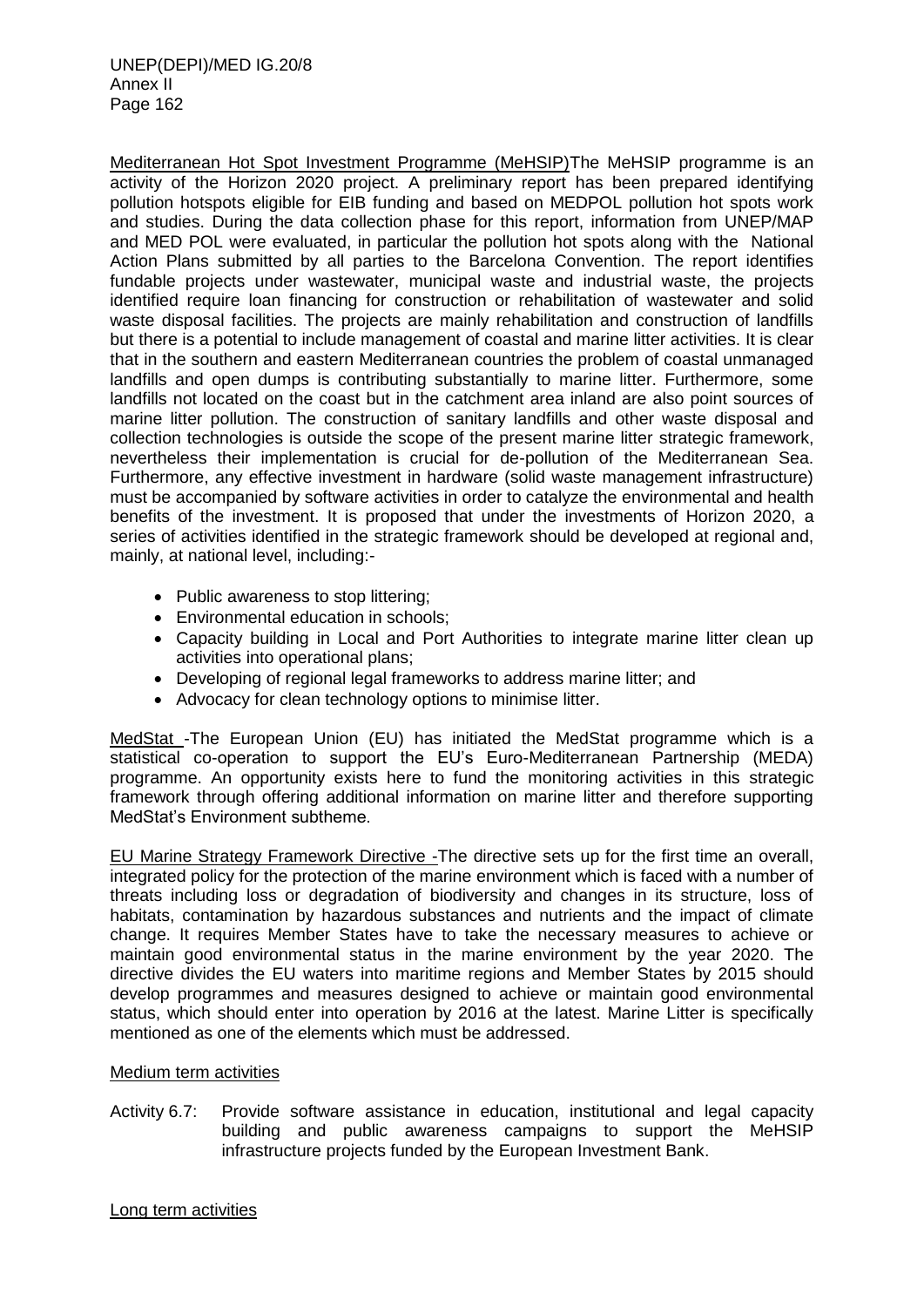- Activity 6.8: Jointly develop capacity building projects for local and port authorities to manage marine litter.
- Activity 6.9: Following the entrance into force of the LBS Protocol, MED POL to work with the EU to develop legally binding targets for the reduction of marine litter and align targets to Marine Strategy Framework Directive.

#### **c) Synergies with national level programmes and NGO activities**

There are major regional NGO networks and numerous NGOs and national or local institutions with considerable experience, expertise and programmes on the management of marine litter and environmental protection which are being successfully implemented. Not all of these programmes can be mentioned in this document, however this strategic framework encourages the replication of best practices inter and intra nation in the Mediterranean Region. Below are two good practices that can have an impact on reducing marine litter if replicated on a larger scale.

Blue flag Programme and Clean Coast Index: The Blue Flag Programme, although original formed in response the EU Bathing Water Directive, has members outside the EU. The Programme awards blue flags to beaches that meet the four criteria of; environmental education and information; water quality; environmental management; and safety and service for both coastal areas and marinas. Under the environmental management criteria for beaches it requires that the beach be clean and a beach clean-up committee established. For marinas, the requirements are under this criteria are that adequate and well managed litterbins must be in place, recycling facilities must be offered and that no pollution from boat washing/repair areas may enter the sewage system or natural surroundings. The Blue flag Programme is already in operation in Cyprus, Croatia, France, Greece, Italy, Malta, Montenegro, Morocco, Slovenia, Spain, Tunisia and Turkey.

The Clean Coast Programme is an initiative of the Israeli Ministry of Environmental Protection to ensure and achieve clean beaches, especially unauthorized beaches. The Programme operates under four main areas: the continuous cleaning of beaches by municipalities; education of the public; enforcement; and advertising and public relations. The beaches are classified according to an index, ranging from 0-20, which measures cleanliness by the number of litter items found in a particular area, the fewer the items per area the lower the index.

Both these programmes should be considered as good practices for the management of marine litter. The Clean Coast Programme offers a measuring system for beach litter (which can also be included in activities under Objective four and can easily be inserted into a GIS system) and in implementing the Blue Flag Programme the environmental management of coastal areas is attained. Efforts should be made to replicate both Programmes; the Clean Coast Programme can either be a stand-alone activity or integrated into the Blue Flag Programme. A win-win situation can be achieved if support in terms of technological knowhow on marine litter issues and publicity of the Blue Flag Programme can be offered by MED POL in return for the FEE to offer assistance to new members joining the programme and making in concerted effort to replicate the Programme in more countries. For the effective and sustainable implementation of these Programmes financial assistance and capacity building will be required for NGOs, Port/Marina and Local Authorities.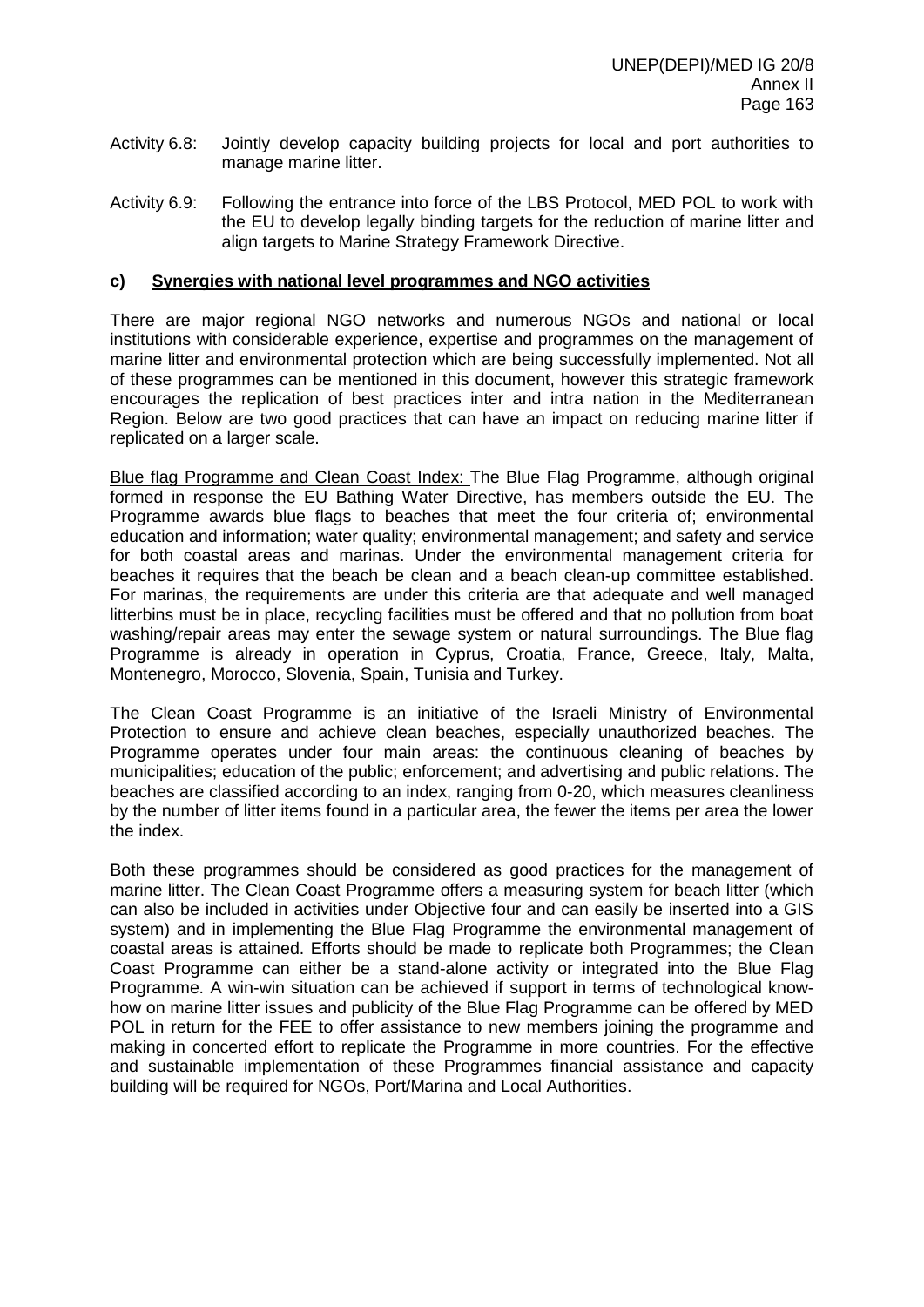UNEP(DEPI)/MED IG.20/8 Annex II Page 164

#### Medium term activities

Activity 6.10: MED POL to provide technical knowledge to local monitoring programmes on the management and monitoring of marine litter (based on UNEP/IOC guidelines).

#### Long term activities

Activity 6.11: Parties to work with programmes such as Blue Flag and Clean Coast to replicate them in other coastal areas.

#### **d) Universities and Research Institutes**

Universities and research institution are important partners in supporting research and development (R&D) in the field of marine litter. They also provide a platform for exchange of information at both the national and regional level. These bodies can also provide scientific knowledge and policy direction to the wider scope of the strategic framework. Furthermore under the EU programme "Oceans for tomorrow" there will be a call for research on marine litter. This 2011 call will address the pathways of marine litter, especially micro-plastics, its degradation process, its toxicity and impacts.

#### Long term activities

Activity 6.12: Engage with research institutes to promote research and development in the field of marine litter and provide scientific knowledge and policy direction activities described in the strategic framework.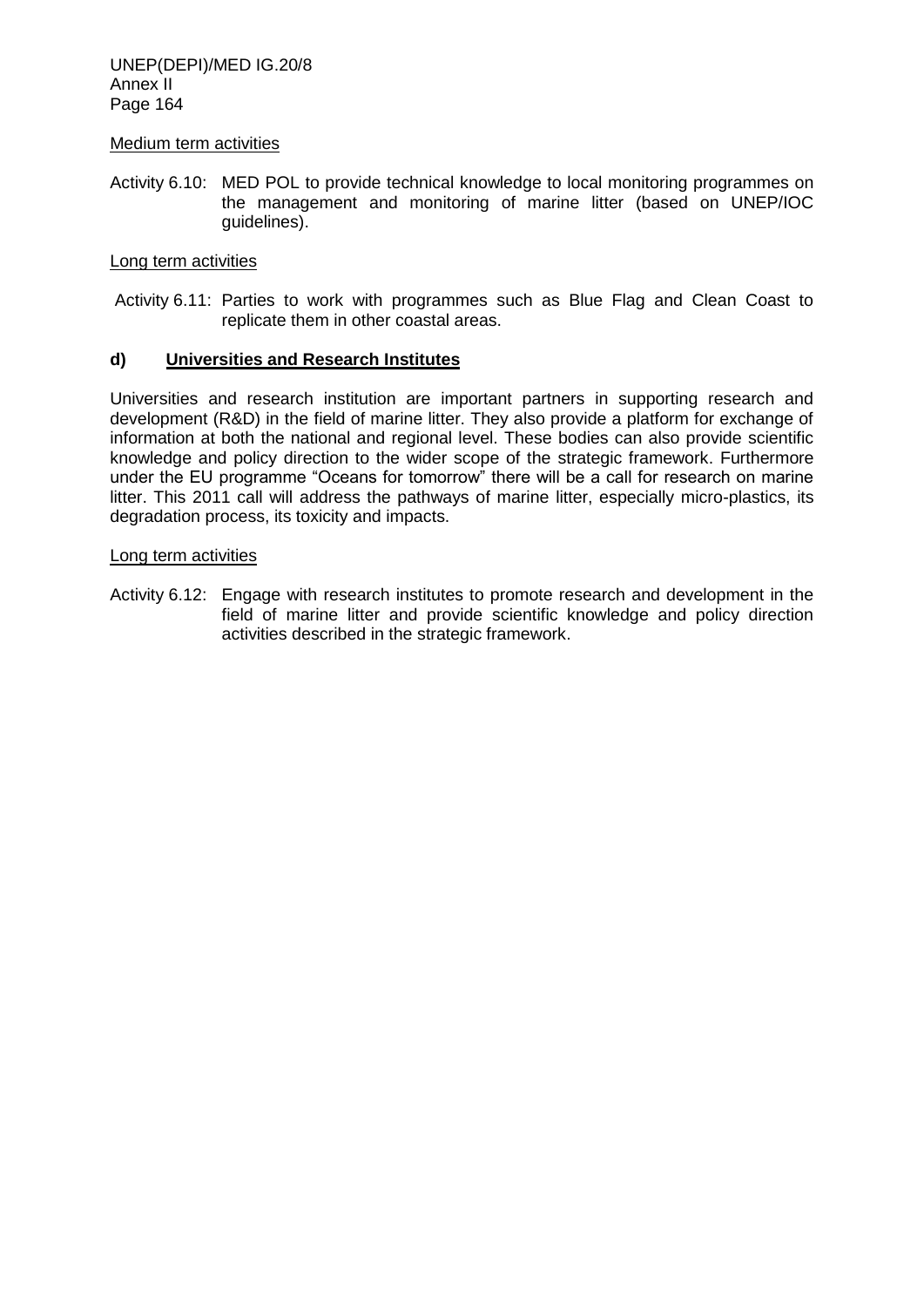## **4. LOG FRAME AND WORK PLAN**

| <b>Overall goal</b> |              | <b>Specific objectives</b> | <b>Expected results</b> | Sources &             | <b>Activities</b>      |                             | <b>Assumptions</b>       |
|---------------------|--------------|----------------------------|-------------------------|-----------------------|------------------------|-----------------------------|--------------------------|
|                     |              |                            |                         | means of              | <b>Regional level</b>  | <b>National level</b>       |                          |
|                     |              |                            |                         | verification          |                        |                             |                          |
|                     |              | <b>Enhance the proper</b>  | Integration of          | Specific marine       | Medium term            | Medium term                 | Local/port               |
|                     |              | implementation of          | marine litter           | litter policies at    | Document and           | Beach clean-ups,            | authorities willing to   |
|                     |              | existing regional          | strategies,             | local level.          | make use of            | establishment of            | adopt Integrated         |
|                     |              | legislation dealing with   | policies and            | Availability of       | experience,            | networks, mapping of        | <b>Coastal Zone</b>      |
|                     |              | municipal solid waste,     | technical               | marine litter         | develop policy and     | solid waste                 | Management               |
|                     |              | as well as sea based       | knowledge, in           | related               | operational            | infrastructures.            | protocol.                |
|                     |              | solid waste, by building   | Local and Port          | technologies.         | guidelines, review,    | assessment of the impact    | Commitment by all        |
|                     |              | or further developing      | authorities'            | Funding of new        | update and             | of waste disposal sites,    | parties to the           |
|                     |              | institutional and legal    | operations.             | marine litter         | develop training       | support institutional and   | implementation of        |
|                     |              | capacity in local and      |                         | related activities.   | programmes.            | technical capacity building | MARPOL Annex V.          |
| To minimize         |              | port authorities and       |                         | Local/Port            |                        | of Local and National       | Commitment by            |
| and further         |              | other institutional        |                         | authority reports.    | Long term              | administrations for large   | Local/port               |
| eliminate, to       |              | stakeholders to            |                         |                       | Develop and            | scale project development   | authorities to           |
| the fullest         |              | manage marine litter       |                         |                       | implement              | and implementation.         | improve marine           |
| possible            |              | within an integrated       |                         |                       | twinning               |                             | litter. Workable         |
| extent, marine      |              | coastal zone               |                         |                       | programmes,            | Long term                   | partnerships             |
| litter in the       |              | management                 |                         |                       | assess and             | Inclusion of marine litter  | between NGOs,            |
| Mediterranean       |              | framework.                 |                         |                       | monitor the            | management in existing      | <b>Local Authorities</b> |
| Region through      |              |                            |                         |                       | operation of port      | ICZM plans, assist          | and Schools for          |
| regional and        |              |                            |                         |                       | waste reception        | competent authorities to    | beach cleanups.          |
| national            |              |                            |                         |                       | facilities, facilitate | develop SWM plans,          |                          |
| activities.         |              |                            |                         |                       | eligible countries     | project development         |                          |
|                     |              |                            |                         |                       | to develop             | assistance                  |                          |
|                     |              |                            |                         |                       | proposals and          |                             |                          |
|                     |              |                            |                         |                       | apply to donors.       |                             |                          |
|                     | $\mathbf{2}$ | Reduce in view to          | Reduction in the        | Beach clean ups.      | Medium term            | Medium term                 | Commitment and           |
|                     |              | eliminate marine litter    | input of marine         | NGO assessment        | Collect good           | Support the ICC             | participation by         |
|                     |              | generated "in situ" (on    | litter while            | reports. Waste        | practices and          | campaigns, identify hot     | Local/Port               |
|                     |              | beaches) with              | maintaining the         | management            | provide guidelines     | spots and conduct           | authorities, NGOs,       |
|                     |              | emphasis on plastic        | coasts clean.           | reports from          | on clean ups,          | emergency clean-ups,        | informal sector and      |
|                     |              | and smoking related        |                         | <b>Local and Port</b> | introduce incentive    | development of a legal      | private sector           |
|                     |              | marine litter.             |                         | authorities           | schemes, conduct       | framework to introduce      | (hotel, shops and        |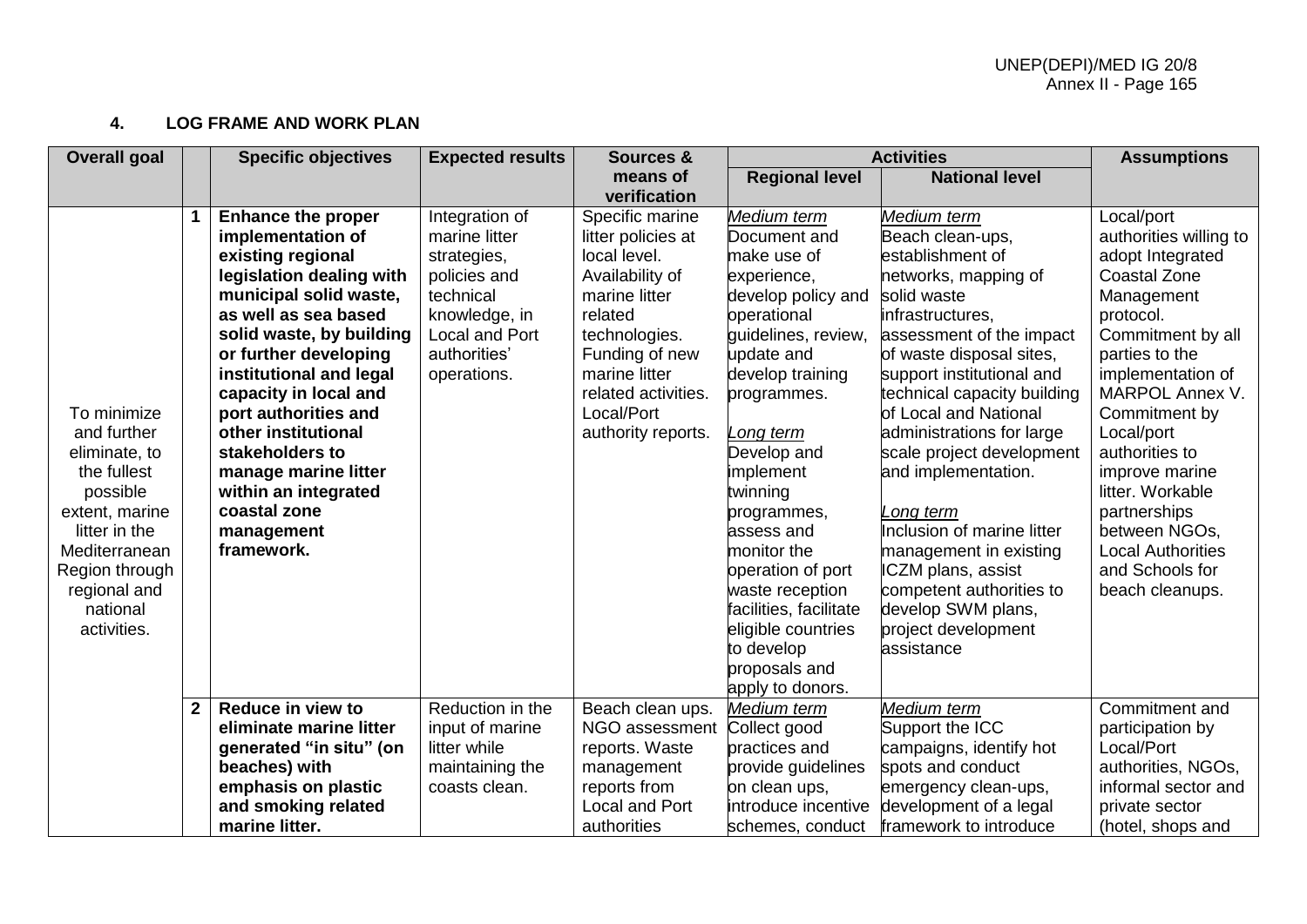|   |                                                                                                                                                                                          |                                                                                        |                                                                                                                                                                                                                                         | a study on the<br>impact of climate<br>change, propose<br>quidelines.                                                                                                                                                                                                                                                                                                   | enforcement procedures<br>for waste recycling<br>activities.<br>Long term<br>Local Authorities to work<br>with the private sector,<br>NGOs, etc., set targets for<br>amount of waste required<br>to be recycled.                                                                                                                                                                                                                          | supermarkets).<br>Capacity for NGOs<br>and artisanal<br>fishing groups to<br>work together.                                                                                                                                                                      |
|---|------------------------------------------------------------------------------------------------------------------------------------------------------------------------------------------|----------------------------------------------------------------------------------------|-----------------------------------------------------------------------------------------------------------------------------------------------------------------------------------------------------------------------------------------|-------------------------------------------------------------------------------------------------------------------------------------------------------------------------------------------------------------------------------------------------------------------------------------------------------------------------------------------------------------------------|-------------------------------------------------------------------------------------------------------------------------------------------------------------------------------------------------------------------------------------------------------------------------------------------------------------------------------------------------------------------------------------------------------------------------------------------|------------------------------------------------------------------------------------------------------------------------------------------------------------------------------------------------------------------------------------------------------------------|
| 3 | <b>Influence</b><br>environmental attitudes<br>and behaviour of<br>residents and tourists<br>of coastal areas in the<br><b>Mediterranean Region</b><br>with regards to marine<br>litter. | Reduction in the<br>amount of waste<br>produced by local<br>residents and<br>tourists. | Amounts of waste<br>collected from<br>receptacles.<br>Number of marine<br>litter Impact<br>Assessments.<br>Awareness and<br>Education<br>materials. Hotels,<br>enterprises, etc.<br>participating in<br>litter reduction<br>activities. | Medium term<br>Carry out a<br>prototype pilot<br>assessment of the<br>economic, social<br>and environmental<br>impacts of Marine<br>litter, promote<br>communication<br>strategy.<br>Long term<br>Encourage and<br>coordinate in<br>cooperation with<br>regional NGO<br>networks<br>awareness<br>campaigns,<br>promote<br>sustainable<br>consumption and<br>production. | Medium term<br>Undertake an assessment<br>to ascertain the economic<br>aspects of, social and<br>environmental impact of<br>pollution from marine<br>litter.<br>Long term<br>Develop and implement<br>national and local<br>campaigns, promote<br>simple formal and non-<br>formal ESD, develop<br>partnership frameworks,<br>introduce sustainable<br>tourism, assess financial<br>opportunities, replication<br>for start up activities | Adherence to<br>results of<br>monitoring<br>exercise. Political<br>will from line<br>ministries.<br>Communication<br>and transport<br>networks willing to<br>participate.<br>Involvement of<br>local authorities in<br>enforcement of<br>anti-litter strategies. |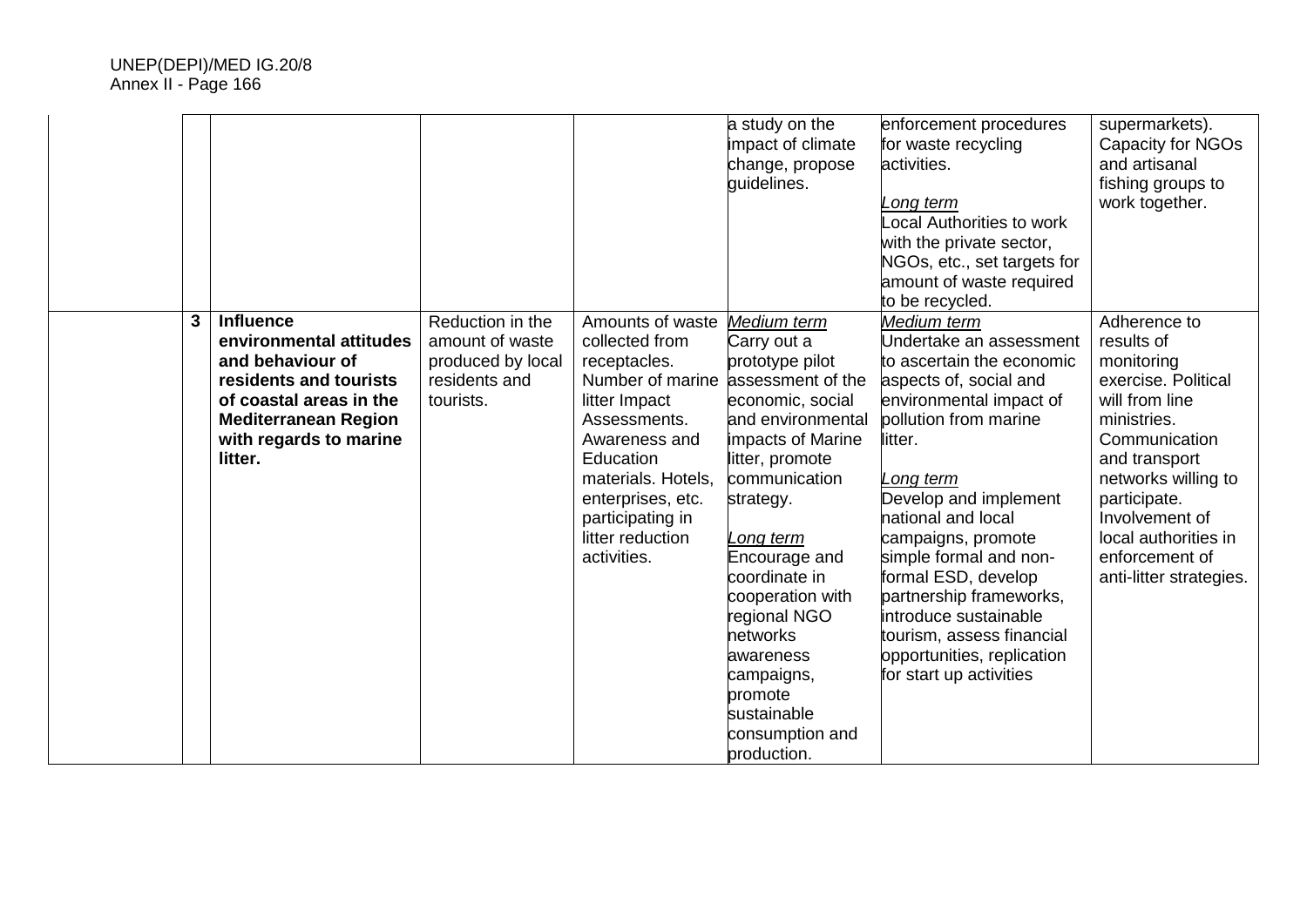| 4 | <b>Establish a monitoring</b> | Marine litter          | Country reports,   | Medium term                  | Medium term                    | Communication         |
|---|-------------------------------|------------------------|--------------------|------------------------------|--------------------------------|-----------------------|
|   | programme for marine          | monitoring             | coastal and sea-   | Adapt and adopt              | Conduct a baseline study,      | between National      |
|   | litter in the                 | programme in the       | based litter clean | UNEP/IOC                     | conduct routine                | and Regional          |
|   | <b>Mediterranean Sea.</b>     | framework of the       | up campaigns,      | quidelines on                | monitoring programmes,         | Coordinators. Basic   |
|   |                               | <b>ECAP</b> integrated | research and       | monitoring marine            | report results in the          | capacity in national  |
|   |                               | monitoring             | development        | litter, taking into          | framework of the               | coordinators to       |
|   |                               | programme under        | conducted by       | consideration the            | implementation of ECAP.        | collect and interpret |
|   |                               | the coordination       | Universities.      | ECAP, administer             |                                | data provided by      |
|   |                               | of UNEP/MAP -          |                    | questionnaire                | Long term                      | local organizations   |
|   |                               | <b>MEDPOL</b>          |                    | every 4 years,               | <b>Establish and implement</b> | in a timely manner.   |
|   |                               | established.           |                    | develop common               | national monitoring            | Collaboration at the  |
|   |                               |                        |                    | indicators, agree            | programmes. Capacity           | regional and          |
|   |                               |                        |                    | on a reduction of            | building on implementing       | national level.       |
|   |                               |                        |                    | marine litter by a           | the adopted guidelines.        |                       |
|   |                               |                        |                    | year to be                   |                                |                       |
|   |                               |                        |                    | determined,                  |                                |                       |
|   |                               |                        |                    | integrate the                |                                |                       |
|   |                               |                        |                    | monitoring system            |                                |                       |
|   |                               |                        |                    | in the MEDPOL<br>information |                                |                       |
|   |                               |                        |                    |                              |                                |                       |
|   |                               |                        |                    | system.                      |                                |                       |
|   |                               |                        |                    | Long term                    |                                |                       |
|   |                               |                        |                    | Identify best                |                                |                       |
|   |                               |                        |                    | practices and                |                                |                       |
|   |                               |                        |                    | implement pilot              |                                |                       |
|   |                               |                        |                    | projects,                    |                                |                       |
|   |                               |                        |                    | fundraising for the          |                                |                       |
|   |                               |                        |                    | establishment of a           |                                |                       |
|   |                               |                        |                    | marine litter                |                                |                       |
|   |                               |                        |                    | monitoring                   |                                |                       |
|   |                               |                        |                    | programme.                   |                                |                       |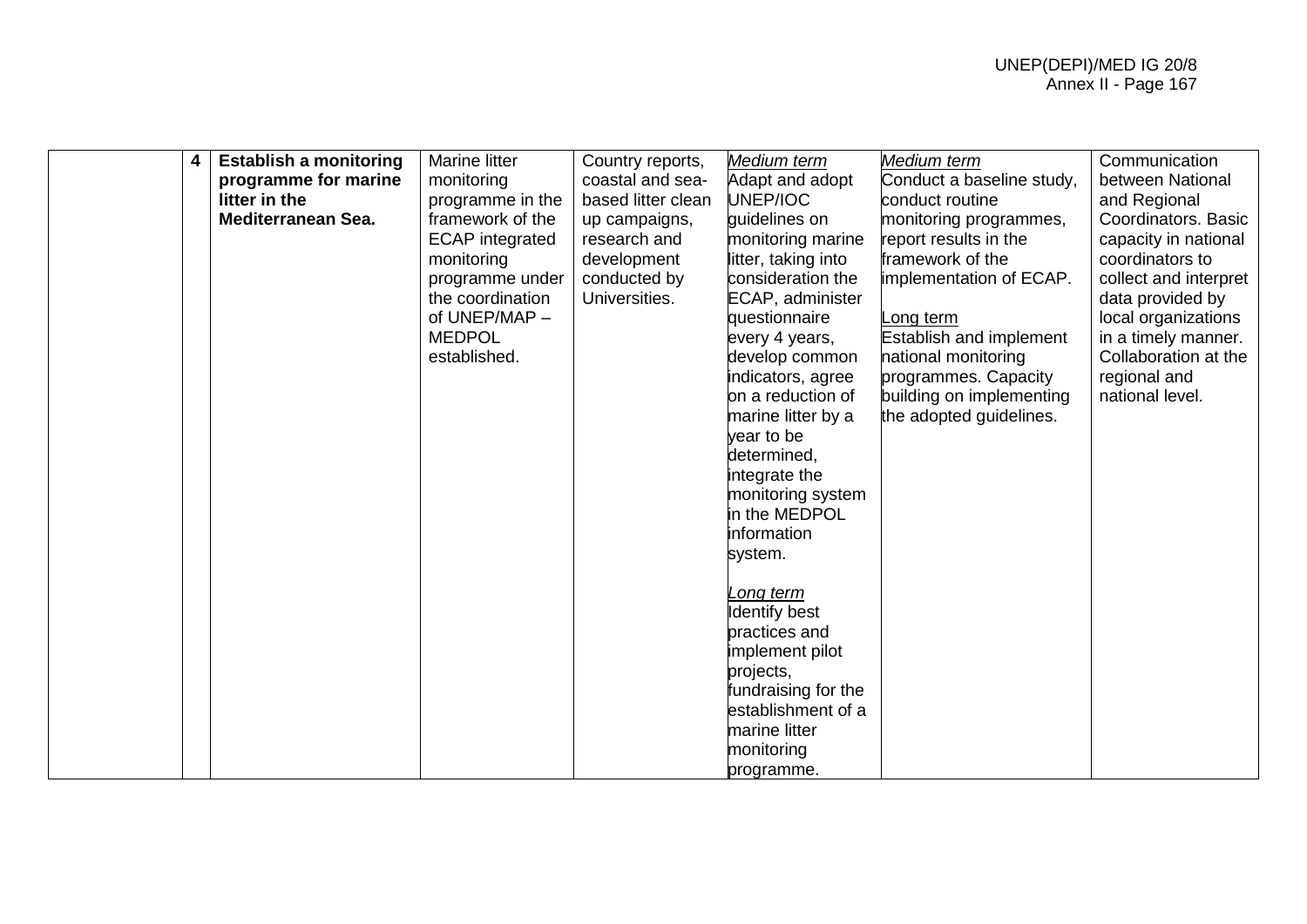| 5 | <b>Assessment of lost and</b><br>abandoned fishing gear<br>and countermeasures<br>against biological<br>damage                               | Reduction in the<br>amount of fishing<br>gear lost in the<br>sea and<br>protection of<br>marine species | Reporting<br>systems on for<br>abandoned and<br>lost fishing gear,<br>tools and<br>guidelines for<br>shipping sector                                                              | Awareness<br>campaigns and<br>capacity building<br>programmes,<br>cooperation with<br>other competent<br>bodies | Support MARPOL<br>implementation, develop<br>pedagogical tools and<br>guidelines for the shipping<br>sector, address the issue<br>of abandoned and lost<br>fishing gear                                                                                                                                                                                                                                                                             | Collaboration<br>enhanced among<br>national<br>stakeholders and<br>International<br>Organizations                                                                                                                                                                                   |
|---|----------------------------------------------------------------------------------------------------------------------------------------------|---------------------------------------------------------------------------------------------------------|-----------------------------------------------------------------------------------------------------------------------------------------------------------------------------------|-----------------------------------------------------------------------------------------------------------------|-----------------------------------------------------------------------------------------------------------------------------------------------------------------------------------------------------------------------------------------------------------------------------------------------------------------------------------------------------------------------------------------------------------------------------------------------------|-------------------------------------------------------------------------------------------------------------------------------------------------------------------------------------------------------------------------------------------------------------------------------------|
| 6 | <b>Establish synergies</b><br>with on-going and<br>planned initiatives in<br>the Mediterranean<br>Region as they relate to<br>marine litter. | Financial<br>assistance<br>catalysed from<br>other on-going<br>and planned<br>projects.                 | <b>UNEP led</b><br>software activities<br>in large scale<br>infrastructure<br>projects,<br>Implementation of<br><b>Blue Flag</b><br>programmes, etc.<br>partnerships in<br>place. |                                                                                                                 | Medium term<br>Provide software<br>assistance and public<br>awareness in support of<br>the EIB's MeHSIP<br>projects, support local<br>monitoring programmes.<br>Long term<br>Develop joint capacity<br>building projects, develop<br>legally binding targets and<br>align them to the Marine<br><b>Strategy Framework</b><br>Directive, work with<br>programmes such as Blue<br>Flag and CCI, engage<br>with research institutes to<br>promote R&D. | Collaborative<br>attitude between<br>partners.<br>Consensus by EU<br>and international<br>agencies to<br>integrate marine<br>litter in solid waste<br>management<br>investments.<br>Willingness of<br>Clean Coast Index,<br>FEE and Blue Flag<br>Programme to<br>expand activities. |